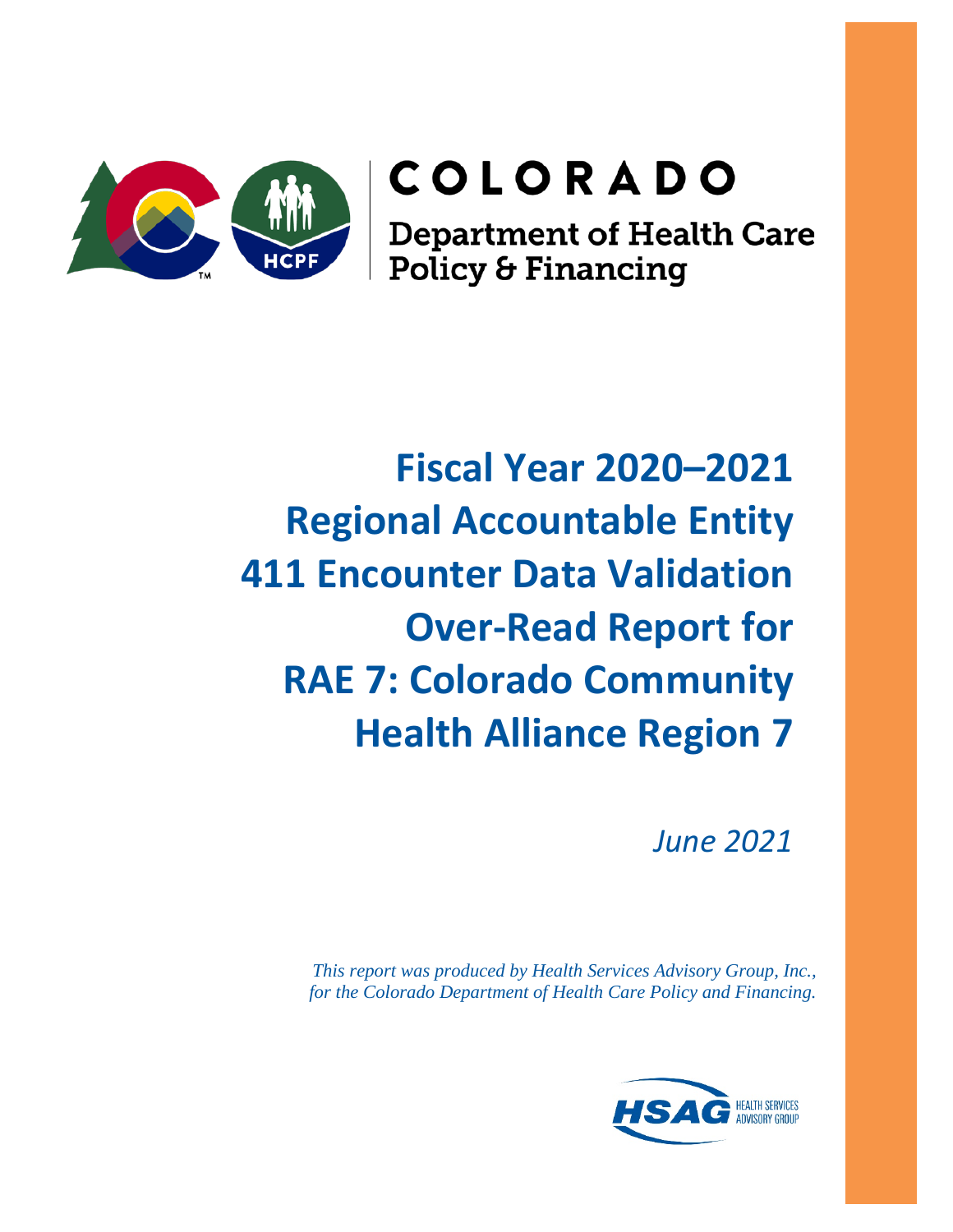

# Contents

| 1. |                                                                                           |  |
|----|-------------------------------------------------------------------------------------------|--|
|    |                                                                                           |  |
|    |                                                                                           |  |
|    |                                                                                           |  |
|    |                                                                                           |  |
| 2. |                                                                                           |  |
|    |                                                                                           |  |
|    |                                                                                           |  |
|    |                                                                                           |  |
|    |                                                                                           |  |
|    |                                                                                           |  |
|    |                                                                                           |  |
|    |                                                                                           |  |
| 3. |                                                                                           |  |
|    |                                                                                           |  |
|    |                                                                                           |  |
|    |                                                                                           |  |
|    |                                                                                           |  |
|    | Appendix B. Over-Read Findings for RAE 7—Colorado Community Health Alliance Region 7  B-1 |  |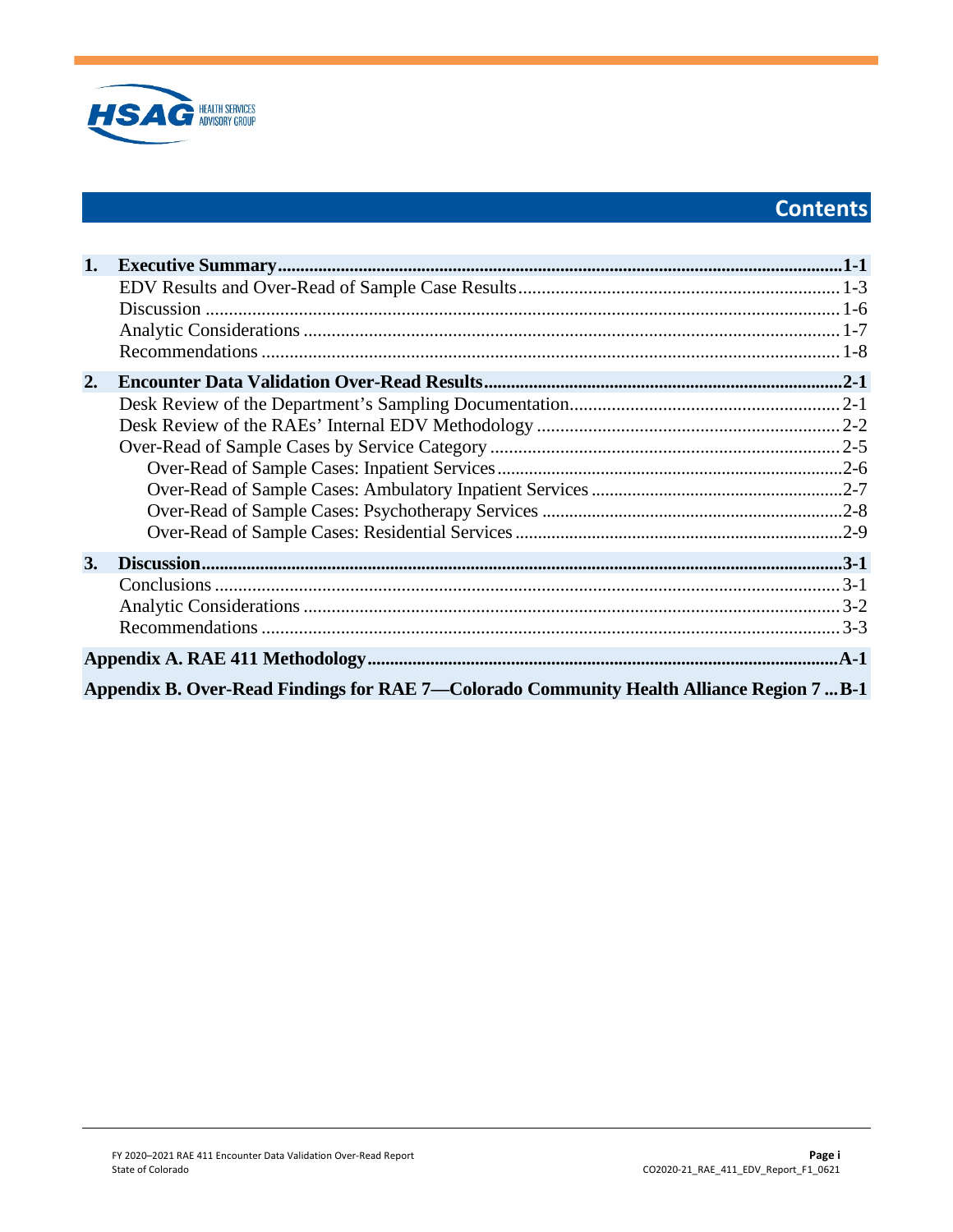

## **1. Executive Summary**

<span id="page-2-0"></span>In fiscal year (FY) 2020–2021, the Colorado Department of Health Care Policy and Financing (the Department) contracted Health Services Advisory Group, Inc. (HSAG) to conduct an encounter data validation (EDV) study for behavioral health (BH) encounters submitted to the Department from each of the Regional Accountable Entity (RAE) regions contracted with the Department during FY 2020–2021 [\(Table 1-1\)](#page-2-1).

<span id="page-2-1"></span>

| <b>RAE Region</b><br><b>Number</b> | <b>RAE Health Plan Name</b>        | <b>RAE Abbreviation</b> |
|------------------------------------|------------------------------------|-------------------------|
| RAE <sub>1</sub>                   | <b>Rocky Mountain Health Plans</b> | <b>RMHP</b>             |
| RAE <sub>2</sub>                   | Northeast Health Partners, LLC     | <b>NHP</b>              |
| RAE <sub>3</sub>                   | Colorado Access                    | COA Region 3            |
| RAE <sub>4</sub>                   | Health Colorado, Inc.              | <b>HCI</b>              |
| RAE 5                              | Colorado Access                    | COA Region 5            |
| RAE 6                              | Colorado Community Health Alliance | CCHA Region 6           |
| RAE <sub>7</sub>                   | Colorado Community Health Alliance | CCHA Region 7           |

| Table 1-1-RAE Regions by Health Plan Name and Abbreviation |  |
|------------------------------------------------------------|--|
|------------------------------------------------------------|--|

EDV is an optional external quality review (EQR) activity under the Centers for Medicare & Medicaid Services (CMS) regulations released in October 20[1](#page-2-2)9.<sup>1-1</sup> While HSAG has collaborated with the Department to conduct annual BH EDV studies since calendar year 2011, the FY 2020–2021 study (i.e., RAE 411) was the second BH EDV in which each RAE was required to validate a sample of BH encounter data against corresponding medical record documentation.<sup>1-[2](#page-2-3)</sup>

The Department developed the *Annual RAE BH Encounter Data Quality Review Guidelines* (guidelines) to support the RAEs' BH EDVs, including a specific timeline and file format requirements to guide each RAE in preparing its annual Encounter Data Quality Report. To support the BH EDV, the Department selected a random sample of 411 final, paid encounter lines (i.e., "cases") from each RAE region's BH encounter flat files, and the RAEs were required to conduct medical record review for the sampled cases, evaluating the quality of the BH encounter data submitted to the Department.

The guidelines also stipulate that the Department's external quality review organization (EQRO), HSAG, will conduct an independent evaluation of the RAEs' medical record review results to verify the

<span id="page-2-2"></span><sup>1-1</sup> Department of Health and Human Services, Centers for Medicare & Medicaid Services. *Protocol 5. Validation of Encounter Data Reported by the Medicaid and CHIP Managed Care Plan: An Optional EQR-Related Activity*, October 2019. Available at[: https://www.medicaid.gov/medicaid/quality-of-care/downloads/2019-eqr-protocols.pdf.](https://www.medicaid.gov/medicaid/quality-of-care/downloads/2019-eqr-protocols.pdf) Accessed on: Jun 7, 2021.

<span id="page-2-3"></span> $1-2$  Prior to the Department's transition from Behavioral Health Organizations (BHOs) to the RAEs in 2018, the Department required the BHOs to conduct annual BH EDVs in which the BHOs validated samples of encounter data against corresponding medical record documentation and HSAG conducted an over-read of the BHOs' medical record review results.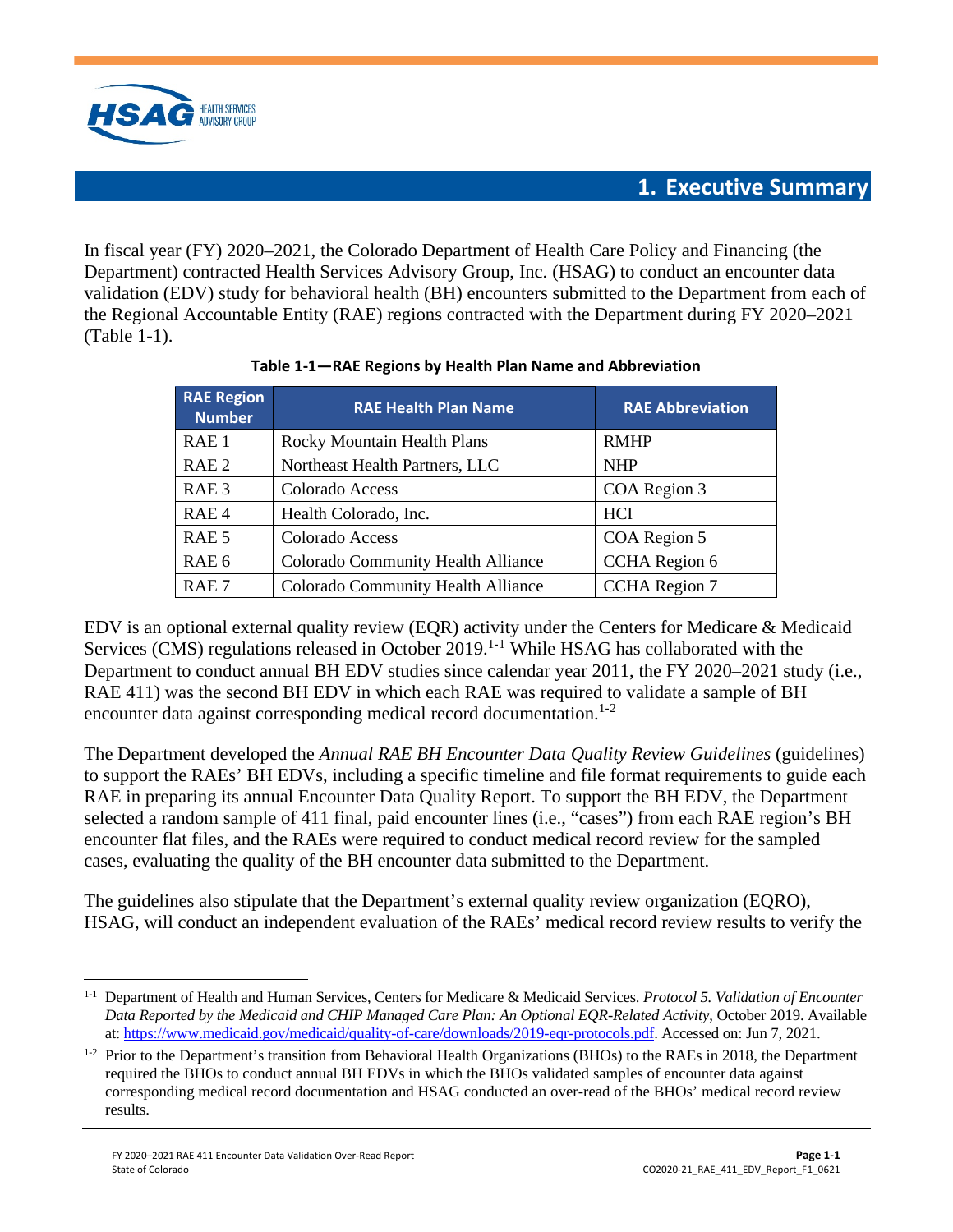

quality of each RAE's EDV results. Following completion of their medical record reviews, each RAE submits its EDV results to the Department and HSAG as part of an annual Encounter Data Quality Report. HSAG overreads a random sample of each RAE's validated cases and reports on validation agreement with the RAEs' EDV results.

The Department requested that HSAG conduct the following FY 2020–2021 RAE 411 tasks:

- 1. Conduct a desk review of the Department's sampling protocol and code, as well as a review of each RAE's EDV process, including any submitted EDV documentation.
- 2. Conduct a medical record review for a sample of 30 cases randomly selected from each RAE's 411 EDV sample list.
- 3. Produce an aggregate report with RAE-specific findings, including a statement regarding HSAG's level of confidence in each RAE's EDV results.

[Figure 1-1](#page-3-0) diagrams the high-level steps involved in HSAG's RAE 411 EDV over-read process, beginning in the upper left corner of the image. HSAG's FY 2020–2021 RAE 411 methodology is presented in [Appendix A.](#page-24-0)

<span id="page-3-0"></span>

#### **Figure 1-1—RAE 411 EDV Over-Read Process**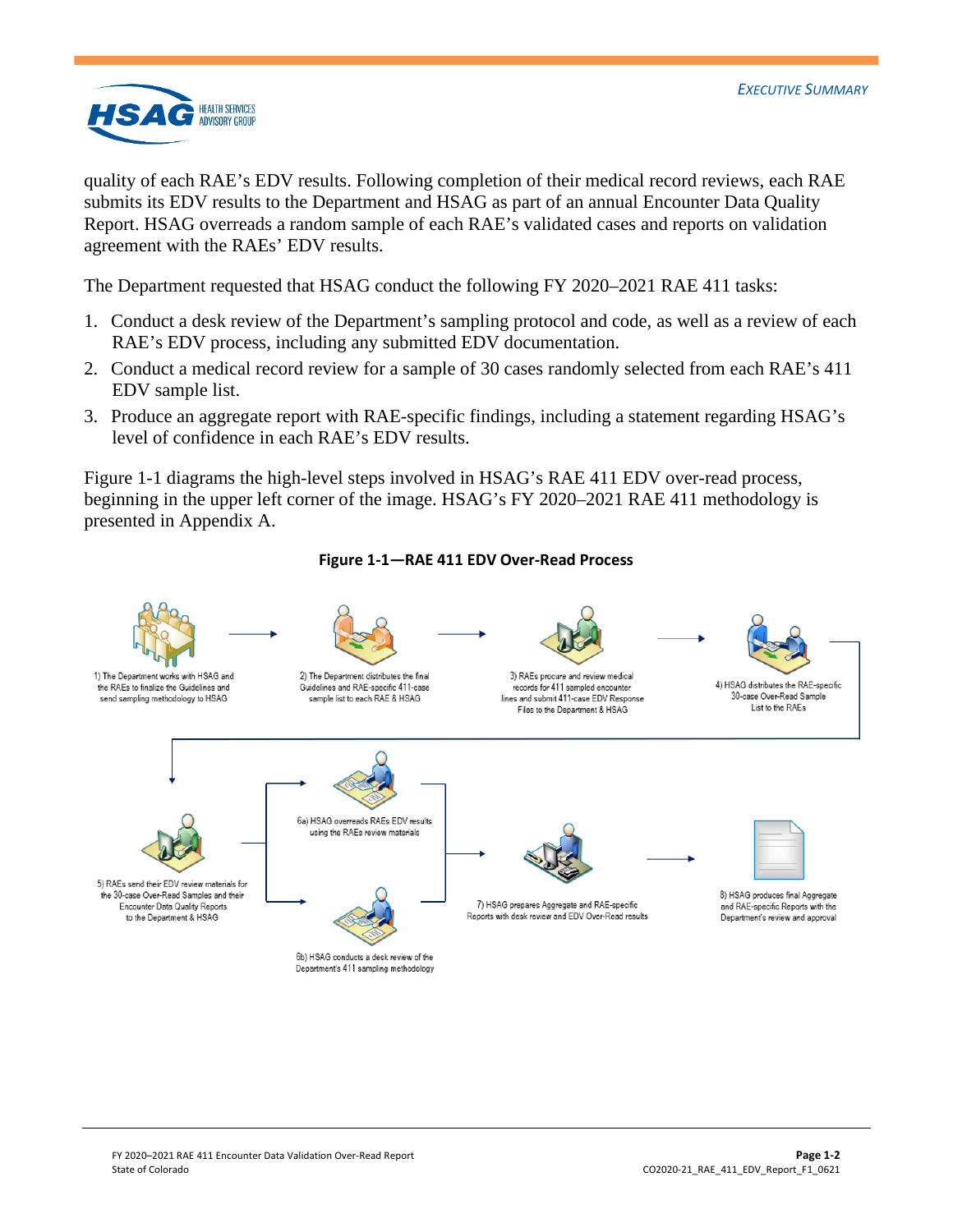

# <span id="page-4-0"></span>**EDV Results and Over-Read of Sample Case Results**

Based on the sampling approach outlined in the guidelines, the Department randomly selected, for each RAE, 137 institutional encounters for Inpatient Services, 137 professional encounters for Psychotherapy Services, and 137 professional encounters for Residential Services. Each RAE procured the medical records corresponding to its sampled cases and compared the medical records to the encounter data values for each case. Each RAE then used the specifications listed in the *FY 2020–2021 Annual RAE BH Encounter Data Quality Review Guidelines* to create service coding accuracy<sup>1-[3](#page-4-1)</sup> data tables summarizing their 411 EDV results.

After distributing the lists of sampled cases to the RAEs, a RAE notified the Department that selected Inpatient Services cases reflected services rendered in ambulatory settings, which would not align with the inpatient data fields designated for inclusion in the RAEs' EDV results. The Department instructed HSAG and the affected RAEs to consider sampled Inpatient Services cases with Place of Service codes other than "21" and "51" as professional services rendered in ambulatory settings, and to evaluate these cases using the non-inpatient data fields considered for the Psychotherapy Services and Residential Services cases. These cases are identified and reported in the EDV and HSAG's over-read using the term, "Ambulatory Inpatient Services cases." While this finding did not alter the overall number of each RAE's sampled cases, RAE 2, RAE 6, and RAE 7 altered their service coding accuracy tables to accommodate Ambulatory Inpatient Services cases.

Following HSAG's over-read of 30 sampled cases from each RAE's 411 EDV sample, HSAG tabulated agreement results that could range from 0.0 percent to 100.0 percent, where 100.0 percent represents perfect agreement between the RAE's EDV results and HSAG's over-read results, and 0.0 percent represents complete disagreement. Based on each RAE's results, HSAG calculated an aggregate validation rate for each EDV element and repeated these calculations for each of the service categories.

Tables 1-2 through 1-5 present HSAG's aggregate over-read results and the RAEs' self-reported service coding accuracy results by service category. Each table presents the EDV data element, the aggregate percentage among all RAEs, the lowest (minimum) percentage among the RAEs, and the highest (maximum) percentage among the RAEs for HSAG's over-read results and the RAEs' self-reported service coding accuracy results.

As shown in [Table 1-2,](#page-5-0) HSAG identified a high agreement rate for service coding accuracy and over-read across most data elements for Inpatient Services cases (i.e., encounter data were supported by medical record documentation in a high percentage of cases within both the RAEs' service coding accuracy results and HSAG's over-read results). The agreement rate for validation elements among the RAEs ranged from 0.0 percent to 100.0 percent for over-read results and 70.8 percent to 100.0 percent for service coding accuracy results. At 70.5 percent, the *Discharge Status* data element had the lowest over-read aggregate percentage, affected by low agreement rates for RAE 2 (four cases without agreement) and RAE 4 (10 cases without agreement).

<span id="page-4-1"></span><sup>&</sup>lt;sup>1-3</sup> The term "service coding accuracy" refers to the 411 EDV results tables generated by each RAE and reported in the RAE's Encounter Data Quality Report in alignment with the guidelines.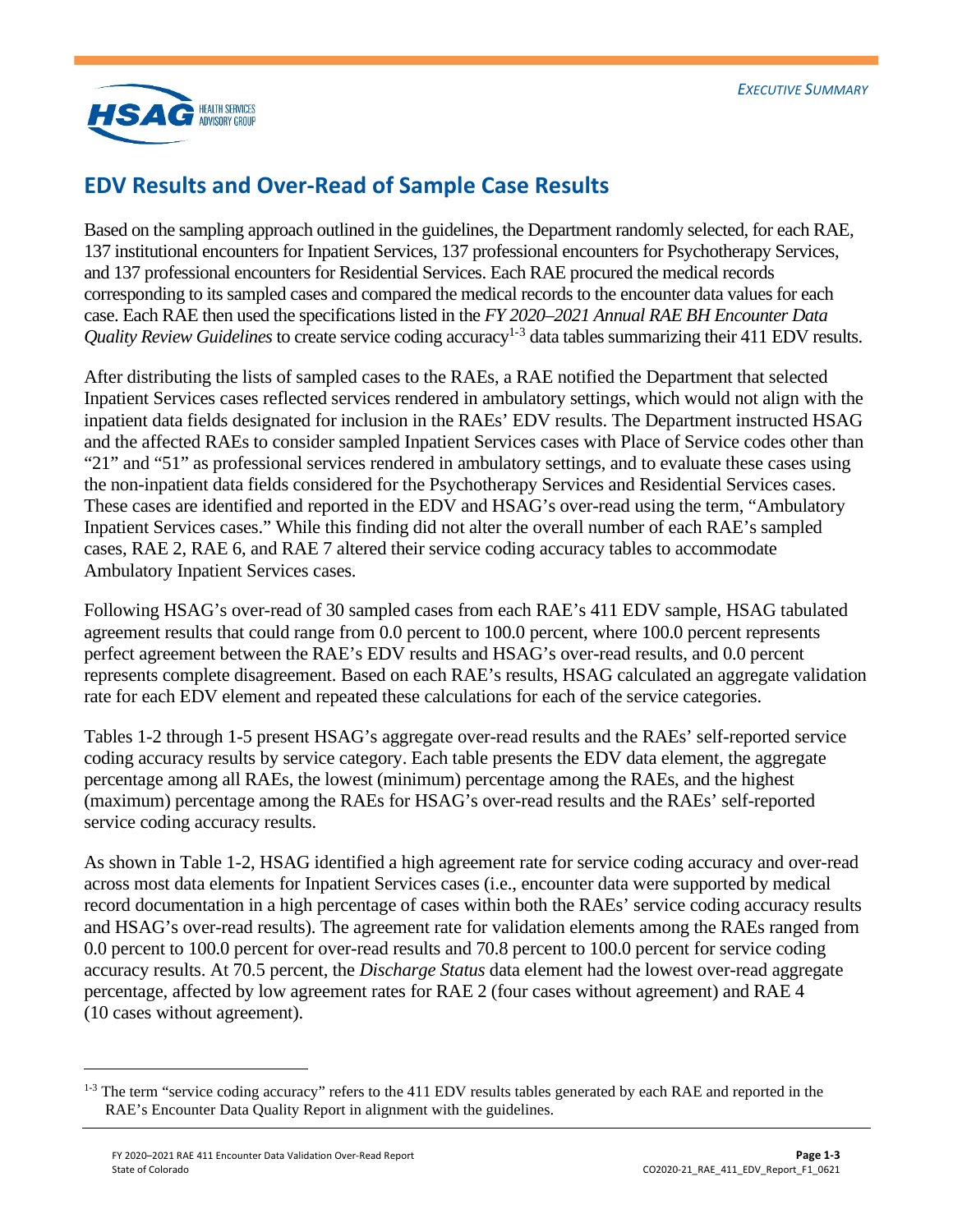

<span id="page-5-0"></span>

|                                      | <b>Over-Read Results</b>       |                              |                              | <b>Service Coding Accuracy Results</b> |                       |                              |  |
|--------------------------------------|--------------------------------|------------------------------|------------------------------|----------------------------------------|-----------------------|------------------------------|--|
| <b>Data Element</b>                  | <b>Aggregate</b><br>Percentage | <b>Lower</b><br><b>Limit</b> | <b>Upper</b><br><b>Limit</b> | <b>Aggregate</b><br>Percentage         | <b>Lower</b><br>Limit | <b>Upper</b><br><b>Limit</b> |  |
| Principal Surgical Procedure<br>Code | 100.0%                         | 100.0%                       | 100.0%                       | 97.1%                                  | 94.2%                 | 100.0%                       |  |
| Diagnosis Code                       | 97.7%                          | 90.0%                        | 100.0%                       | 89.4%                                  | 70.8%                 | 98.5%                        |  |
| Revenue Code                         | 95.5%                          | 90.0%                        | 100.0%                       | 94.0%                                  | 74.5%                 | 100.0%                       |  |
| Discharge Status                     | 70.5%                          | $0.0\%$                      | 100.0%                       | 97.4%                                  | 94.9%                 | 100.0%                       |  |
| <b>Service Start Date</b>            | 95.5%                          | 75.0%                        | 100.0%                       | 96.1%                                  | 90.5%                 | 100.0%                       |  |
| Service End Date                     | 95.5%                          | 75.0%                        | 100.0%                       | 96.6%                                  | 89.1%                 | 100.0%                       |  |

#### **Table 1-2—Aggregate Over-Read and Service Coding Accuracy Results for Inpatient Services Cases**

HSAG's over-read included 26 Ambulatory Inpatient Services cases among three RAEs and the aggregate percent of agreement was 96.2 percent across data elements except *Place of Service* and *Service Category Modifier* [\(Table 1-3\)](#page-5-1). In comparison, the service coding accuracy results were high across all data elements.

|                           | <b>Over-Read Results</b>              |                       |                              | <b>Service Coding Accuracy Results</b> |                       |                              |  |
|---------------------------|---------------------------------------|-----------------------|------------------------------|----------------------------------------|-----------------------|------------------------------|--|
| <b>Data Element</b>       | <b>Aggregate</b><br><b>Percentage</b> | <b>Lower</b><br>Limit | <b>Upper</b><br><b>Limit</b> | <b>Aggregate</b><br><b>Percentage</b>  | <b>Lower</b><br>Limit | <b>Upper</b><br><b>Limit</b> |  |
| Procedure Code            | 96.2%                                 | 90.0%                 | 100.0%                       | 95.1%                                  | 94.2%                 | 98.6%                        |  |
| Diagnosis Code            | 96.2%                                 | 90.0%                 | 100.0%                       | 88.4%                                  | 79.6%                 | 94.4%                        |  |
| Place of Service          | 23.1%                                 | 0.0%                  | 100.0%                       | 94.2%                                  | 92.7%                 | 95.8%                        |  |
| Service Category Modifier | 38.5%                                 | 16.7%                 | 50.0%                        | 94.8%                                  | 93.4%                 | 98.6%                        |  |
| Unit                      | 96.2%                                 | 90.0%                 | 100.0%                       | 95.9%                                  | 94.9%                 | 100.0%                       |  |
| <b>Service Start Date</b> | 96.2%                                 | 90.0%                 | 100.0%                       | 95.9%                                  | 94.9%                 | 100.0%                       |  |
| <b>Service End Date</b>   | 96.2%                                 | 90.0%                 | 100.0%                       | 95.9%                                  | 94.9%                 | 100.0%                       |  |
| Population                | 96.2%                                 | 90.0%                 | 100.0%                       | 95.9%                                  | 94.9%                 | 100.0%                       |  |
| Duration                  | 96.2%                                 | 90.0%                 | 100.0%                       | 95.9%                                  | 94.9%                 | 100.0%                       |  |
| <b>Staff Requirement</b>  | 96.2%                                 | 90.0%                 | 100.0%                       | 95.7%                                  | 94.2%                 | 100.0%                       |  |

<span id="page-5-1"></span>

| Table 1-3-Aggregate Over-Read and Service Coding Accuracy Results for Ambulatory Inpatient Services Cases |  |  |
|-----------------------------------------------------------------------------------------------------------|--|--|
|-----------------------------------------------------------------------------------------------------------|--|--|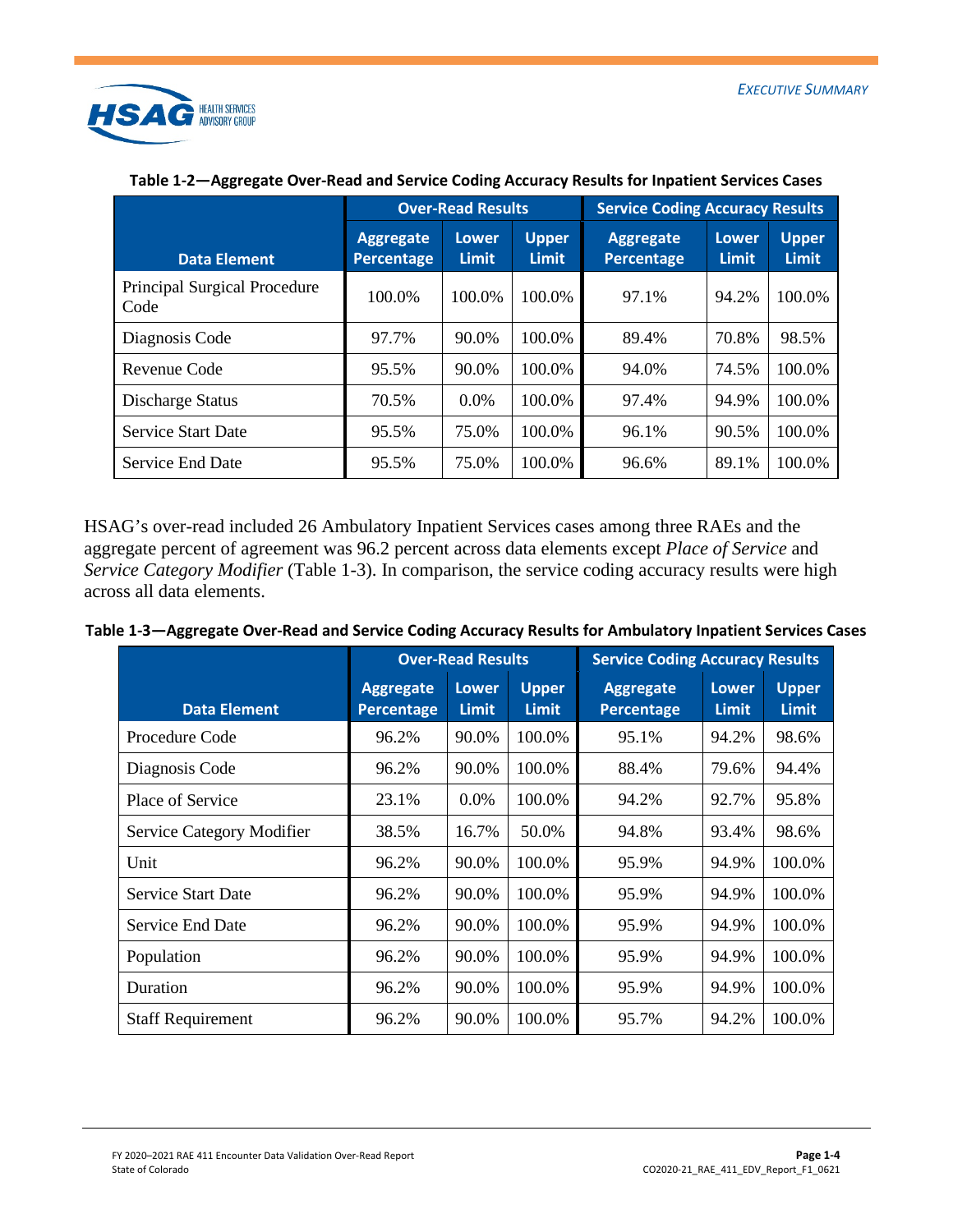

HSAG's over-read aggregate percentage was more than 91.4 percent across data elements for Psychotherapy Services claims and higher than the aggregate rates for service coding accuracy results [\(Table 1-4\)](#page-6-0). There was significant variation in the service coding accuracy results across all data elements compared to the over-read results.

|                           | <b>Over-Read Results</b>              |                       |                              | <b>Service Coding Accuracy Results</b> |                              |                              |  |
|---------------------------|---------------------------------------|-----------------------|------------------------------|----------------------------------------|------------------------------|------------------------------|--|
| <b>Data Element</b>       | <b>Aggregate</b><br><b>Percentage</b> | <b>Lower</b><br>Limit | <b>Upper</b><br><b>Limit</b> | <b>Aggregate</b><br><b>Percentage</b>  | <b>Lower</b><br><b>Limit</b> | <b>Upper</b><br><b>Limit</b> |  |
| Procedure Code            | 91.4%                                 | 70.0%                 | 100.0%                       | 69.7%                                  | 35.8%                        | 94.9%                        |  |
| Diagnosis Code            | 97.1%                                 | 90.0%                 | 100.0%                       | 79.5%                                  | 30.7%                        | 94.2%                        |  |
| Place of Service          | 100.0%                                | 100.0%                | 100.0%                       | 78.4%                                  | 42.3%                        | 94.9%                        |  |
| Service Category Modifier | 94.3%                                 | 60.0%                 | 100.0%                       | 69.6%                                  | 35.8%                        | 94.9%                        |  |
| Unit                      | 100.0%                                | 100.0%                | 100.0%                       | 87.0%                                  | 47.4%                        | 99.3%                        |  |
| <b>Service Start Date</b> | 100.0%                                | 100.0%                | 100.0%                       | 88.0%                                  | 51.8%                        | 99.3%                        |  |
| Service End Date          | 100.0%                                | 100.0%                | 100.0%                       | 88.0%                                  | 51.8%                        | 99.3%                        |  |
| Population                | 100.0%                                | 100.0%                | 100.0%                       | 87.8%                                  | 50.4%                        | 99.3%                        |  |
| Duration                  | 98.6%                                 | 90.0%                 | 100.0%                       | 83.8%                                  | 46.7%                        | 99.3%                        |  |
| <b>Staff Requirement</b>  | 95.7%                                 | 90.0%                 | 100.0%                       | 86.3%                                  | 48.2%                        | 98.5%                        |  |

<span id="page-6-0"></span>

|  | Table 1-4—Aggregate Over-Read and Service Coding Accuracy Results for Psychotherapy Services Cases |  |
|--|----------------------------------------------------------------------------------------------------|--|
|  |                                                                                                    |  |

The aggregate percentage for both over-read results and service coding accuracy results was high across all data elements for Residential Services claims [\(Table 1-5\)](#page-6-1). The over-read agreement rate for validation elements by RAE ranged from 80.0 percent to 100.0 percent for over-read results and 75.9 percent to 100.0 percent for service coding accuracy results.

<span id="page-6-1"></span>

|  | Table 1-5-Aggregate Over-Read and Service Coding Accuracy Results for Residential Services Cases |  |  |  |
|--|--------------------------------------------------------------------------------------------------|--|--|--|
|--|--------------------------------------------------------------------------------------------------|--|--|--|

|                           | <b>Over-Read Results</b>                                                         |       |                                | <b>Service Coding Accuracy Results</b> |                              |        |  |
|---------------------------|----------------------------------------------------------------------------------|-------|--------------------------------|----------------------------------------|------------------------------|--------|--|
| <b>Data Element</b>       | <b>Upper</b><br><b>Aggregate</b><br>Lower<br>Percentage<br><b>Limit</b><br>Limit |       | <b>Aggregate</b><br>Percentage | <b>Lower</b><br>Limit                  | <b>Upper</b><br><b>Limit</b> |        |  |
| Procedure Code            | 94.3%                                                                            | 80.0% | 100.0%                         | 91.1%                                  | 75.9%                        | 100.0% |  |
| Diagnosis Code            | 95.7%                                                                            | 90.0% | 100.0%                         | 94.3%                                  | 81.8%                        | 98.5%  |  |
| Place of Service          | 97.1%                                                                            | 90.0% | 100.0%                         | 93.5%                                  | 82.5%                        | 99.3%  |  |
| Service Category Modifier | 97.1%                                                                            | 90.0% | 100.0%                         | 91.2%                                  | 75.9%                        | 100.0% |  |
| Unit                      | 98.6%                                                                            | 90.0% | 100.0%                         | 97.0%                                  | 91.2%                        | 100.0% |  |
| <b>Service Start Date</b> | 98.6%                                                                            | 90.0% | 100.0%                         | 97.2%                                  | 91.2%                        | 100.0% |  |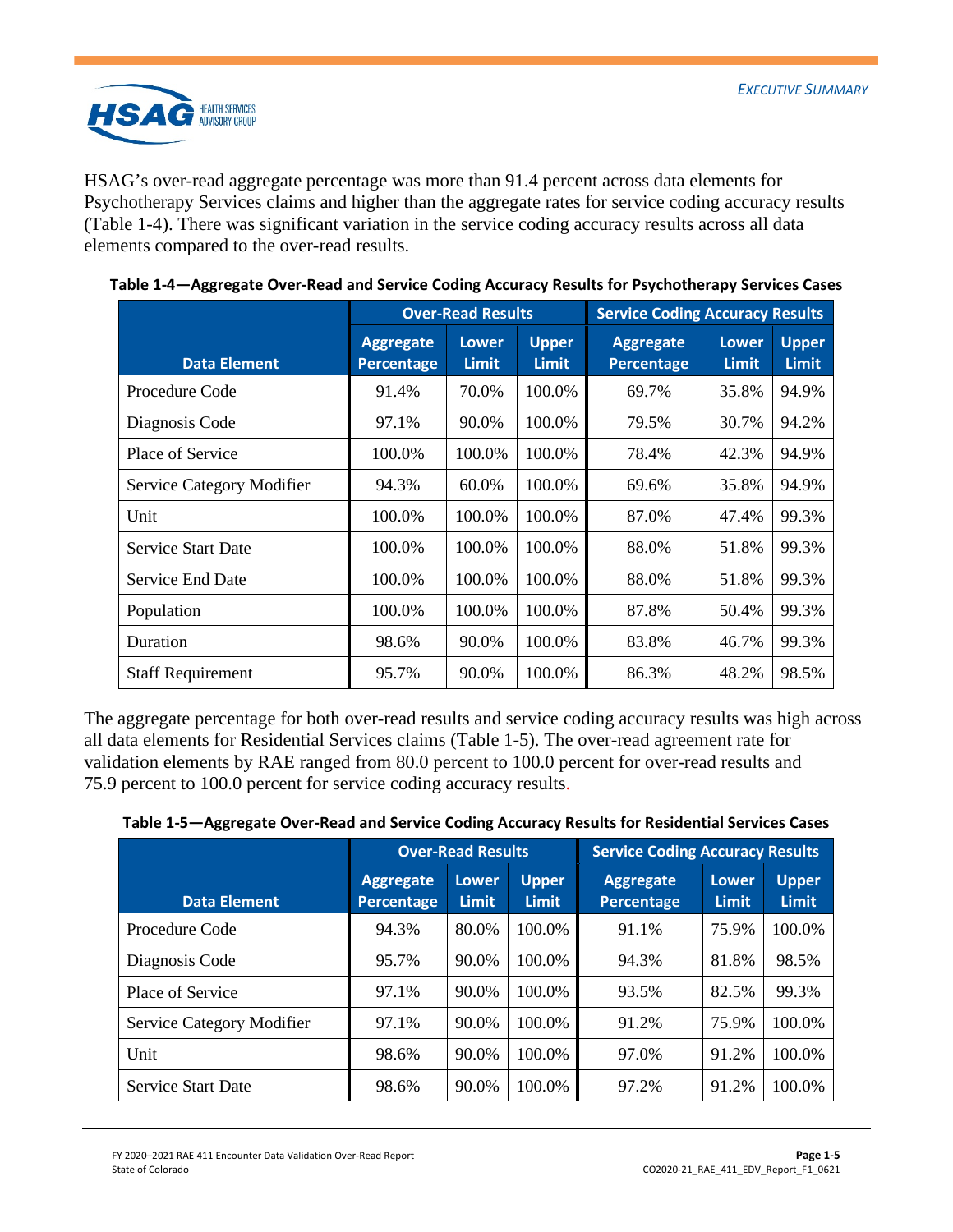

|                          | <b>Over-Read Results</b>       |                       |                       | <b>Service Coding Accuracy Results</b> |                |                              |  |
|--------------------------|--------------------------------|-----------------------|-----------------------|----------------------------------------|----------------|------------------------------|--|
| <b>Data Element</b>      | <b>Aggregate</b><br>Percentage | Lower<br><b>Limit</b> | Upper<br><b>Limit</b> | <b>Aggregate</b><br>Percentage         | Lower<br>Limit | <b>Upper</b><br><b>Limit</b> |  |
| Service End Date         | 97.1%                          | 90.0%                 | 100.0%                | 97.1%                                  | 91.2%          | 100.0%                       |  |
| Population               | 98.6%                          | 90.0%                 | 100.0%                | 97.3%                                  | 91.2%          | 100.0%                       |  |
| Duration                 | 98.6%                          | 90.0%                 | 100.0%                | 97.1%                                  | 91.2%          | 100.0%                       |  |
| <b>Staff Requirement</b> | 95.7%                          | 90.0%                 | 100.0%                | 94.0%                                  | 79.6%          | 100.0%                       |  |

# <span id="page-7-0"></span>**Discussion**

Of the 210 over-read cases, HSAG's reviewers agreed with the RAE reviewers' determinations for all data elements for 148 cases (i.e., an all-element agreement rate of 70.5 percent) and disagreed with RAE reviewers' determinations for only one data element for an additional 41 cases (19.5 percent). The percentage of cases with all-element agreement ranged among the RAEs from 46.7 percent for RAE 6 to 83.3 percent for RAE 1. The all-element agreement rates also varied by service category as follows:

- 61.4 percent of Inpatient Services cases
- 3.8 percent of Ambulatory Inpatient Services cases
- 82.9 percent of Psychotherapy Services cases
- 88.6 percent of Residential Services cases

Of the cases without all data elements in agreement, only one case each in Ambulatory Inpatient Services, Inpatient Services, and Residential Services had agreement between HSAG's reviewers and the RAEs' reviewers for three or fewer data elements. Additionally, HSAG's reviewers and the RAEs' reviewers agreed for more than three data elements for all Psychotherapy Services cases.

In general, HSAG's reviewers and the RAEs' reviewers' disagreement rates for Inpatient Services cases related to the *Discharge Status* data element, while disagreement rates for Ambulatory Inpatient Services cases related to the *Place of Service* or *Service Category Modifier* data elements. Most Ambulatory Inpatient Services cases for RAE 6 and RAE 7 had a place of service data value of "77" and a procedure code data value of "H0031." However, Colorado's Uniform Service Coding Standards (USCS) manual does not define "77" as a valid Place of Service code and this value is not listed as a valid Place of Service code for encounters with the "H0031" procedure code.

The most common reason for HSAG's reviewers and the RAEs' reviewers' disagreement on the *Procedure Code* data element for Psychotherapy Services and Residential Services cases was that the RAE scored the procedure code negatively due to a perceived lack of technical documentation (e.g., a provider signature in the medical record), while HSAG's reviewers determined that the medical record documentation supported the procedure code shown in the encounter data for the case.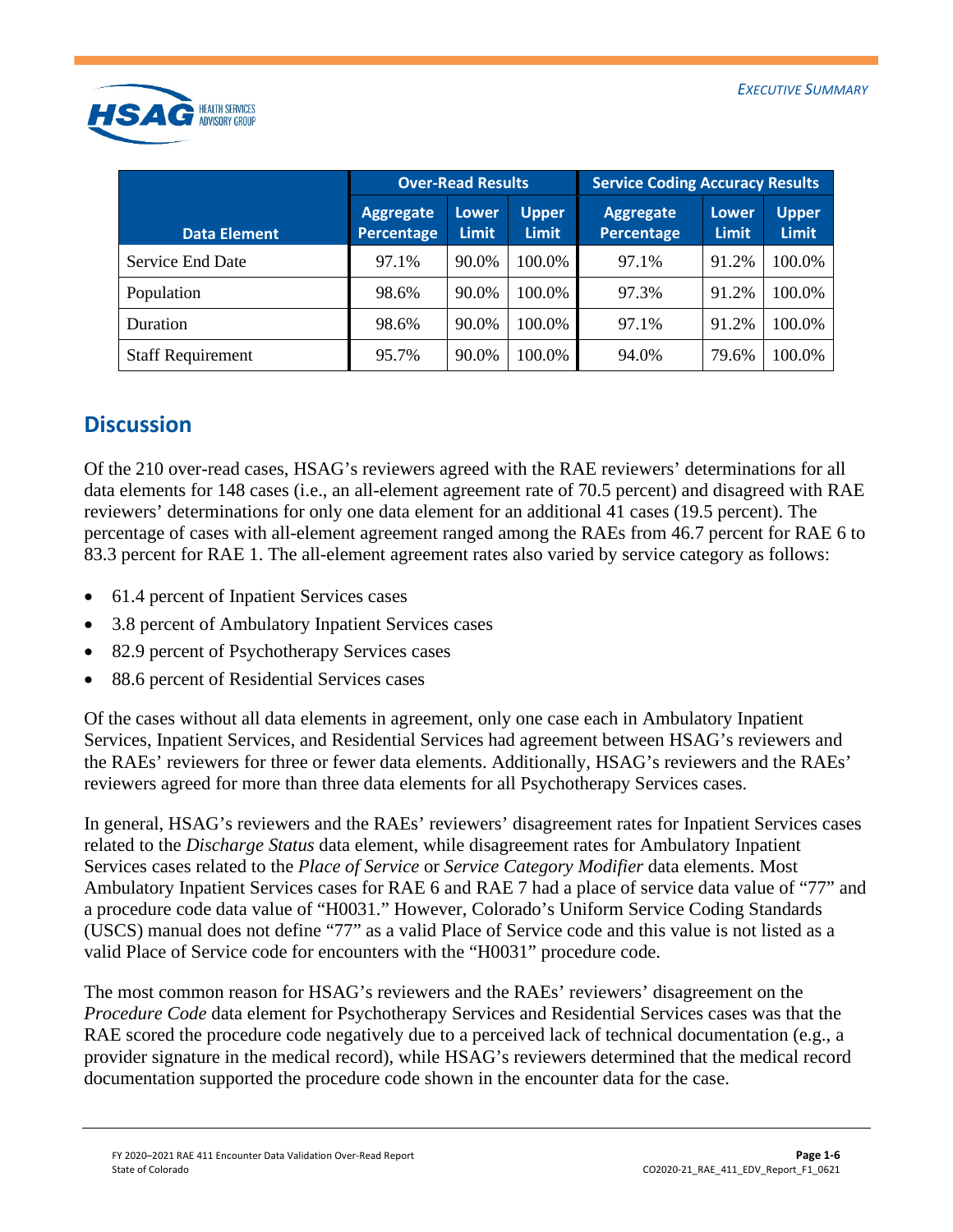

In general, when key data elements were present in both the encounter data and the medical records, and were evaluated independently, results from HSAG's FY 2020–2021 RAE 411 over-read suggest a high level of confidence that the RAEs' independent validation findings accurately reflect their encounter data quality with the exception of the *Discharge Status* data element for Inpatient Services cases and the *Place of Service* and *Service Category Modifier* data elements for Ambulatory Inpatient Services cases. In comparison, the RAEs' self-reported service coding accuracy results reflected more than 90.0 percent agreement for all data elements except *Diagnosis Code* for Inpatient Services and Ambulatory Inpatient Services cases and a low percentage of cases with agreement across all data elements for Psychotherapy Services cases. Based on these findings, the RAEs should evaluate and enhance internal processes for ongoing encounter data monitoring and use the Department's annual RAE 411 EDV study as a focused mechanism for evaluating quality improvement.

# <span id="page-8-0"></span>**Analytic Considerations**

Due to the nature of the methodology and data sources, the following analytic considerations apply to the FY 2020–2021 RAE 411 EDV and over-read results:

- The RAEs conducted medical record procurement for EDV cases between January 11, 2021, and March 12, 2021, and the FY 2020–2021 RAE 411 EDV assessed final paid encounters with dates of service from July 1, 2019, through June 30, 2020. During each of these time frames, the coronavirus disease 2019 (COVID-19) public health emergency may have affected the timeliness of providers' data submissions to the RAEs, as well as the RAEs' ability to procure medical records from providers' offices in a timely manner. It is beyond the scope of the current EDV to evaluate the impact of the public health emergency on the timeliness and/or accuracy of the RAEs' BH encounter data.
- The FY 2020–2021 RAE 411 EDV used a sample size of 411 cases per RAE to ensure an adequate sample size to reliably detect invalid encounter data results while limiting the use of resourceintensive medical record procurement and abstraction. Due to the variable BH encounter data volume among the RAEs, the 411 sample size may result in varying levels of generalizability among the RAEs and service categories. Due to the sampling approach, RAE 411 EDV results may not reflect the service coding accuracy of the RAEs' overall BH encounters.
- Medical record abstraction requires the expertise of nurse reviewers and medical coders who may apply varying, though legitimate, interpretations for coding rules and processes. Such variation between HSAG's reviewers and the RAEs' reviewers may lead to reduced agreement rates among the over-read results. To minimize the effects of this variation, the Department and HSAG solicited the RAEs' input on the guidelines, and the RAEs were directed to include abstraction notes to communicate their decisions and findings to HSAG for specific review scenarios.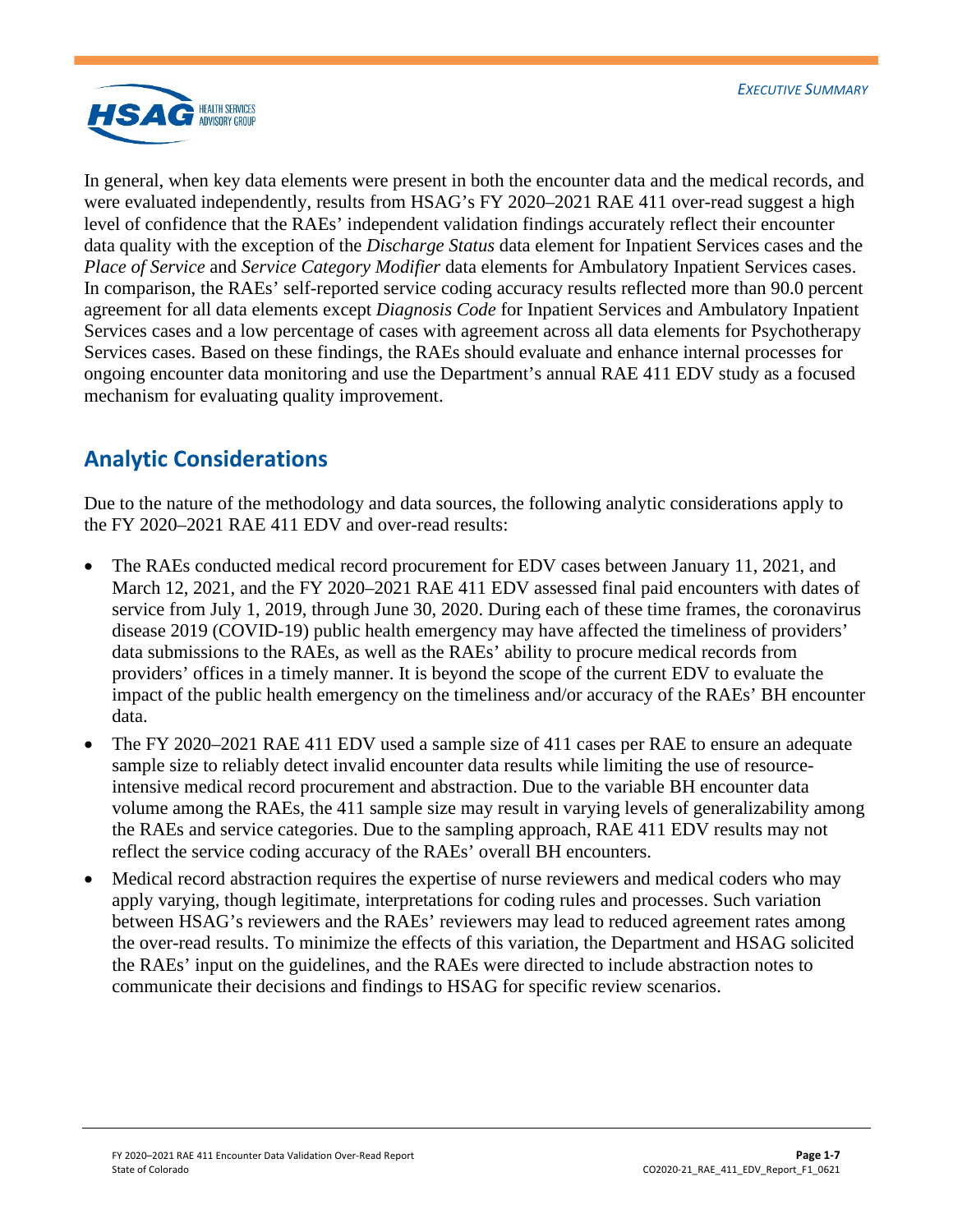

## <span id="page-9-0"></span>**Recommendations**

Based on the EDV and over-read results described in this report, HSAG recommends that the Department collaborate with the RAEs to identify best practices regarding provider education to support service coding accuracy. Identifying such practices may involve requesting and reviewing copies of the RAEs' provider training and/or corrective action documentation, reviewing the RAEs' policies and procedures for monitoring providers' BH encounter data submissions, and verifying that the RAEs are routinely monitoring encounter data quality beyond the annual RAE 411 EDV. Additionally, HSAG recommends that the Department revise its sampling approach for Inpatient Services cases in future EDV studies to avoid including encounters for ambulatory services that were submitted as institutional claims.

Timely, accurate encounter data require ongoing efforts from multiple stakeholders among the providers, the RAEs, and the Department. Focused quality improvement efforts are underway, including an annual EQR activity in which the Department requires each RAE to develop and implement quality improvement activities based on its prior year's RAE 411 service coding accuracy results. The Department provided no additional information on quality improvement actions resulting from recommendations in the FY 2019–2020 RAE 411 EDV report.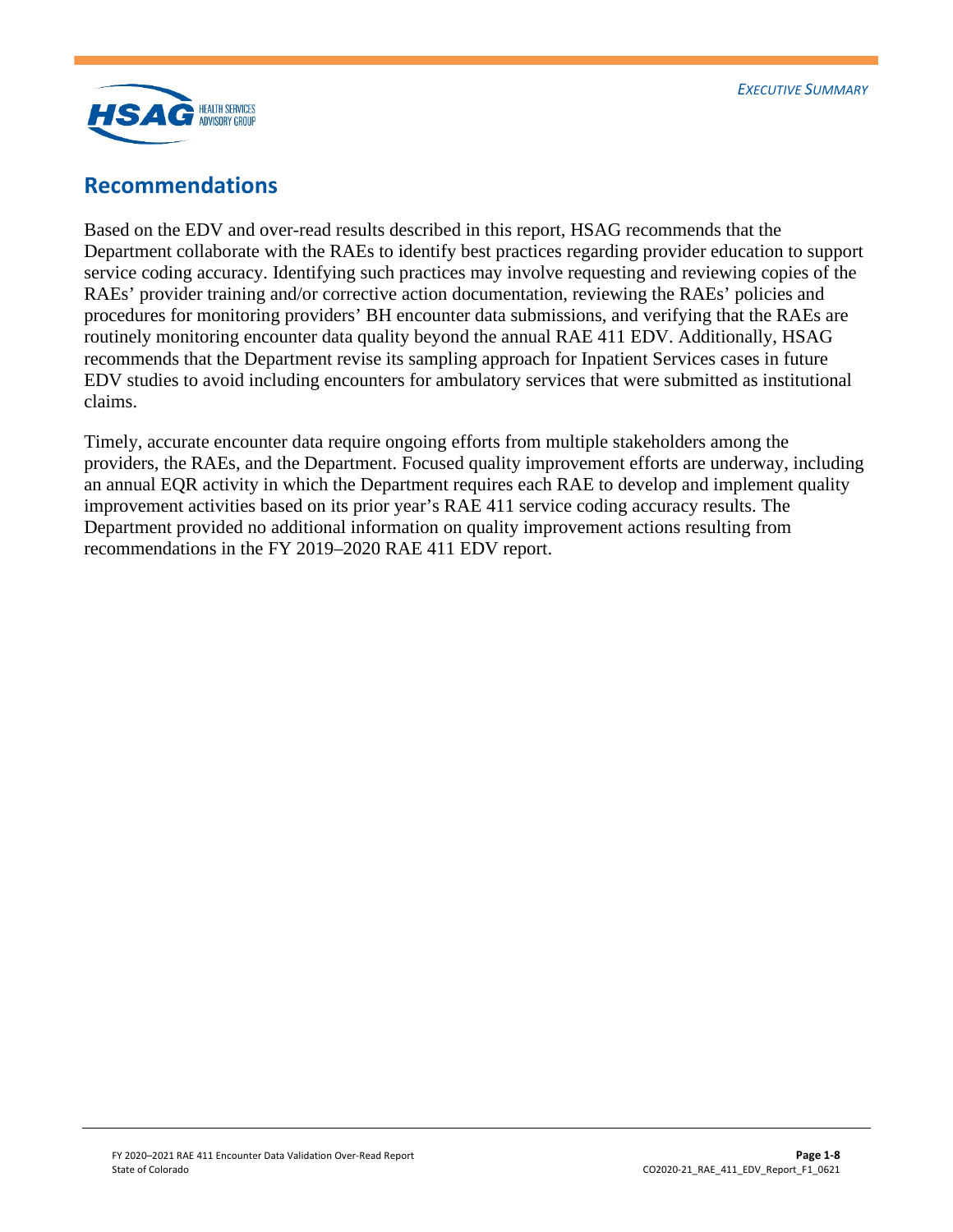

## **2. Encounter Data Validation Over-Read Results**

<span id="page-10-0"></span>HSAG compiled FY 2020–2021 RAE 411 EDV over-read findings from three separate tasks: a desk review of the Department's sampling documentation, a desk review of the RAEs' internal EDV methodology, and an over-read validation of the sampled EDV cases from the RAEs. This section describes the results for each of these tasks.

# <span id="page-10-1"></span>**Desk Review of the Department's Sampling Documentation**

The Department's Rates Section provided HSAG with a brief description of its process for generating a random sample of BH encounters for each RAE. The Department described the sample selection process and included the complete source code used to sample BH encounters for each service category. The Department also described the service category criteria used to stratify each RAE's sample and how the Rates Section randomly selected BH encounters from the RAE's BH encounter data flat files previously processed by the Rates Section. While the Department's sampling methodology noted that data validation would be performed on the RAEs' submitted BH encounter data to ensure completeness, no details were provided for the final sample frame inclusion criteria in case of inconsistencies in the submitted data. Additionally, the Department's documentation did not show the steps taken to verify that it generated the correct sample frame, or to validate that the final sample was representative of the sampling frame.

Per the sampling approach in the guidelines, the Department's Rates Section intended to randomly select 137 institutional encounters reflecting Inpatient Services, 137 professional encounters reflecting Psychotherapy Services, and 137 professional encounters with selected procedure codes reflecting Residential Services from the RAEs' paid BH encounters with dates of service from July 1, 2019, to June 30, 2020. However, the final sample for Inpatient Services included ambulatory services rendered at facilities that bill the RAEs using institutional claim forms; these non-inpatient services were later identified using the *Place of Service* codes. After distributing the sample lists to the RAEs, the Department determined that all Inpatient Services cases sampled for RAE 6 and RAE 7 reflected ambulatory (i.e., non-inpatient) services, and 71 of the 137 RAE 2 Inpatient Services cases reflected non-inpatient services.

The Department's sampling methodology did not document the amount of time allowed between the end of the study period and the time at which BH encounters were selected for review (i.e., the run-out period). The data run-out period allows time for corrections to be applied to the original encounter record, minimizing the likelihood of validating encounters that may be voided or adjusted after the sample is selected.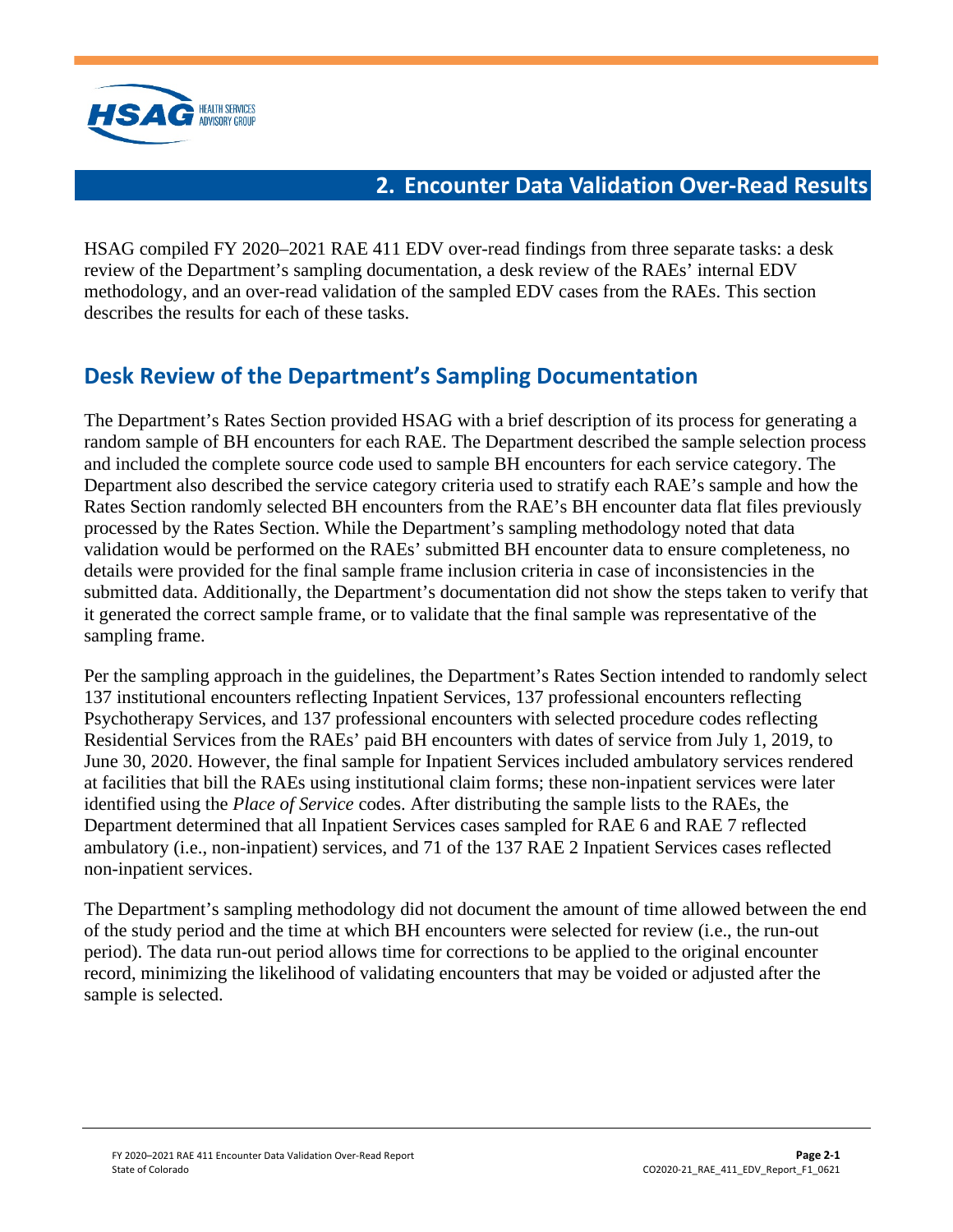

# <span id="page-11-0"></span>**Desk Review of the RAEs' Internal EDV Methodology**

The Department required each RAE to submit an Encounter Data Quality Report to the Department and HSAG containing information on the RAE's data submission quality throughout the measurement period and service coding accuracy among the 411 encounters validated during the RAE's internal EDV. Using the specifications listed in the *FY 2020–2021 Annual RAE BH Encounter Data Quality Review Guidelines*, each RAE created service coding accuracy data tables summarizing their 411 EDV results. To provide context for each RAE's service coding accuracy results, the Department directed each RAE to include its internal EDV methodology documentation in its Encounter Data Quality Report.

In reviewing the RAEs' Encounter Data Quality Reports, HSAG identified the following brief findings regarding the RAEs' EDV processes:

- All RAEs reported using multiple modes of communication to contact providers and procure medical records. Several RAEs also noted challenges in procuring records due to the COVID-19 public health emergency.
- HSAG noticed similarities among the RAEs' descriptions of their internal tool development and EDV processes. Most RAEs used Microsoft (MS) Excel to log abstracted data values with color coding and conditional logic to help each RAE's reviewers abstract data into the intended EDV elements. RAE 2 and RAE 4 used MS SQL Server and a web-based interface for their EDV tools and described a formal audit process used to review errors within the tool. RAE 1 submitted its MS Excel tool as its EDV response file, and HSAG noted that the tool did not include checks for allowable values and also included multiple missing values.
- Each RAE described its reviewer training processes, as well as its reviewers' professional experience, and the RAE's approach to reliability testing. Additionally, all RAEs except RAE 1 supplied a detailed description of the process for selecting and assigning cases for interrater reliability (IRR) analysis, the RAE's process for reconciling disagreements between reviewers, and the RAE's process for calculating IRR scores.
- Additionally, all RAEs except RAE 1 reported on opportunities for improvement in IRR testing, provider education, applying corrective action plans (CAPs) to low scoring providers, and initially reviewing medical records to increase the accuracy and completeness within the procurement process. RAE 6 and RAE 7 also reported that their review of the EDV response file against the original encounter files improved accuracy and identified errors not previously captured.

Data shown in Tables 2-1 through 2-4 are summarized from each RAE's service coding accuracy tables, as contained in the Encounter Data Quality Reports submitted to the Department and HSAG by each RAE. Differences between rates shown in the tables and those presented in the RAEs' Encounter Data Quality Reports result from HSAG recalculating all rates to display one decimal place for consistency across the RAEs.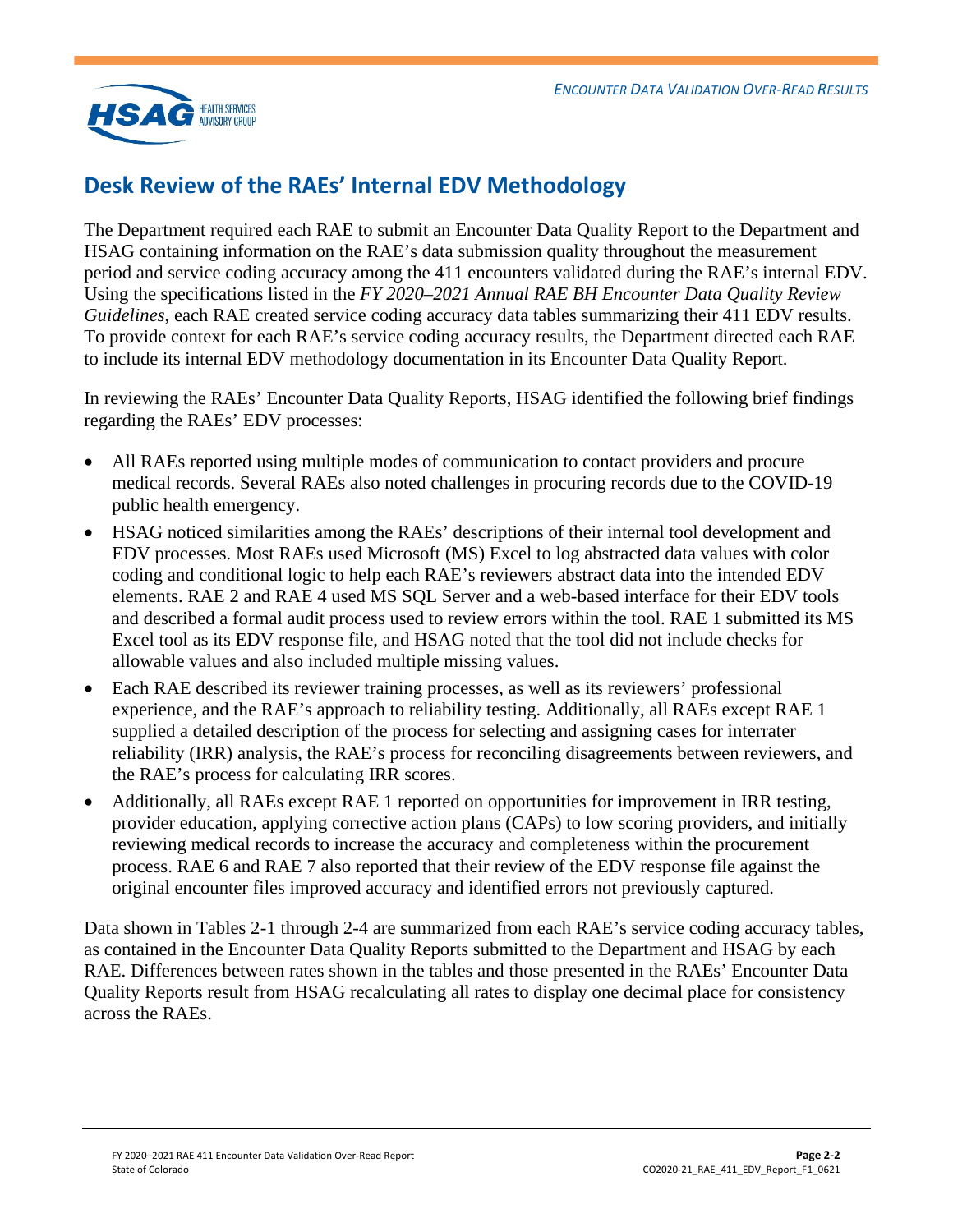

|                                      | <b>RAE 411 Service Coding Accuracy Results</b><br>for Sampled Inpatient Services* |                      |                          |                          |                               |                  |
|--------------------------------------|-----------------------------------------------------------------------------------|----------------------|--------------------------|--------------------------|-------------------------------|------------------|
| <b>Data Element</b>                  | <b>RAE1</b><br>$(N=137)$                                                          | RAE $2*$<br>$(N=66)$ | <b>RAE3</b><br>$(N=137)$ | <b>RAE4</b><br>$(N=137)$ | RAE <sub>5</sub><br>$(N=137)$ | <b>Aggregate</b> |
| Principal Surgical Procedure<br>Code | 97.8%                                                                             | 100.0%               | 94.9%                    | 100.0%                   | 94.2%                         | 97.1%            |
| Diagnosis Code                       | 70.8%                                                                             | 98.5%                | 89.1%                    | 98.5%                    | 94.9%                         | 89.4%            |
| Revenue Code                         | 74.5%                                                                             | 100.0%               | 100.0%                   | 100.0%                   | 98.5%                         | 94.0%            |
| Discharge Status                     | 94.9%                                                                             | 100.0%               | 97.8%                    | 99.3%                    | 96.4%                         | 97.4%            |
| <b>Service Start Date</b>            | 90.5%                                                                             | 100.0%               | 95.6%                    | 100.0%                   | 96.4%                         | 96.1%            |
| <b>Service End Date</b>              | 89.1%                                                                             | 100.0%               | 99.3%                    | 100.0%                   | 96.4%                         | 96.6%            |

### **Table 2-1—RAEs' Self-Reported Service Coding Accuracy Results by Data Element for Sampled Inpatient Services Cases**

\* 71 of the 137 sampled Inpatient Services cases for RAE 2 and all sampled Inpatient Services cases for RAE 6 and RAE 7 were identified as Ambulatory Inpatient Services cases based on the data values for the encounters' place of service.

|                           | <b>RAE 411 Service Coding Accuracy Results for</b><br><b>Sampled Ambulatory Inpatient Services*</b> |                           |                           |                  |
|---------------------------|-----------------------------------------------------------------------------------------------------|---------------------------|---------------------------|------------------|
| <b>Data Element</b>       | <b>RAE 2</b><br>$(N=71)$                                                                            | <b>RAE 6</b><br>$(N=137)$ | <b>RAE 7</b><br>$(N=137)$ | <b>Aggregate</b> |
| Procedure Code            | 98.6%                                                                                               | 94.2%                     | 94.2%                     | 95.1%            |
| Diagnosis Code            | 94.4%                                                                                               | 79.6%                     | 94.2%                     | 88.4%            |
| Place of Service          | 95.8%                                                                                               | 94.9%                     | 92.7%                     | 94.2%            |
| Service Category Modifier | 98.6%                                                                                               | 93.4%                     | 94.2%                     | 94.8%            |
| Unit                      | 100.0%                                                                                              | 94.9%                     | 94.9%                     | 95.9%            |
| <b>Service Start Date</b> | 100.0%                                                                                              | 94.9%                     | 94.9%                     | 95.9%            |
| Service End Date          | 100.0%                                                                                              | 94.9%                     | 94.9%                     | 95.9%            |
| Population                | 100.0%                                                                                              | 94.9%                     | 94.9%                     | 95.9%            |
| Duration                  | 100.0%                                                                                              | 94.9%                     | 94.9%                     | 95.9%            |
| <b>Staff Requirement</b>  | 100.0%                                                                                              | 94.2%                     | 94.9%                     | 95.7%            |

#### **Table 2-2—RAEs' Self-Reported Service Coding Accuracy Results by Data Element for Sampled Ambulatory Inpatient Services Cases**

\* The Department identified Ambulatory Inpatient Services cases sampled as Inpatient Services cases for RAE 2, RAE 6, and RAE 7 based on the data values for the encounters' place of service.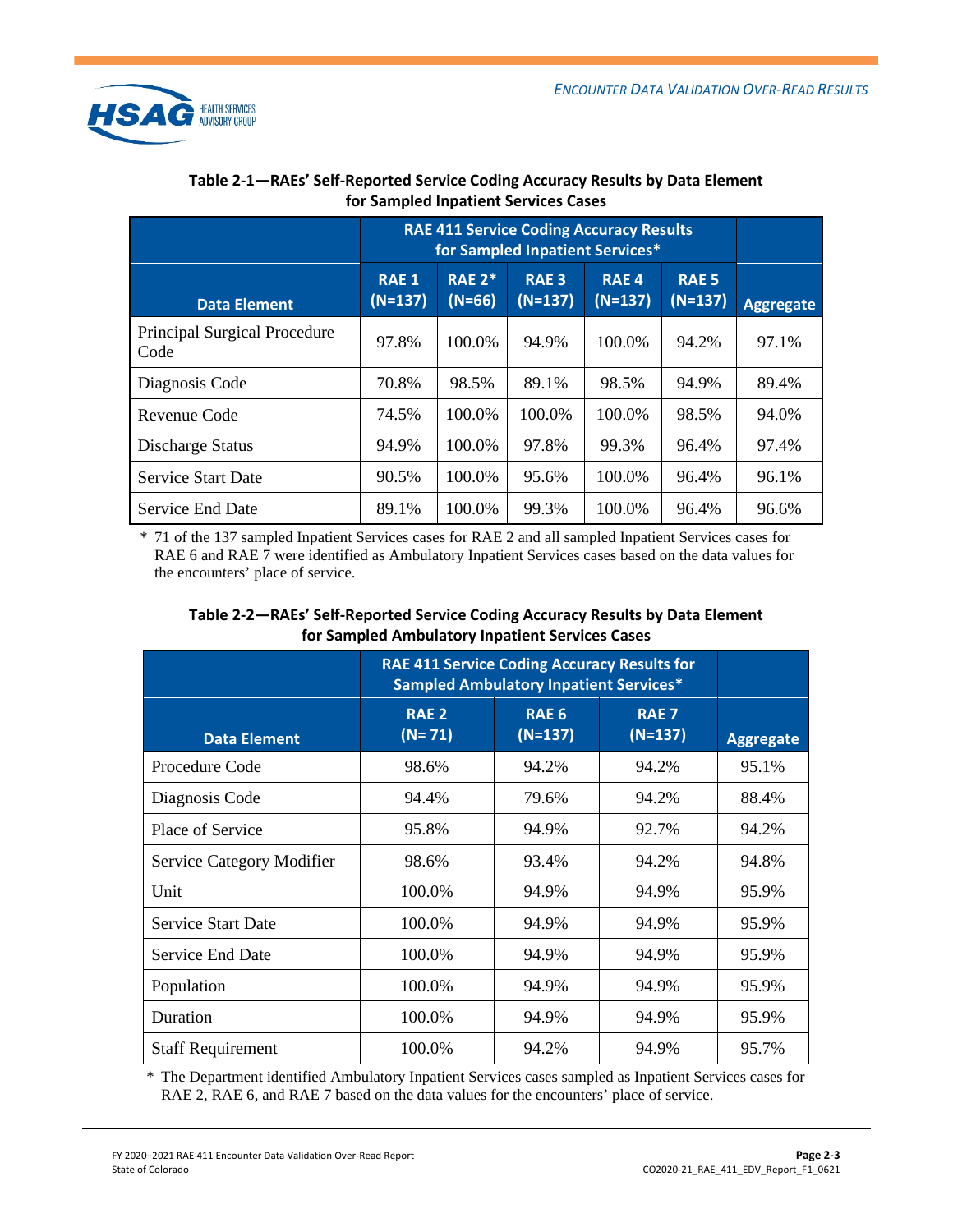

|                                     | <b>RAE 411 Service Coding Accuracy Results</b><br>for Sampled Psychotherapy Services |                           |                           |                          |                           |                               |                               |                  |
|-------------------------------------|--------------------------------------------------------------------------------------|---------------------------|---------------------------|--------------------------|---------------------------|-------------------------------|-------------------------------|------------------|
| <b>Data Element</b>                 | <b>RAE1</b><br>$(N=137)$                                                             | <b>RAE 2</b><br>$(N=137)$ | <b>RAE 3</b><br>$(N=137)$ | <b>RAE4</b><br>$(N=137)$ | <b>RAE 5</b><br>$(N=137)$ | RAE <sub>6</sub><br>$(N=137)$ | RAE <sub>7</sub><br>$(N=137)$ | <b>Aggregate</b> |
| Procedure Code                      | 47.4%                                                                                | 79.6%                     | 53.2%                     | 94.9%                    | 35.8%                     | 89.8%                         | 86.9%                         | 69.7%            |
| Diagnosis Code                      | 30.7%                                                                                | 82.5%                     | 85.4%                     | 94.2%                    | 81.8%                     | 92.0%                         | 89.8%                         | 79.5%            |
| Place of Service                    | 42.3%                                                                                | 75.2%                     | 75.9%                     | 94.2%                    | 72.3%                     | 94.2%                         | 94.9%                         | 78.4%            |
| <b>Service Category</b><br>Modifier | 46.7%                                                                                | 79.6%                     | 53.2%                     | 94.9%                    | 35.8%                     | 89.8%                         | 86.9%                         | 69.6%            |
| Unit                                | 47.4%                                                                                | 81.8%                     | 94.9%                     | 99.3%                    | 94.9%                     | 96.4%                         | 94.2%                         | 87.0%            |
| Service Start<br>Date               | 51.8%                                                                                | 82.5%                     | 95.6%                     | 99.3%                    | 94.9%                     | 97.1%                         | 94.9%                         | 88.0%            |
| <b>Service End Date</b>             | 51.8%                                                                                | 82.5%                     | 95.6%                     | 99.3%                    | 94.9%                     | 97.1%                         | 94.9%                         | 88.0%            |
| Population                          | 50.4%                                                                                | 82.5%                     | 95.6%                     | 99.3%                    | 94.9%                     | 97.1%                         | 94.9%                         | 87.8%            |
| Duration                            | 46.7%                                                                                | 82.5%                     | 85.4%                     | 99.3%                    | 85.5%                     | 97.1%                         | 93.4%                         | 83.8%            |
| Staff<br>Requirement                | 48.2%                                                                                | 82.5%                     | 92.7%                     | 98.5%                    | 94.9%                     | 93.4%                         | 94.2%                         | 86.3%            |

## **Table 2-3—RAEs' Self-Reported Service Coding Accuracy Results by Data Element for Sampled Psychotherapy Services Cases**

## **Table 2-4—RAEs' Self-Reported Service Coding Accuracy Results by Data Element for Sampled Residential Services Cases**

|                                     | <b>RAE 411 Service Coding Accuracy Results</b><br>for Sampled Residential Services |                           |                           |                        |                           |                               |                           |                  |
|-------------------------------------|------------------------------------------------------------------------------------|---------------------------|---------------------------|------------------------|---------------------------|-------------------------------|---------------------------|------------------|
| <b>Data Element</b>                 | <b>RAE1</b><br>$(N=137)$                                                           | <b>RAE 2</b><br>$(N=137)$ | <b>RAE 3</b><br>$(N=137)$ | <b>RAE4</b><br>(N=137) | <b>RAE 5</b><br>$(N=137)$ | RAE <sub>6</sub><br>$(N=137)$ | <b>RAE 7</b><br>$(N=137)$ | <b>Aggregate</b> |
| Procedure Code                      | 91.2%                                                                              | 100.0%                    | 75.9%                     | 99.3%                  | 92.7%                     | 90.5%                         | 88.3%                     | 91.1%            |
| Diagnosis Code                      | 81.8%                                                                              | 94.9%                     | 93.4%                     | 98.5%                  | 97.8%                     | 97.1%                         | 96.4%                     | 94.3%            |
| Place of Service                    | 91.2%                                                                              | 93.4%                     | 82.5%                     | 99.3%                  | 94.2%                     | 95.6%                         | 98.5%                     | 93.5%            |
| <b>Service Category</b><br>Modifier | 91.2%                                                                              | 100.0%                    | 75.9%                     | 99.3%                  | 92.7%                     | 90.5%                         | 89.1%                     | 91.2%            |
| Unit                                | 91.2%                                                                              | 100.0%                    | 94.9%                     | 99.3%                  | 97.8%                     | 96.4%                         | 99.3%                     | 97.0%            |
| <b>Service Start</b><br>Date        | 91.2%                                                                              | 100.0%                    | 95.6%                     | 99.3%                  | 97.8%                     | 97.1%                         | 99.3%                     | 97.2%            |
| Service End Date                    | 91.2%                                                                              | 100.0%                    | 95.6%                     | 99.3%                  | 97.8%                     | 97.1%                         | 98.5%                     | 97.1%            |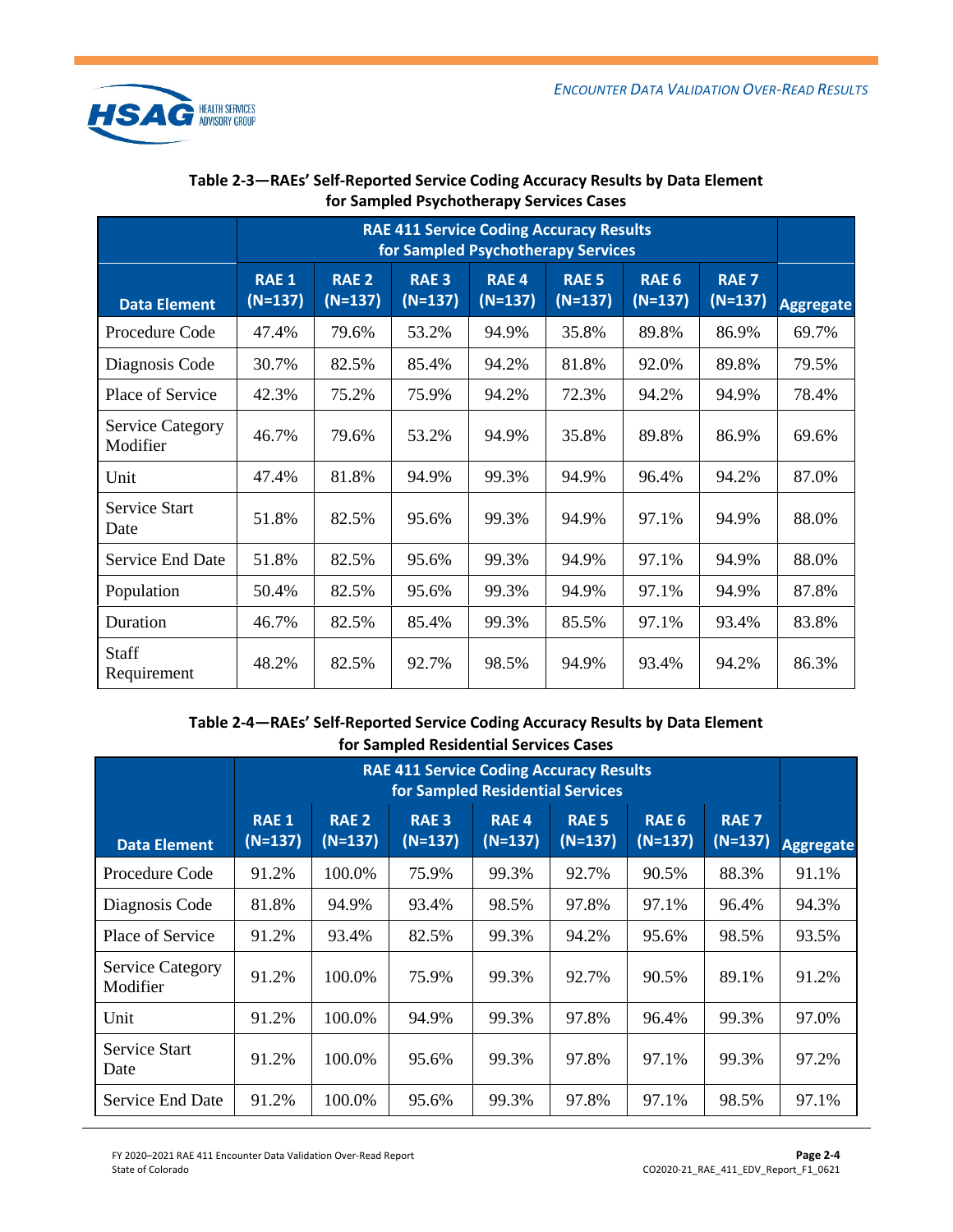

|                      | <b>RAE 411 Service Coding Accuracy Results</b><br>for Sampled Residential Services |                           |                               |                          |                               |                               |                           |                  |
|----------------------|------------------------------------------------------------------------------------|---------------------------|-------------------------------|--------------------------|-------------------------------|-------------------------------|---------------------------|------------------|
| <b>Data Element</b>  | <b>RAE1</b><br>$(N=137)$                                                           | <b>RAE 2</b><br>$(N=137)$ | RAE <sub>3</sub><br>$(N=137)$ | <b>RAE4</b><br>$(N=137)$ | RAE <sub>5</sub><br>$(N=137)$ | RAE <sub>6</sub><br>$(N=137)$ | <b>RAE 7</b><br>$(N=137)$ | <b>Aggregate</b> |
| Population           | 91.2%                                                                              | 100.0%                    | 95.6%                         | 99.3%                    | 97.8%                         | 97.8%                         | 99.3%                     | 97.3%            |
| Duration             | 91.2%                                                                              | 100.0%                    | 94.9%                         | 99.3%                    | 97.8%                         | 97.1%                         | 99.3%                     | 97.1%            |
| Staff<br>Requirement | 91.2%                                                                              | 100.0%                    | 92.7%                         | 99.3%                    | 97.1%                         | 97.8%                         | 79.6%                     | 94.0%            |

# <span id="page-14-0"></span>**Over-Read of Sample Cases by Service Category**

Each RAE submitted an EDV response file to HSAG and the Department containing all required data fields and aligning with the EDV response data layout outlined in the guidelines and presented in [Appendix A.](#page-24-0)

Based on the sampling methodology, the Department randomly sampled 137 institutional encounter lines with Inpatient Services, 137 professional encounter lines with Psychotherapy Services, and 137 professional encounter lines with Residential Services for each RAE. After distributing the lists of sampled cases to the RAEs, a RAE notified the Department that selected Inpatient Services cases reflected services rendered in ambulatory settings, which would not align with the inpatient data fields designated for inclusion in the RAEs' EDV results. The Department instructed HSAG and the affected RAEs to consider sampled Inpatient Services cases with Place of Service codes other than "21" and "51" as professional services rendered in ambulatory settings, and to evaluate these cases using the noninpatient data fields considered for the Psychotherapy Services and Residential Services cases. These cases are identified and reported in the EDV and HSAG's over-read using the term, "Ambulatory Inpatient Services cases." While this finding did not alter the overall number of each RAE's sampled cases, RAE 2, RAE 6, and RAE 7 altered their service coding accuracy tables to accommodate Ambulatory Inpatient Services cases.

Following HSAG's over-read, HSAG tabulated agreement results that could range from 0.0 percent to 100.0 percent, where 100.0 percent represents perfect agreement between the RAE's EDV results and HSAG's over-read results, and 0.0 percent represents complete disagreement. The remainder of this section details HSAG's over-read findings by service category.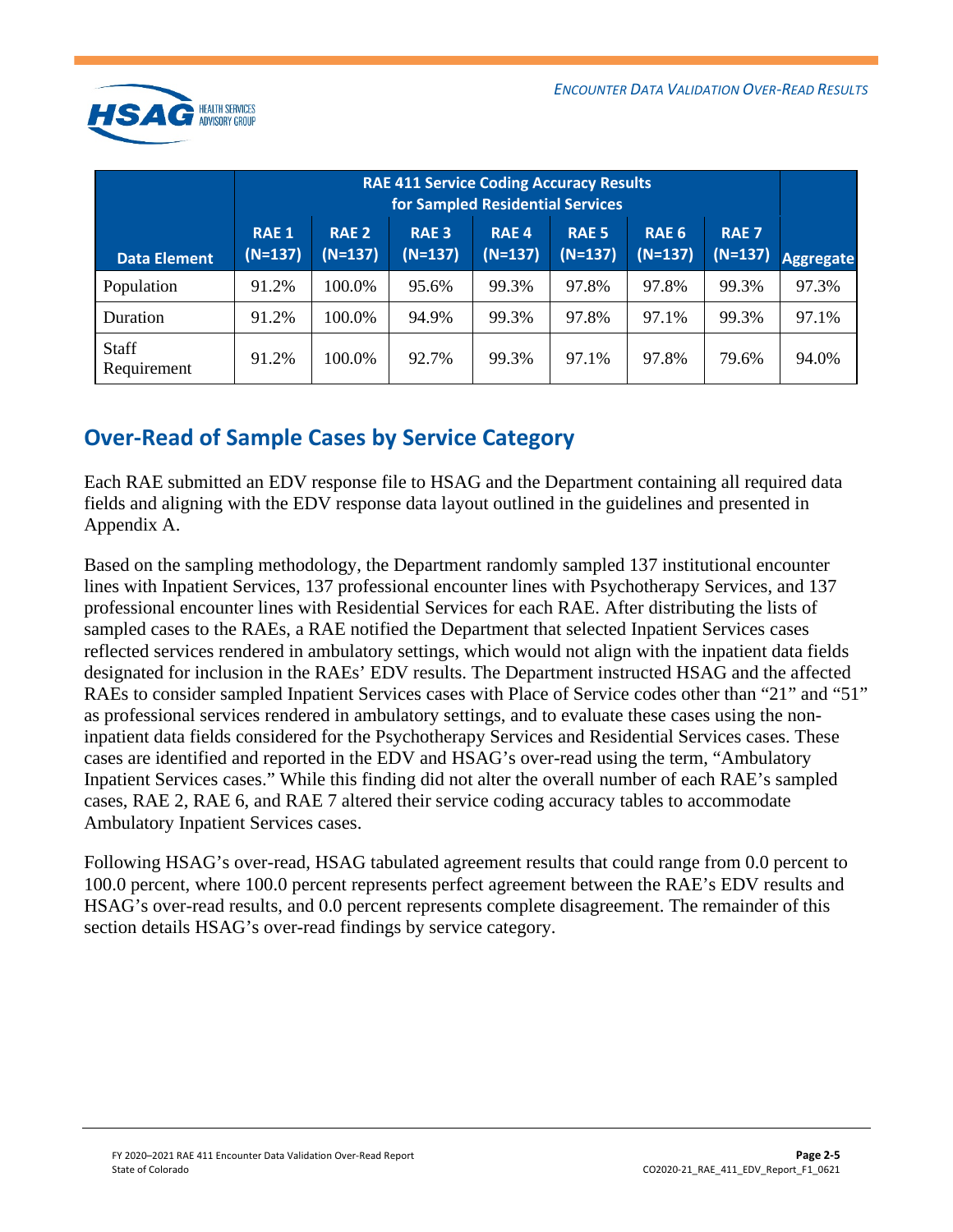

## <span id="page-15-0"></span>*Over-Read of Sample Cases: Inpatient Services*

### **Overall Agreement Rate**

[Figure 2-1](#page-15-1) presents the aggregate results from HSAG's over-read of the 44 cases sampled for assessment (i.e., 10 cases from RAE 1, RAE 3, RAE 4, and RAE 5, and four cases from RAE 2).

<span id="page-15-1"></span>



Note: The upper and lower lines represent the highest and lowest agreement rates among the RAEs.

At 100.0 percent, *Principal Surgical Procedure Code* had the highest rate of agreement between RAEs' EDV results and HSAG's over-read results. The remaining validated data elements had an agreement rate ranging from 70.5 percent to 97.7 percent. Overall, HSAG's reviewers agreed with the RAEs' EDV results for all six data elements within a sampled case for 27 of the 44 cases (61.4 percent).

#### **Field-Specific Agreement Rate**

HSAG calculated aggregate agreement rates of at least 95.5 percent among five of the six validated data elements. At 70.5 percent, the *Discharge Status* data element had the lowest aggregate agreement rate for any data element, and RAE-specific agreement rates ranged from 0.0 percent to 100.0 percent. HSAG's reviewers found 100.0 percent agreement rates for three of five RAEs for the *Discharge Status*, *Service Start Date*, *Service End Date*, and *Revenue Code* data elements; for four of five RAEs for the *Diagnosis Code* data element; and for all five RAEs for the *Principal Surgical Procedure Code* data element.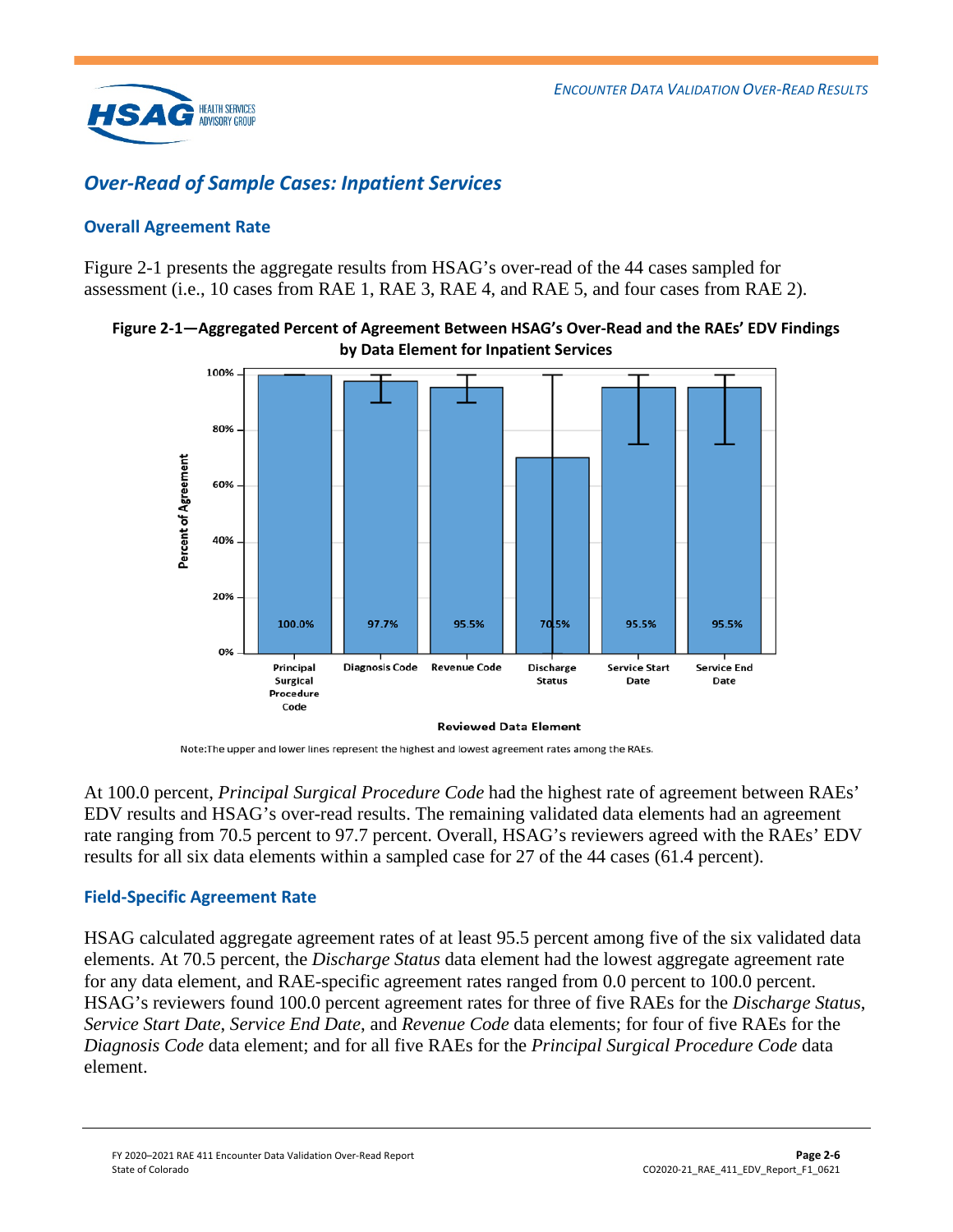

## <span id="page-16-0"></span>*Over-Read of Sample Cases: Ambulatory Inpatient Services*

## **Overall Agreement Rate**

[Figure 2-2](#page-16-1) presents the aggregate results from HSAG's over-read of the 26 cases sampled for assessment (i.e., six cases from RAE 2, and 10 cases each from RAE 6 and RAE 7).



<span id="page-16-1"></span>

Note: The upper and lower lines represent the highest and lowest agreement rates among the RAEs.

At 23.1 percent and 38.5 percent, the *Place of Service* and *Service Category Modifier* data elements had the lowest rates of agreement between RAEs' EDV results and HSAG's over-read results, respectively. The remaining validated data elements had an agreement rate of 96.2 percent. Overall, HSAG's reviewers agreed with the RAEs' EDV results for all 10 data elements within a sampled case for one of the 26 cases (3.8 percent).

#### **Field-Specific Agreement Rate**

HSAG calculated aggregate agreement rates of at least 96.2 percent among eight of the 10 validated data elements. HSAG's reviewers found RAE 2 had 100.0 percent agreement for the *Place of Service* data element, while RAE 6 and RAE 7 had 0.0 percent agreement for this data element between the RAEs' EDV results and HSAG's over-read results. None of the three RAEs achieved an over-read result above 50.0 percent agreement for the *Service Category Modifier* data element*.* HSAG's reviewers found the majority of the Ambulatory Inpatient Services cases for RAE 6 and RAE 7 had a Place of Service data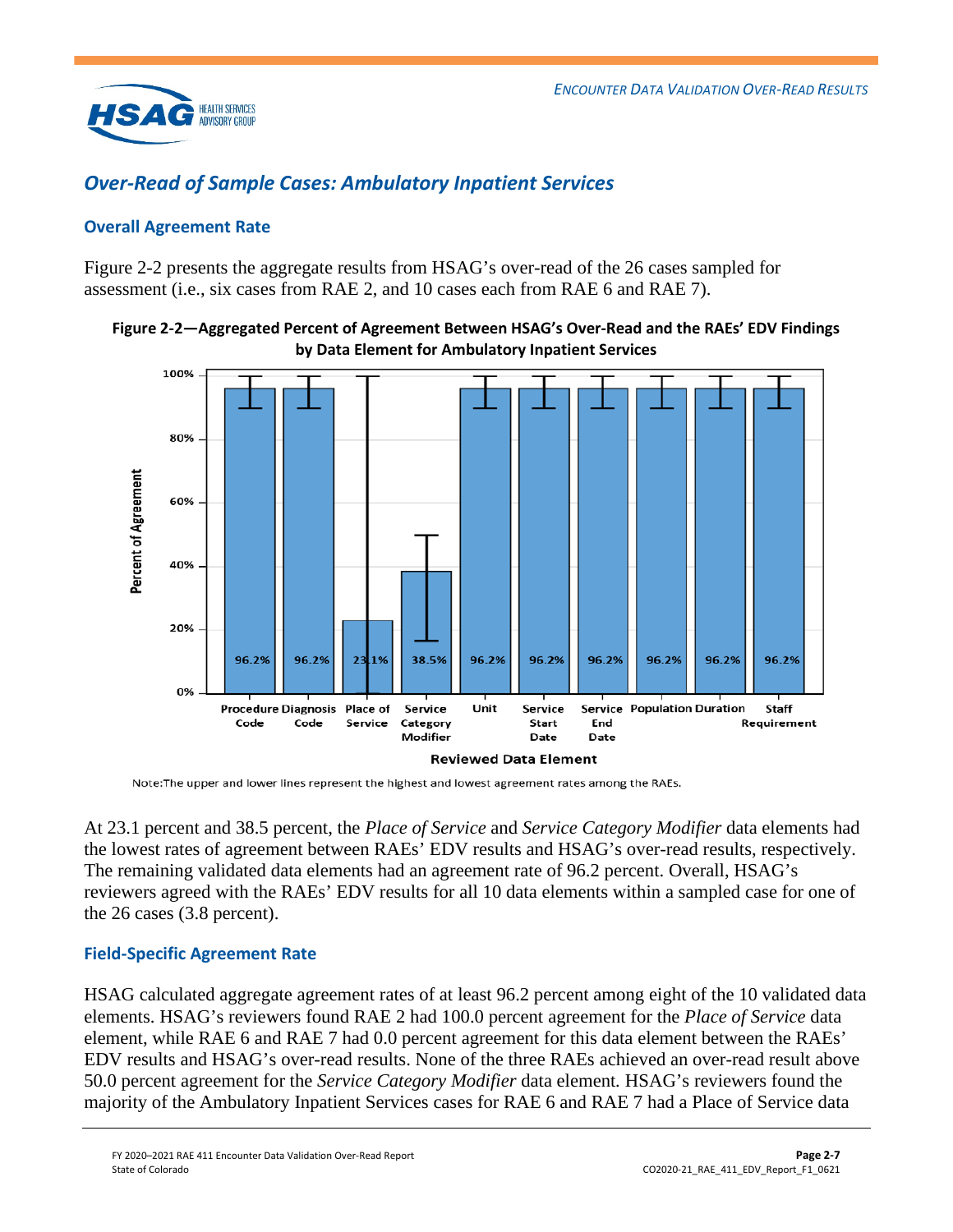*ENCOUNTER DATA VALIDATION OVER-READ RESULTS*



value of "77" with a Procedure Code value of "H0031," although the USCS manual does not define "77" as a valid Place of Service code and it is not listed as a valid option for encounters that report the "H0031" Procedure Code value.

## <span id="page-17-0"></span>*Over-Read of Sample Cases: Psychotherapy Services*

## **Overall Agreement Rate**

[Figure 2-3](#page-17-1) presents the aggregate results from HSAG's over-read of the 70 cases sampled from Psychotherapy Services encounters (i.e., 10 cases per RAE).

<span id="page-17-1"></span>



Note: The upper and lower lines represent the highest and lowest agreement rates among the RAEs.

At 100.0 percent, the *Place of Service*, *Unit*, *Service Start Date*, *Service End Date*, and *Population* data elements had the highest rates of agreement between the RAEs' EDV results and HSAG's over-read results. The remaining validated data elements had agreement rates ranging from 91.4 percent to 98.6 percent. Overall, HSAG's reviewers agreed with the RAEs' EDV results for all 10 data elements within a sampled case for 58 of the 70 cases (82.9 percent).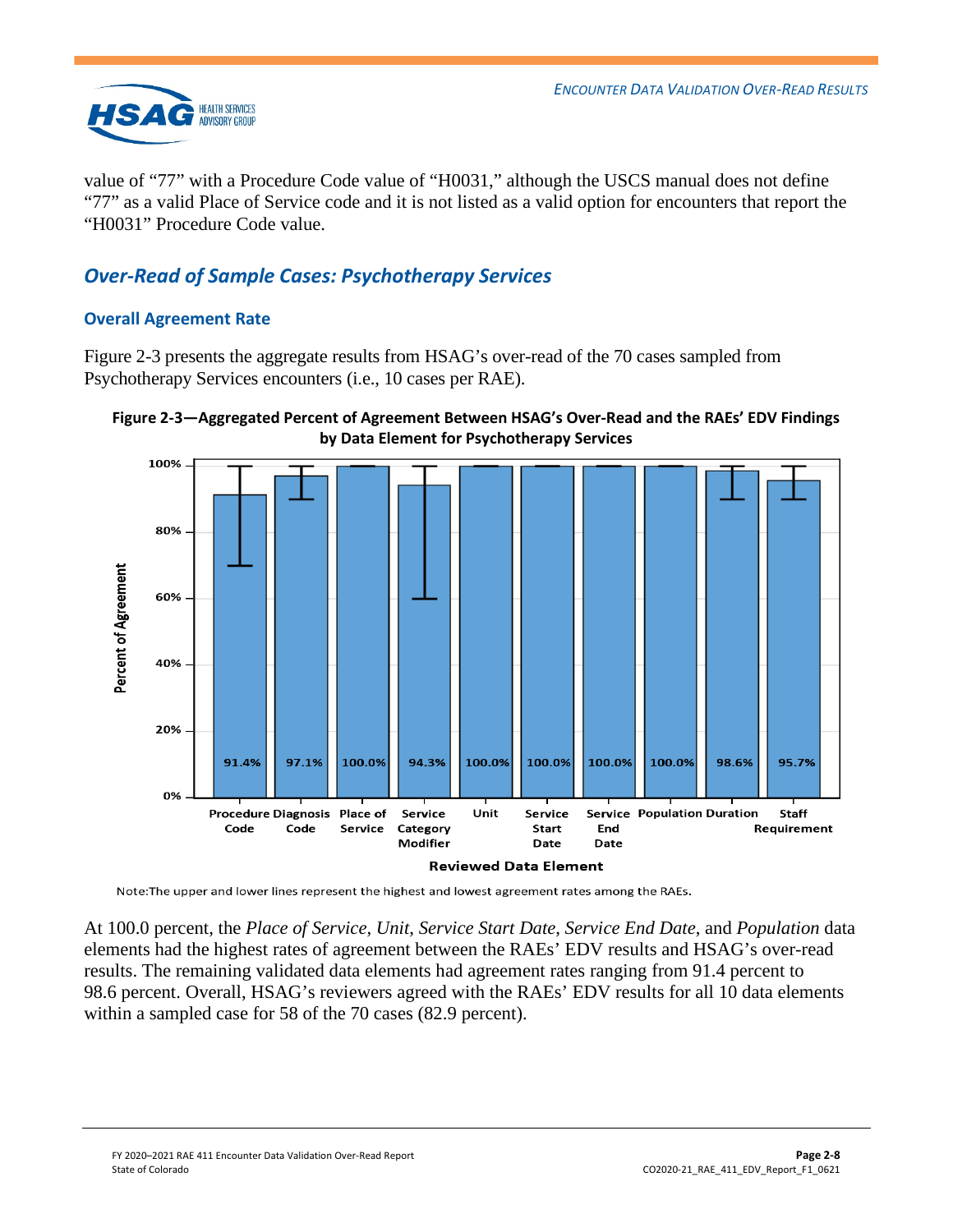

#### **Field-Specific Agreement Rate**

HSAG calculated aggregate agreement rates of at least 91.4 percent among the 10 validated data elements. HSAG's reviewers found five of the 10 validated data elements achieved aggregate agreement rates of 100.0 percent. Overall, RAE 2 and RAE 7 had the highest rates of agreement between the RAEs' EDV results and HSAG's over-read results at 100.0 percent. RAE 5 had the lowest agreement for the *Service Category Modifier* data element at 60.0 percent agreement.

## <span id="page-18-0"></span>*Over-Read of Sample Cases: Residential Services*

### **Overall Agreement Rate**

[Figure 2-4](#page-18-1) presents the aggregate results from HSAG's over-read of the 70 cases sampled from Residential Services encounters (i.e., 10 cases per RAE).

#### <span id="page-18-1"></span>**Figure 2-4—Aggregated Percent of Agreement Between HSAG's Over-Read and the RAEs' EDV Findings by Data Element for Residential Services**



Note: The upper and lower lines represent the highest and lowest agreement rates among the RAEs.

At 98.6 percent, the *Unit*, *Service Start Date*, *Population*, and *Duration* data elements had the highest rates of agreement between the RAEs' EDV results and HSAG's over-read results. The remaining validated data elements had an agreement rate ranging from 94.3 percent to 97.1 percent. Overall, HSAG's reviewers agreed with the RAEs' EDV results for all 10 data elements within a sampled case for 62 of the 70 cases (88.6 percent).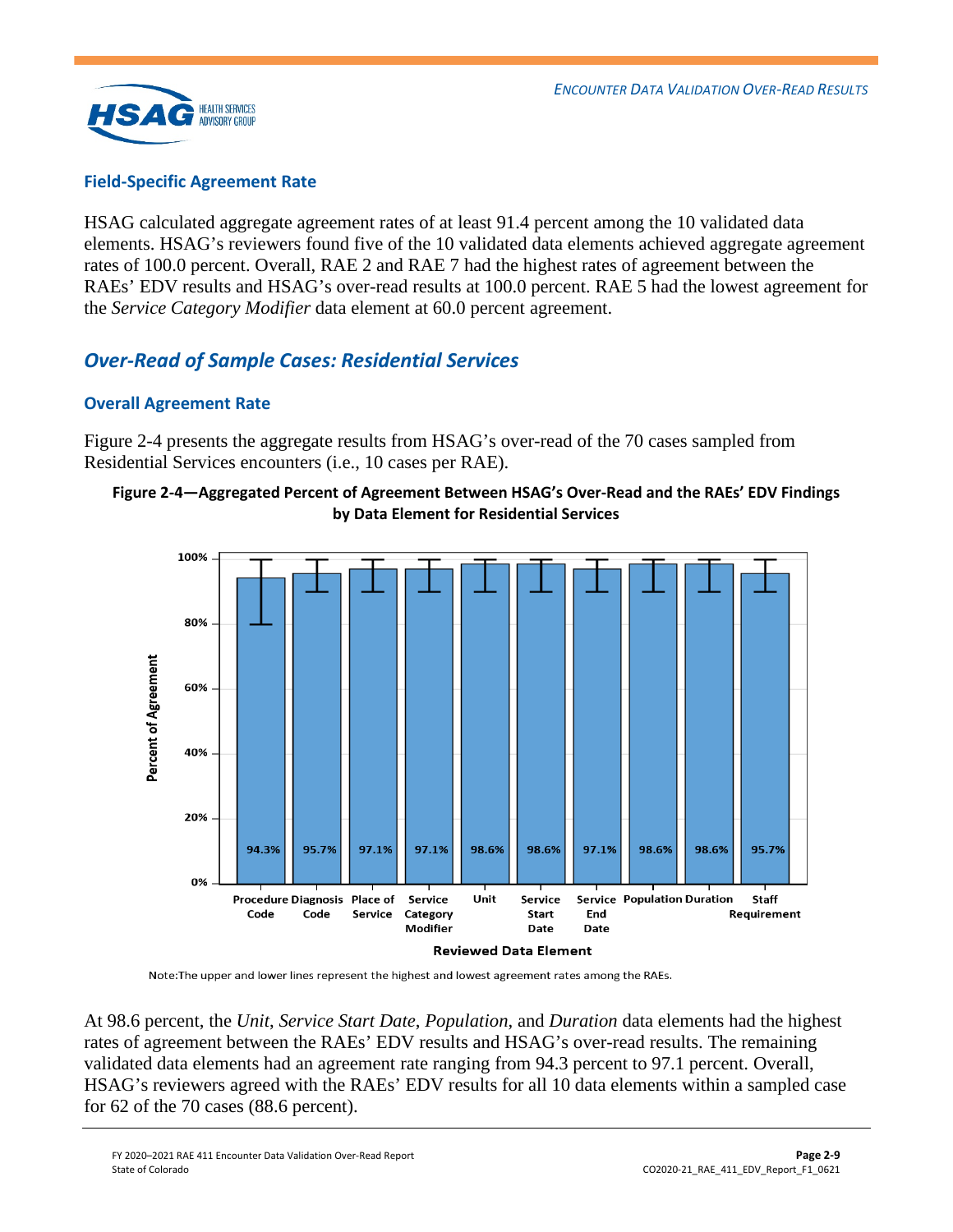*ENCOUNTER DATA VALIDATION OVER-READ RESULTS*



#### **Field-Specific Agreement Rate**

HSAG calculated aggregate agreement rates of at least 94.3 percent among the 10 validated data elements. HSAG's reviewers found that overall RAE 2, RAE 4, and RAE 7 had the highest rates of agreement between the RAEs' EDV results and HSAG's over-read results at 100.0 percent. At 80.0 percent agreement, RAE 3 had the lowest agreement rate among the RAEs for the *Procedure Code* data element.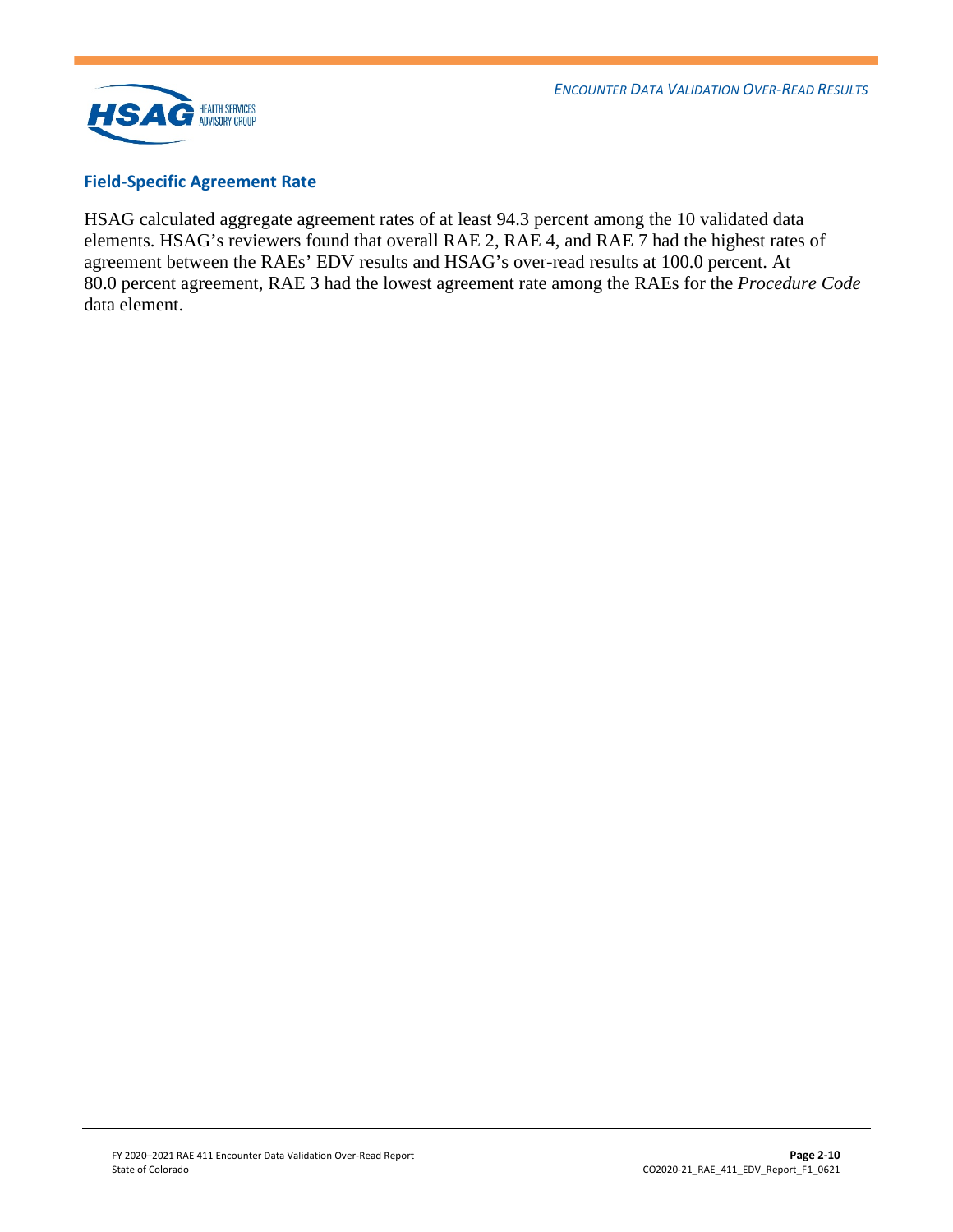

# <span id="page-20-1"></span><span id="page-20-0"></span>**Conclusions**

HSAG's desk review of the Department's sampling methodology assessed the inclusion criteria for encounters, classification logic for service categories, and the sampling logic. While Department's documentation detailed the sample frame inclusion and classification criteria, no details were provided on the Department's criteria for assessing and excluding encounters in case of inconsistencies in the submitted data. Additionally, the Department's documentation did not codify the steps taken to validate the sample frame or to evaluate the extent to which the final sample was representative of the sampling frame. The Department's sample frame ultimately included institutional encounters for non-inpatient services (e.g., services rendered by Federally Qualified Health Centers), suggesting variability among the RAEs in submitting BH encounters for ambulatory services.

Of the 210 over-read cases, HSAG's reviewers agreed with the RAE reviewers' determinations for all data elements for 148 cases (i.e., an all-element agreement rate of 70.5 percent) and disagreed with RAE reviewers' determinations for only one data element for an additional 41 cases (19.5 percent). The percentage of cases with all-element agreement ranged among the RAEs from 46.7 percent for RAE 6 to 83.3 percent for RAE 1. The all-element agreement rates also varied by service category as follows:

- 61.4 percent of Inpatient Services cases
- 3.8 percent of Ambulatory Inpatient Services cases
- 82.9 percent of Psychotherapy Services cases
- 88.6 percent of Residential Services cases

Of the cases without all data elements in agreement, only one case each in Ambulatory Inpatient Services, Inpatient Services, and Residential Services had agreement between HSAG's reviewers and the RAEs' reviewers for three or fewer data elements. Additionally, HSAG's reviewers and the RAEs' reviewers agreed for more than three data elements for all Psychotherapy Services cases.

In general, HSAG's reviewers and the RAEs' reviewers' disagreement rates for Inpatient Services cases related to the *Discharge Status* data element, while disagreement rates for Ambulatory Inpatient Services cases related to the *Place of Service* or *Service Category Modifier* data elements. Most Ambulatory Inpatient Services cases for RAE 6 and RAE 7 had a Place of Service data value of "77" and a Procedure Code data value of "H0031." However, the USCS manual does not define "77" as a valid Place of Service code and this value is not listed as a valid Place of Service code for encounters with the "H0031" procedure code.

The most common reason for HSAG's reviewers and the RAEs' reviewers' disagreement on the *Procedure Code* data element for Psychotherapy Services and Residential Services cases was that the RAE scored the procedure code negatively due to a perceived lack of technical documentation (e.g., a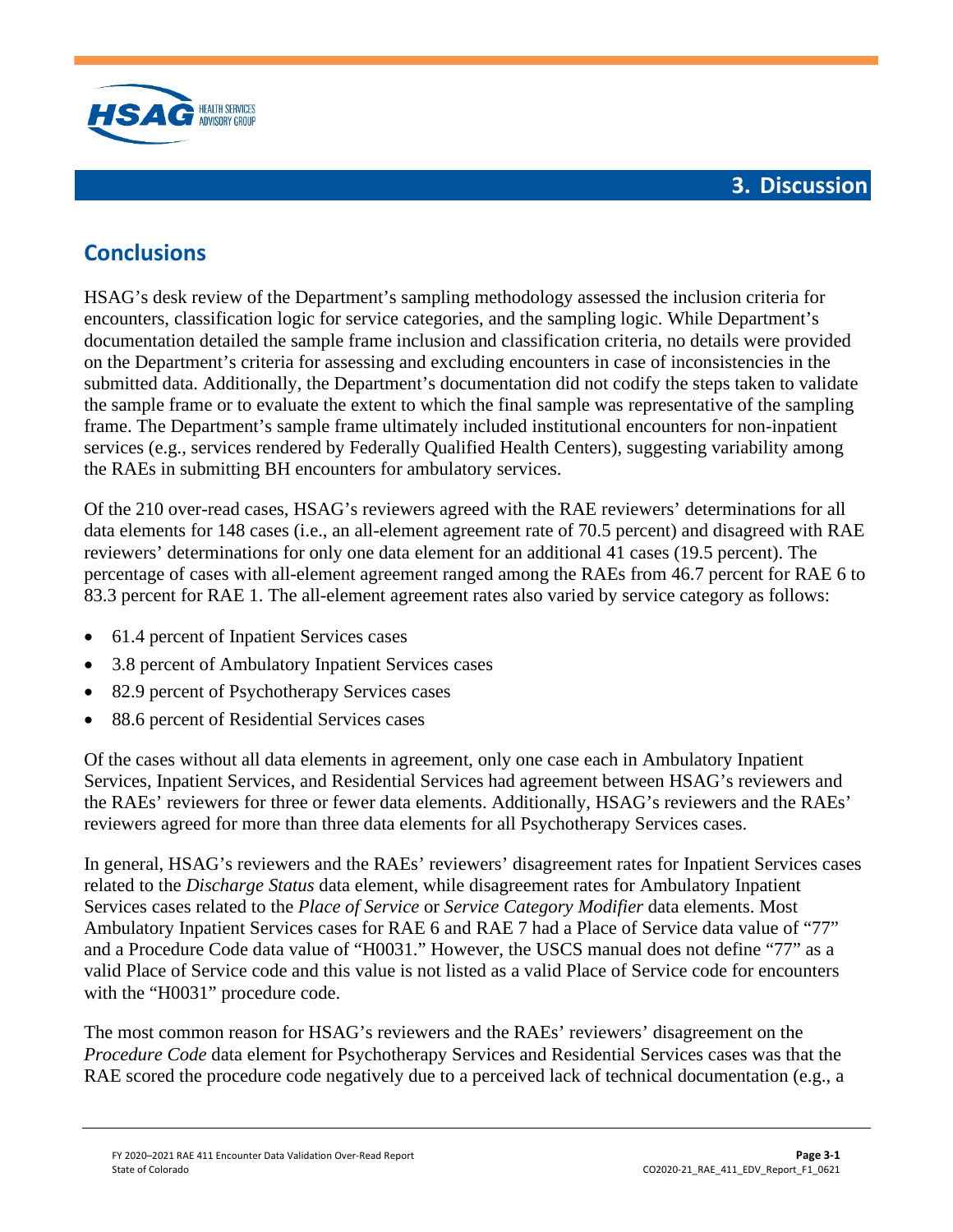

provider signature in the medical record), while HSAG's reviewers determined that the medical record documentation supported the procedure code shown in the encounter data for the case.

In general, when key data elements were present in both the encounter data and the medical records, and were evaluated independently, results from HSAG's FY 2020–2021 RAE 411 over-read suggest a high level of confidence that the RAEs' independent validation findings accurately reflect their encounter data quality with the exception of the *Discharge Status* data element for Inpatient Services cases and the *Place of Service* and *Service Category Modifier* data elements for Ambulatory Inpatient Services cases. In comparison, the RAEs' self-reported service coding accuracy results reflected more than 90.0 percent agreement for all data elements except *Diagnosis Code* for Inpatient Services and Ambulatory Inpatient Services cases and a low percentage of cases with agreement across all data elements for Psychotherapy Services cases. Based on these findings, the RAEs should evaluate and enhance internal processes for ongoing encounter data monitoring and use the Department's annual RAE 411 EDV study as a focused mechanism for evaluating quality improvement.

# <span id="page-21-0"></span>**Analytic Considerations**

Various factors associated with this study can affect the validity or interpretation of the data presented in this report. The following analytic considerations should be considered when reviewing this report.

- The RAEs conducted medical record procurement for EDV cases between January 11, 2021, and March 12, 2021, and the FY 2020–2021 RAE 411 EDV assessed final paid encounters with dates of service from July 1, 2019, through June 30, 2020. During each of these time frames, the COVID-19 public health emergency may have affected the timeliness of providers' data submissions to the RAEs, as well as the RAEs' ability to procure medical records from providers' offices in a timely manner. It is beyond the scope of the current EDV to evaluate the impact of the public health emergency on the timeliness and/or accuracy of the RAEs' BH encounter data.
- The FY 2020–2021 RAE 411 EDV uses a sample size of 411 cases per RAE to ensure an adequate sample size to reliably detect invalid encounter data results while limiting the use of resourceintensive medical record procurement and abstraction. Due to the variable BH encounter data volume among the RAEs, the 411 sample size may result in varying levels of generalizability among the RAEs and service categories. Due to the sampling approach, RAE 411 EDV results may not reflect the service coding accuracy of the RAEs' overall BH encounters.
- Medical record abstraction requires the expertise of nurse reviewers and medical coders who may apply varying, though legitimate, interpretations for coding rules and processes. Such variation between HSAG's reviewers and the RAEs' reviewers may lead to reduced agreement rates among the over-read results. To minimize the effects of this variation, the Department and HSAG solicited the RAEs' input on the guidelines, and the RAEs were directed to include abstraction notes to communicate their decisions and findings to HSAG for specific review scenarios.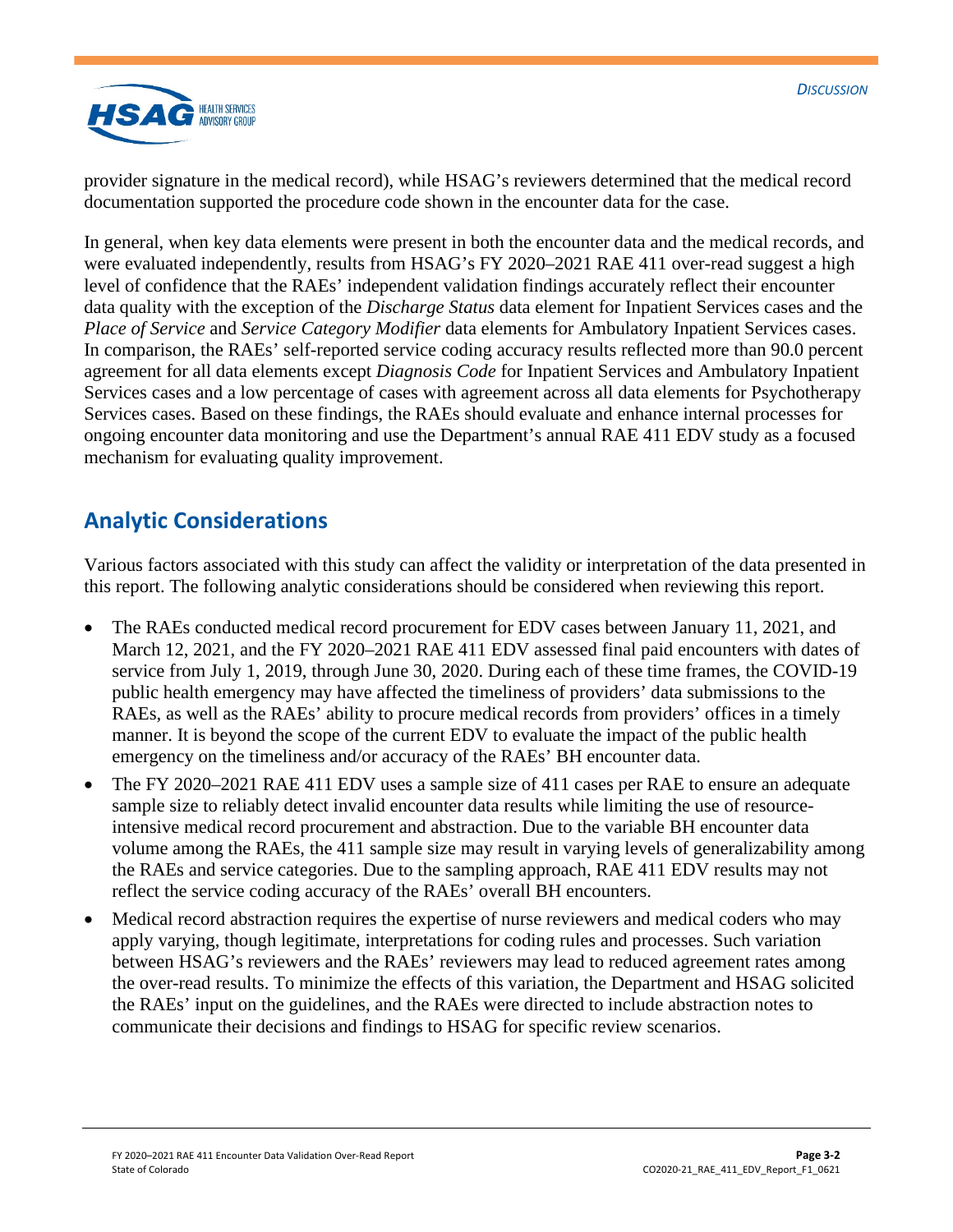

## <span id="page-22-0"></span>**Recommendations**

Based on the EDV and over-read results described in this report, HSAG offers the following recommendations to improve the overall quality of the RAEs' BH encounter data and the RAEs' abilities to conduct future EDVs:

- The RAEs' reviewers identified medical records that they determined were insufficient to meet validation standards, including medical records that failed key documentation standards (e.g., missing providers' signatures) and should have failed to meet the USCS requirements to support the procedure code shown in the encounter data. The Department's Rates Section should work collaboratively with the Department's RAE Health Program Office (HPO) staff members and the RAEs to identify best practices regarding provider education and training on the USCS manual and service coding accuracy to ensure that encounter data are appropriately supported by medical record documentation.
- Despite direction in the guidelines and a follow-up attempt by HSAG, the RAEs did not submit codes for Evaluation & Management Services (E&M codes) corresponding to each Psychotherapy Services case. To ensure that the RAEs assess the required E&M codes in conjunction with the psychotherapy services procedure codes, HSAG recommends that future EDV studies evaluating encounters for psychotherapy services score cases negatively when the EDV reviewer's assessment of E&M codes is not clearly documented.
- HSAG recommends that the Department's Rates Section revise its approach for identifying and sampling Inpatient Services cases to avoid sampling encounters for ambulatory services in future EDV studies assessing encounters for inpatient services.
- The Department's Rates Section should evaluate the RAEs' use of the "77" value in the *Place of Service* data element and provide instructions to the RAEs on the circumstances in which this code may apply to encounters for ambulatory services billed as institutional encounters. If this data value is appropriate for specific procedure codes, the Department should include the instructions for use of the "77" place of service code in a future version of the USCS manual.
- HSAG's review of each RAE's EDV response files revealed discrepancies between EDV results and original encounter data (i.e., the service coding accuracy results indicate that less than 100.0 percent of data elements in EDV cases were supported by medical record documentation). The Department may consider directing the RAEs to incorporate a review of their final EDV data against their original encounter data as a component of the annual EQR RAE 411 Quality Improvement Plan to identify potential biases in the RAEs' internal EDV processes.
- To ensure that the RAEs have implemented quality improvement actions identified in the Encounter Data Quality Reports, HSAG continues to recommend that the Department's HPO staff members for each RAE:
	- Request copies of the RAEs' provider training and/or corrective action documentation.
	- Request copies of the RAEs' policies and procedures for monitoring providers' BH encounter data submissions.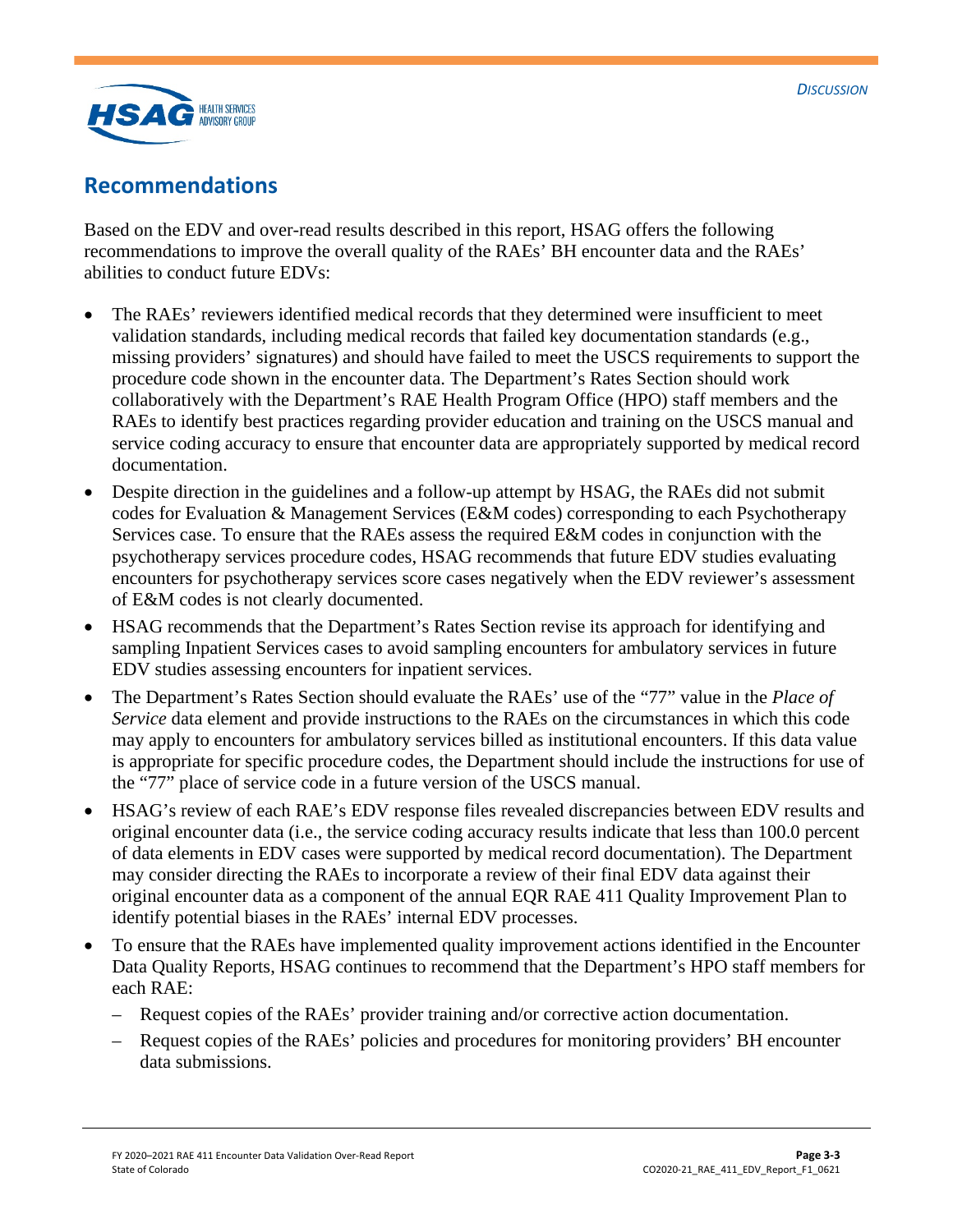

– Collaborate with the Department's Rates Section to review the RAEs' encounter data quality documents and verify that RAEs are monitoring encounter data quality and ensuring that providers are trained to submit BH encounters that accurately reflect the services rendered and the corresponding medical record documentation. Training materials should distinguish between ongoing education and USCS manual training offered to providers newly contracted with a RAE.

Timely, accurate encounter data require ongoing efforts from multiple stakeholders among the providers, the RAEs, and the Department. Focused quality improvement efforts are underway, including an annual EQR activity in which the Department requires each RAE to develop and implement quality improvement activities based on its prior year's RAE 411 service coding accuracy results. The Department provided no additional information on quality improvement actions resulting from recommendations in the FY 2019–2020 RAE 411 EDV report*.*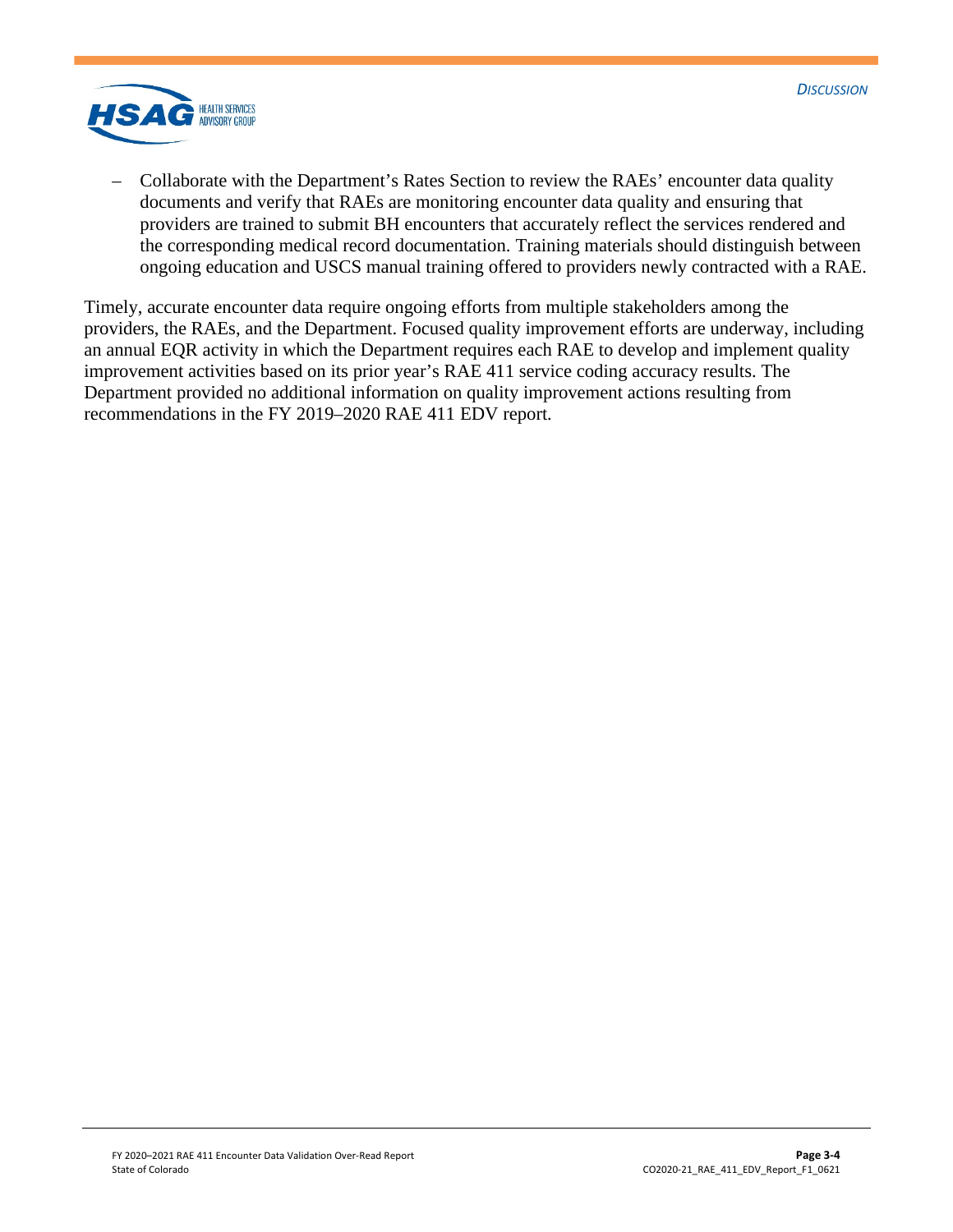

# **Appendix A. RAE 411 Methodology**

<span id="page-24-0"></span>HSAG's FY 2020–2021 EDV tasks consisted primarily of an assessment of the RAEs' internal EDV results through an over-read of medical records for a sample of randomly selected encounters. HSAG recommended a sampling strategy to the Department to ensure that EDV cases were generated randomly from a representative base of BH encounters eligible for inclusion in this study. HSAG's review of the Department's sampling protocol was limited to an assessment of sampling methodology documentation provided by the Department.

The second component of HSAG's FY 2020–2021 EDV involved evaluating the extent to which the RAEs' internal EDV capacity could be verified through their assessment of encounter data, supporting medical record documentation, and state-specific documentation standards listed in the USCS manuals. Each RAE supplied HSAG with an EDV response file containing the RAE's internal EDV results for the 411 cases sampled by the Department. Prior to receiving the RAEs' internal EDV results, HSAG generated an over-read sample of 10 cases for each of the three service category strata within the Department's 411 sampled cases (i.e., HSAG overread 30 total cases for each RAE). The evaluation process included the following steps:

## **1. Generation of Over-Read Samples**

The Department developed a 411-case sample of final, adjudicated BH encounter lines with dates of service between July [1](#page-24-1), [2](#page-24-2)019, to June 30, 2020, stratified among three service categories.  $A-1, A-2$  The Department selected 137 encounter lines for each RAE from each of the following service categories:

- Institutional Encounters from Inpatient Services:
	- Transaction Header data value is "I"
	- Place of service code data value is "21" or "51," or a non-null revenue code
	- Procedure code does not include "H0017," "H0018," or "H0019"
- Professional Encounters from Psychotherapy Services:
	- Services with procedure codes "90832," "90833," "90834," "90836," "90837," "90838," "90846," "90847," "90849," or "90853"
- Professional Encounters from Residential Services:
	- All services with procedure codes "H0017," "H0018," or "H0019"

The Department submitted the 411-case sample lists to the RAEs and HSAG in January 2021; each RAE then conducted its internal validation on the sampled encounters. HSAG used the sample lists from the

<span id="page-24-1"></span> $A-1$  In the event that a RAE's encounter data did not contain 137 unique members with final, adjudicated, professional BH encounter lines within the specified dates of service and service category, the Department selected 137 unique encounter lines that may reflect services among the same members.<br>A-2 While the guidelines indicated that the Department's sampling would be limited to professional BH encounters, HSAG's

<span id="page-24-2"></span>review of the sampled cases determined that the Department included institutional encounters in the sample frame.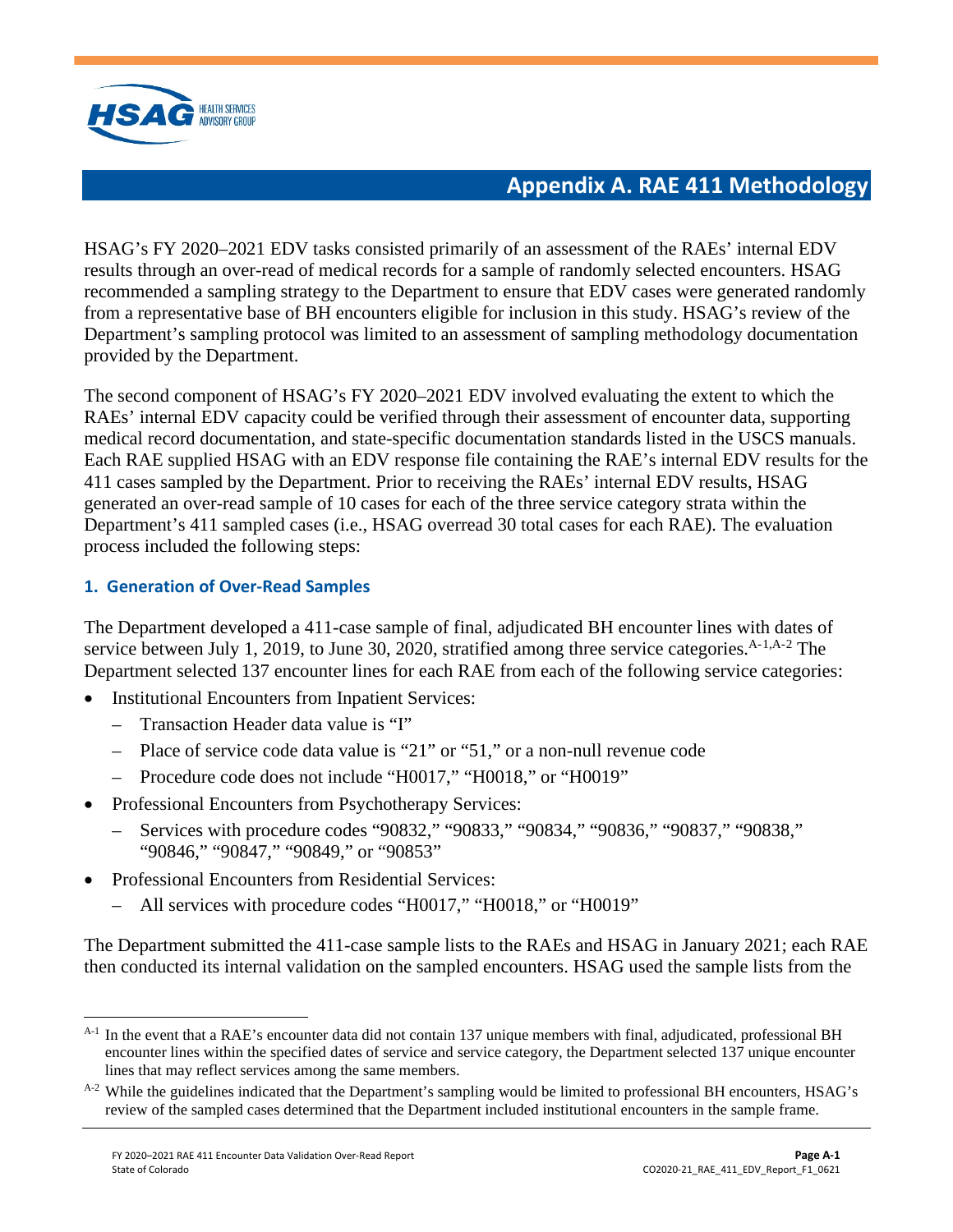

Department to generate an over-read sample using a two-stage sampling approach. Under this sampling approach, HSAG randomly selected 10 identification numbers for unique individuals from each service category and then selected a single encounter line for each of the 10 individuals, resulting in a list of 10 randomly selected encounter lines per service category and 30 cases overall for each RAE.

## **2. EDV Tool Development**

Each RAE submitted its response file containing internal EDV results for the 411 sampled cases to HSAG in March 2021. HSAG designed a web-based data collection tool and tool instructions in alignment with the guidelines and with the pertinent versions of the USCS manual.<sup>A-[3](#page-25-0)</sup> HSAG prepopulated encounter data values and the RAEs' EDV results using a control file containing select fields from the Department's encounter data flat file and the RAEs' corresponding internal EDV results for the over-read sample cases. Pre-populated information could not be altered, and HSAG's reviewers were required to actively select an over-read response for each data element. Corresponding medical records procured by the RAEs were linked to cases within the tool. The web-based tool allowed the HSAG analysts to extract MS Excel files containing encounter data, the RAEs' EDV responses, and HSAG's reviewers' responses for all over-read cases. HSAG's reviewer oversight process was also integrated into the web-based tool, and IRR testing was conducted using the tool.

## **3. HSAG's Over-Read Process**

HSAG evaluated the accuracy of the RAEs' EDV findings in April 2021 and entered all over-read results into the web-based EDV tool. Specifically, HSAG's reviewers evaluated the RAEs' accuracy in validating the providers' submitted BH encounter data in accordance with the USCS manuals specific to the study period. HSAG's EDV over-read considered the RAEs' encounter data, supporting medical record documentation, and the version(s) of the USCS manual used by the RAEs during their EDV. HSAG's reviewers evaluated whether the RAEs' EDV determinations for each encounter were supported by the medical record and whether the medical record contained the minimum documentation required to support the service documented in the encounter data.

HSAG's over-read did not evaluate the quality of BH record documentation or the providers' accuracy in submitting encounter data, only whether the RAEs' EDV responses were accurate based on HSAG's review of the supporting BH documentation submitted by the RAEs.

HSAG trained two nurse reviewers to conduct the over-read, with two nurse managers conducting IRR and providing oversight for the case review and data abstraction. During the over-read, the reviewer located the selected date of service in the submitted BH record and verified the presence and/or supporting documentation in the medical record for the study elements (e.g., procedure codes, diagnosis codes) as well as whether the study elements aligned with coding standards defined in the USCS

<span id="page-25-0"></span>A-3 Based on the dates of service for encounters in the FY 2020–2021 RAE 411 EDV, the guidelines permit the use of the following USCS manuals: the January 2019 version with the 2019 Addendum 1; the July 2019 version covering dates of service from July 1 through October 31, 2019; the October 2019 version covering dates of service from October 1 through November 30, 2019; or the October 2019 version with November 2019 Addendum. All versions are available from the Department a[t https://hcpf.colorado.gov/accountable-care-collaborative-phase-ii-provider-and-stakeholder-resource-center.](https://hcpf.colorado.gov/accountable-care-collaborative-phase-ii-provider-and-stakeholder-resource-center)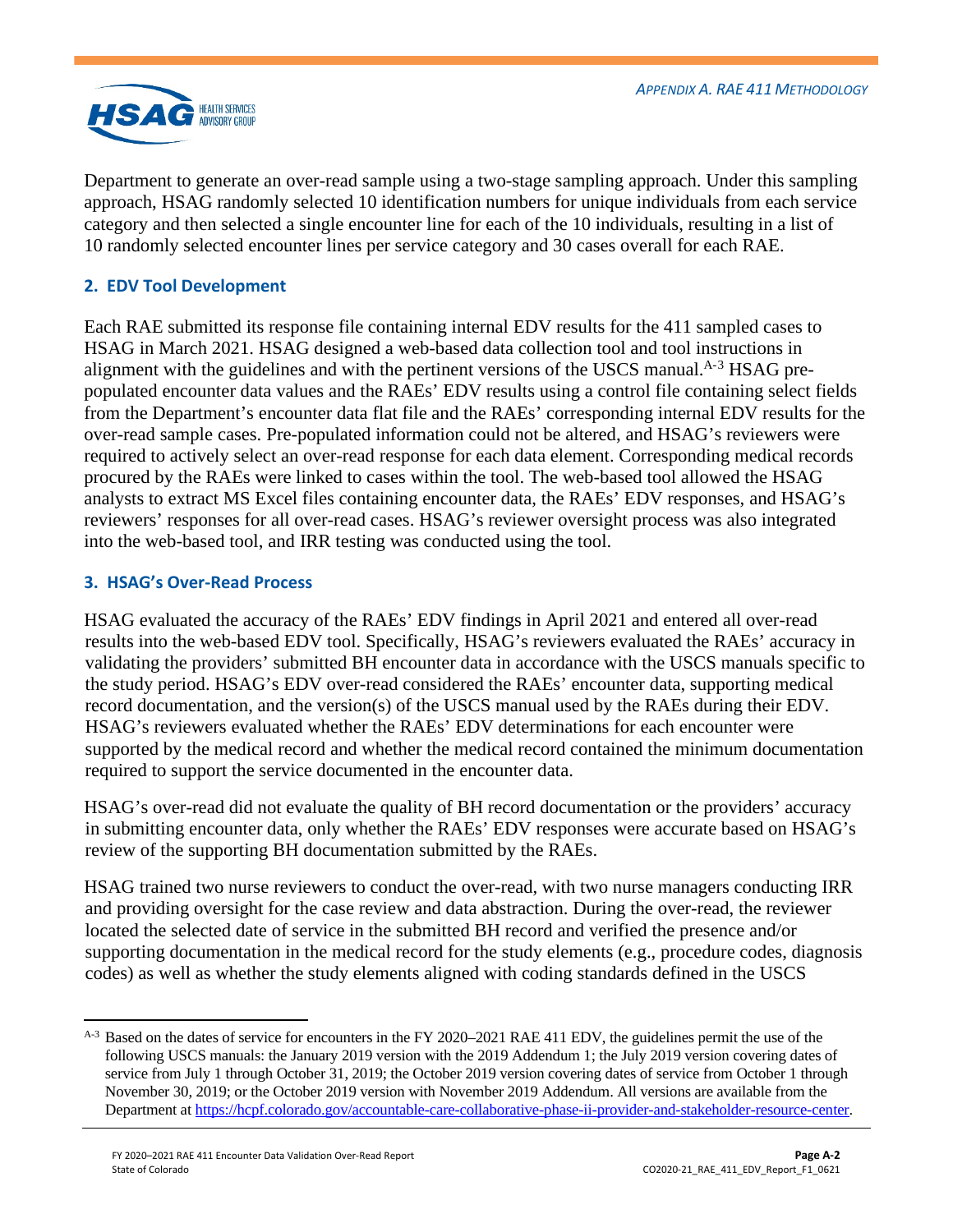

manual. National coding guidelines were only used when Current Procedural Terminology (CPT) codes and International Classification of Diseases, Tenth Revision, Clinical Modification (ICD-10-CM) codes were not included in the USCS manual. Next, the HSAG reviewer assessed the RAE's EDV response with respect to the accuracy of the data submitted by the provider. If the HSAG reviewer agreed with the RAE's EDV response, a response of "agree" was selected in the tool. If the HSAG reviewer disagreed with the RAE's EDV response, a response of "disagree" was selected in the tool. In the event of a disagreement with the RAE's EDV findings, the HSAG reviewer would select from the tool a reason from a list of predetermined disagreement reasons specific to each data element. The EDV overread findings presented in this report were based on HSAG's percent of agreement or disagreement with the RAE's responses.

Prior to beginning abstraction, HSAG's reviewers participated in an IRR assessment using training cases. Reviewers were required to score 95 percent or higher on the post-training IRR before abstracting study cases. If a reviewer did not score at least 95 percent on the post-training IRR, the nurse managers provided retraining, including having the reviewer abstract additional test cases.

During the over-read period, HSAG conducted an ongoing IRR assessment by randomly selecting a minimum of 10 percent of cases per reviewer and comparing the over-read results to those from a second reviewer. For cases in which over-read discrepancies were identified between the first and second reviewers, a third review was conducted by a nurse manager to provide a final determination regarding the appropriate over-read result. Any IRR result that fell below 95 percent required further evaluation by the nurse manager and possible retraining of the reviewer(s).

## **4. Analysis Process**

Following completion of the over-read, the HSAG analyst exported the data abstraction results from the over-read tool and consulted with the nurse managers as needed for clarification of selected over-read results. The HSAG analyst assessed the over-read results to determine the percentage of records for which the HSAG reviewer agreed with the internal EDV response from each RAE. Statewide and RAEspecific results were tabulated by service category for data elements validated by the RAEs and overread by HSAG. Analysis results were independently validated by a second HSAG analyst.

## **5. Response Data Layout for Encounter Quality Audit for RAEs**

Text below is shown as presented in the *FY 2020–2021 Annual RAE BH Encounter Data Quality Review Guidelines Appendix II*, including a table defining the *Response Data Layout for RAEs' 411 EDV Results*. HSAG made cosmetic edits to align this text to the current report.

These tables show the requested data layout for the EDV response files that the RAEs submitted to the Department. The information was submitted as two separate MS Excel documents:

• The "Inpatient" file with 138 rows (i.e., a header row and one row per sampled inpatient encounter line) and populated into the MS Excel file as noted in the Data Description column of [Table A-1.](#page-27-0)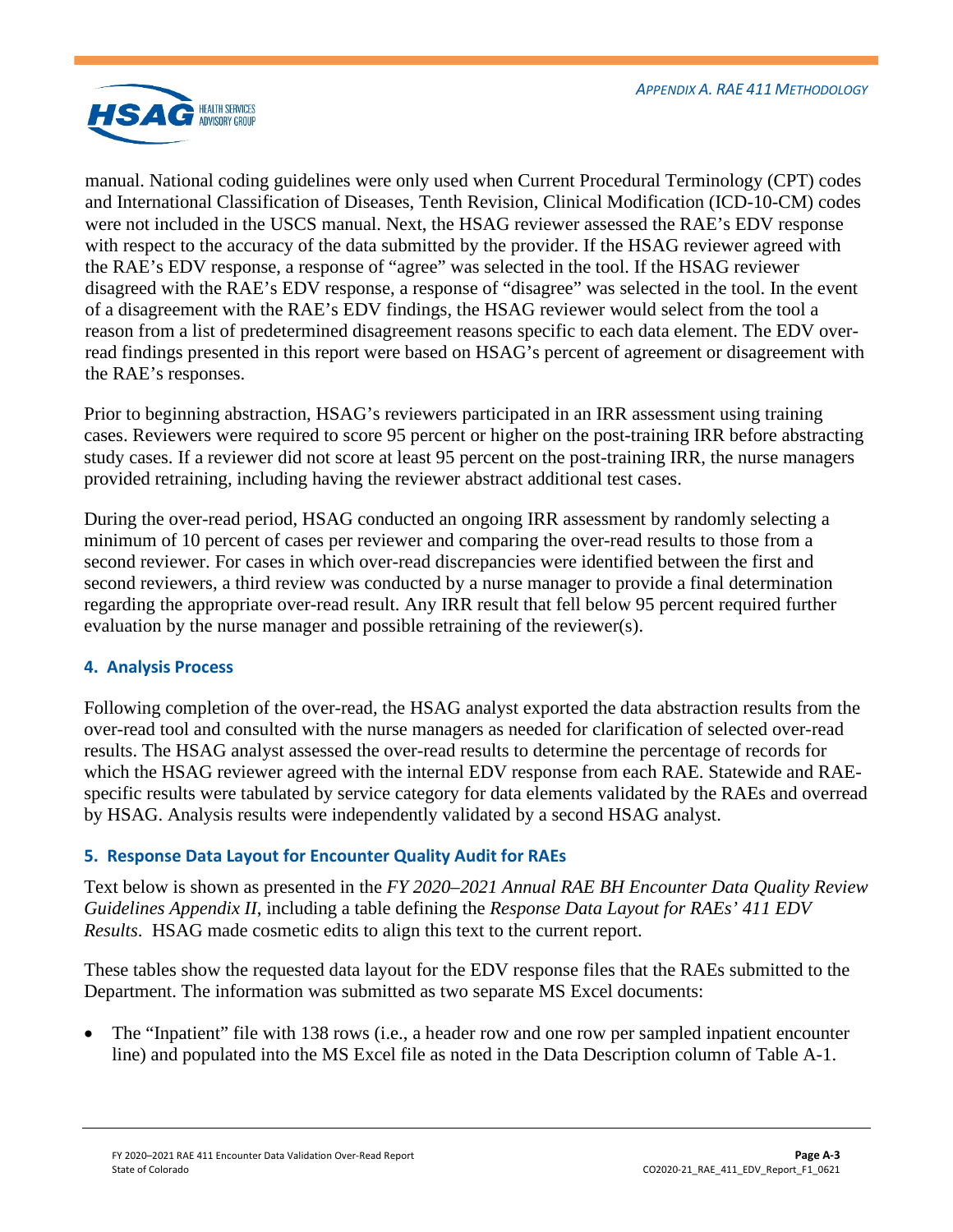

• The "Professional" file with 275 rows (i.e., a header row and one row per sampled psychotherapy or residential services professional encounter line) and populated into the MS Excel file as noted in the Data Description column of [Table A-2.](#page-29-0)

<span id="page-27-0"></span>

|                  | <b>Data Element (Field)</b>                                     | <b>Response</b><br><b>Field Variable</b> | <b>Data Description</b>                                                                                                                                                                                                                                                               | <b>Format</b> | Length       |
|------------------|-----------------------------------------------------------------|------------------------------------------|---------------------------------------------------------------------------------------------------------------------------------------------------------------------------------------------------------------------------------------------------------------------------------------|---------------|--------------|
| $\boldsymbol{0}$ | Record No                                                       | RECORD_NO                                | Sequential number for each of 137 records,<br>should align with the <i>Record No</i> in the flat file<br>(Appendix I)                                                                                                                                                                 | X             | Integer      |
| 1                | <b>Encounter Principal</b><br><b>Surgical Procedure</b><br>Code | ENC_SPROC                                | 0=No or insufficient documentation, incorrect<br>code utilized for surgical procedure performed<br>1=Correct principal surgical procedure code,<br>Note: If the encounter data show no surgical<br>procedure code and this aligns with the medical<br>record documentation, mark "1". | X             | 1            |
| $\overline{c}$   | <b>Encounter Primary</b><br>Diagnosis Code                      | <b>ENC_DIAG</b>                          | 0=No or insufficient documentation,<br>assignment of incorrect primary diagnosis code<br>1=Correct primary diagnosis code                                                                                                                                                             | X             | 1            |
| 3                | <b>Encounter Revenue</b><br>Code                                | ENC_REV                                  | 0=No or insufficient documentation, incorrect<br>revenue code<br>1=Correct revenue code                                                                                                                                                                                               | $\mathbf X$   | 1            |
| $\overline{4}$   | <b>Encounter Discharge</b><br><b>Status</b>                     | ENC_DCSTAT                               | 0=No or insufficient documentation, incorrect<br>discharge status<br>1=Correct discharge status                                                                                                                                                                                       | X             | $\mathbf{1}$ |
| 5                | <b>Encounter Service Start</b><br>Date                          | <b>ENC_FDOS</b>                          | 0=No or insufficient documentation, incorrect<br>service start date<br>1=Correct service start date                                                                                                                                                                                   | X             | 1            |
| 6                | <b>Encounter Service End</b><br>Date                            | ENC_LDOS                                 | 0=No or insufficient documentation, incorrect<br>service end date<br>1=Correct service start date                                                                                                                                                                                     | X             | $\mathbf{1}$ |
| $\overline{7}$   | Documented Surgical<br>Procedure Code                           | DOC_SPROC                                | Enter correct surgical procedure code if present<br>in supporting documentation<br>Enter 'No Doc' if no or insufficient<br>documentation of correct surgical procedure<br>code<br>Enter 'NR' if data element is not populated in<br>the encounter data line                           | $\mathbf X$   | 7            |
| 8                | Documented Diagnosis<br>Code                                    | DOC_DIAG                                 | Enter correct primary diagnosis code if present<br>in the supporting documentation<br>Enter 'No Doc' if no or insufficient<br>documentation of correct diagnosis code                                                                                                                 | X             | 7            |
| 9                | Documented Revenue<br>Code                                      | DOC_REV                                  | Enter correct revenue code if present in<br>supporting documentation<br>Enter 'No Doc' if no or insufficient<br>documentation of correct revenue code                                                                                                                                 | X             | 4            |
| 10               | Documented Discharge<br><b>Status</b>                           | DOC_DCSTAT                               | Enter correct discharge status if present in<br>supporting documentation<br>Enter 'No Doc' if no or insufficient<br>documentation of correct discharge status                                                                                                                         | X             | 8            |

| Table A-1—411 EDV Response Data Layout for Inpatient Services Encounter Lines |  |
|-------------------------------------------------------------------------------|--|
|-------------------------------------------------------------------------------|--|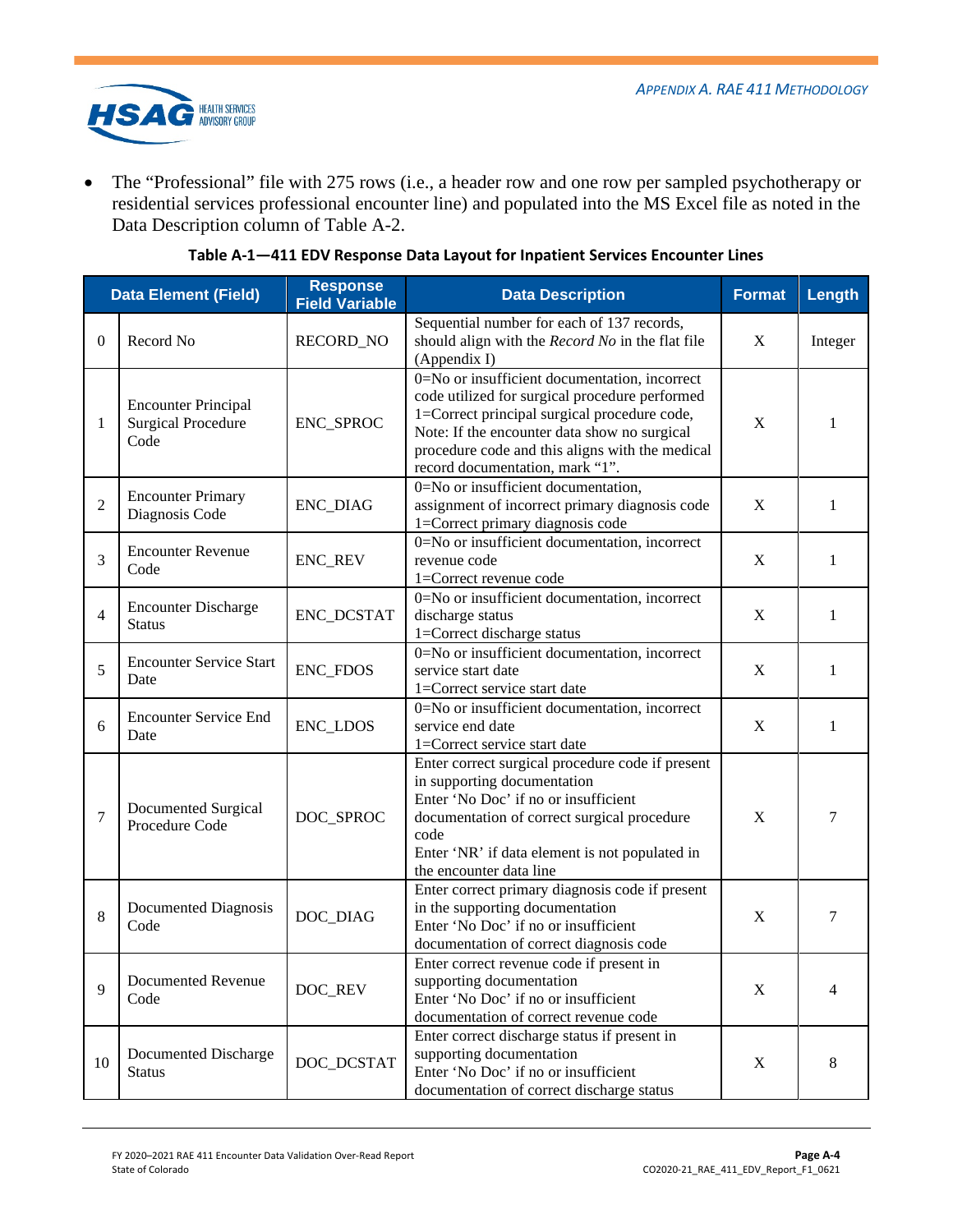*APPENDIX A. RAE 411 METHODOLOGY*



|    | <b>Data Element (Field)</b>             | <b>Response</b><br><b>Field Variable</b> | <b>Data Description</b>                                                                                                                                                                                                                                                                                                                                                                                                                                                                                                                                                                                                                                                                                                                                                                                                                                                                                                                                                                                                                                                                                                                                                                                                                                                                                                                           | <b>Format</b>         | Length       |
|----|-----------------------------------------|------------------------------------------|---------------------------------------------------------------------------------------------------------------------------------------------------------------------------------------------------------------------------------------------------------------------------------------------------------------------------------------------------------------------------------------------------------------------------------------------------------------------------------------------------------------------------------------------------------------------------------------------------------------------------------------------------------------------------------------------------------------------------------------------------------------------------------------------------------------------------------------------------------------------------------------------------------------------------------------------------------------------------------------------------------------------------------------------------------------------------------------------------------------------------------------------------------------------------------------------------------------------------------------------------------------------------------------------------------------------------------------------------|-----------------------|--------------|
| 11 | Documented Service<br><b>Start Date</b> | DOC_FDOS                                 | Start Date of Service in the documentation<br>'No Doc' if there is no documentation                                                                                                                                                                                                                                                                                                                                                                                                                                                                                                                                                                                                                                                                                                                                                                                                                                                                                                                                                                                                                                                                                                                                                                                                                                                               | MM/DD/<br><b>YYYY</b> | 10           |
| 12 | Documented Service<br><b>End Date</b>   | DOC_LDOS                                 | End Date of Service in the documentation<br>'No Doc' if there is no documentation                                                                                                                                                                                                                                                                                                                                                                                                                                                                                                                                                                                                                                                                                                                                                                                                                                                                                                                                                                                                                                                                                                                                                                                                                                                                 | MM/DD/<br><b>YYYY</b> | 10           |
| 13 | <b>E&amp;M</b> Guidelines<br>Version    | <b>EM_VERS</b>                           | 1=1995 version of Evaluation and Management<br><b>Services Documentation Guidelines</b><br>$2=1997$ version of Evaluation and Management<br><b>Services Documentation Guidelines</b><br>9=Does Not Apply                                                                                                                                                                                                                                                                                                                                                                                                                                                                                                                                                                                                                                                                                                                                                                                                                                                                                                                                                                                                                                                                                                                                          | X                     | $\mathbf{1}$ |
| 14 | Comments<br>(conditionally required)    | <b>COMMENTS</b>                          | Reviewer should enter comments supporting<br>the decision made.<br>Comments are required in the following<br>scenarios:<br>If no supporting medical records were<br>$\bullet$<br>provided, enter, "no documentation<br>received from provider"<br>If medical records do not support the date<br>$\bullet$<br>of service and subsequent data elements<br>were scored "0", enter, "DOS not found in<br>MR"<br>If a decision support tool or supplemental<br>$\bullet$<br>documentation was used, enter, "refer to<br>document: <file name="">"<br/>If the case includes supplemental medical<br/><math display="inline">\bullet</math><br/>record pages without a Medicaid ID, enter,<br/>"Supplemental medical record pages<br/>without a Medicaid ID were submitted but<br/>not used for validation"<br/>Comments are required to support the<br/>following scenarios:<br/>To provide details regarding non-specific<br/><math display="inline">\bullet</math><br/>primary diagnosis codes<br/>To provide details regarding agreement or<br/><math>\bullet</math><br/>disagreement with the encounter start date<br/>for inpatient stays that began as an<br/>observation stay<br/>To provide details regarding the<br/><math display="inline">\bullet</math><br/>documentation supporting an inpatient<br/>discharge status determination</file> | $\mathbf X$           | Flexible     |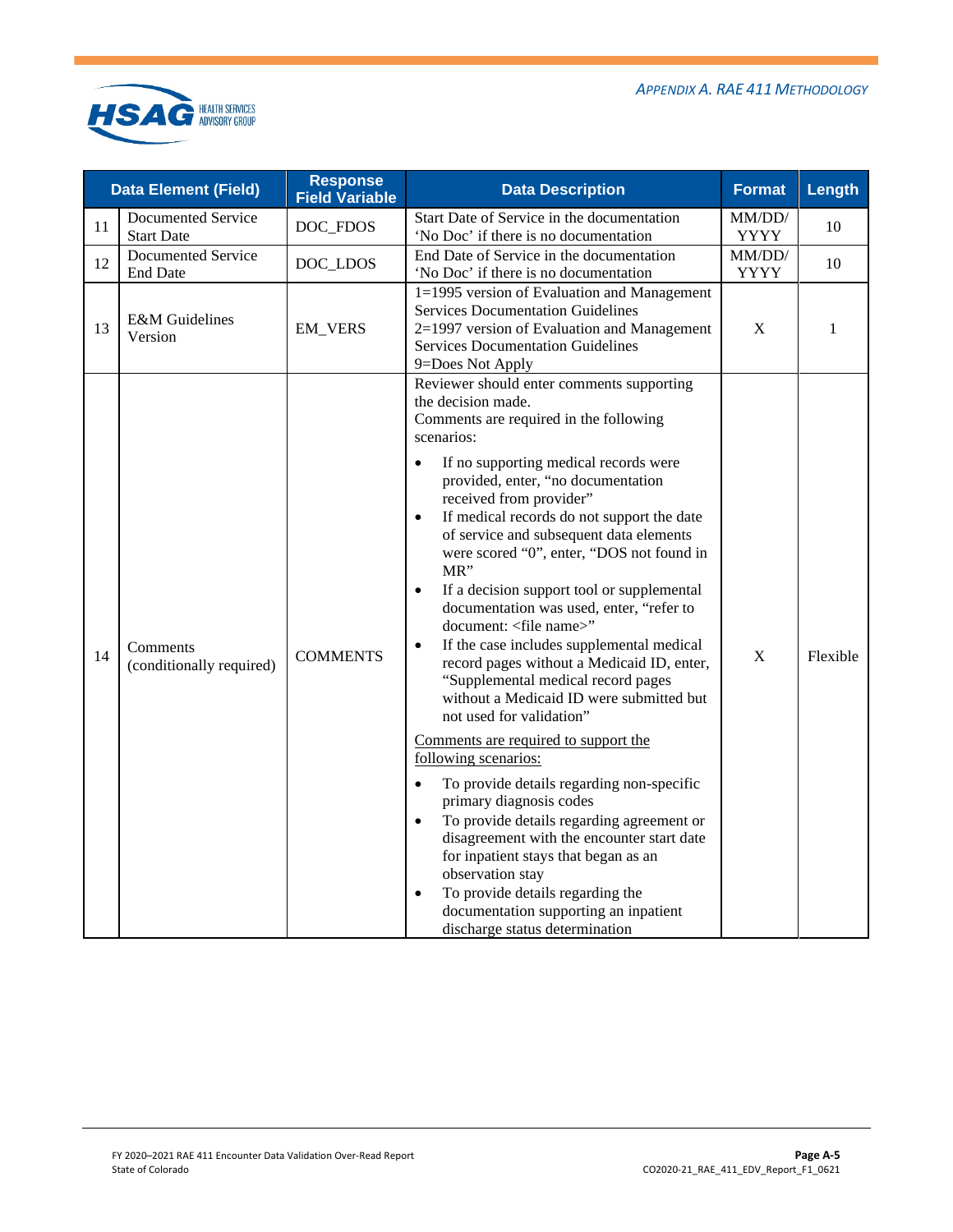

#### **Table A-2—411 EDV Response Data Layout for Psychotherapy and Residential Professional Services Encounter Lines**

<span id="page-29-0"></span>

|                | <b>Data Element (Field)</b>                                                | <b>Response</b><br><b>Field Variable</b> | <b>Data Description</b>                                                                                                                                                                                                                                                                    | <b>Format</b> | <b>Length</b> |
|----------------|----------------------------------------------------------------------------|------------------------------------------|--------------------------------------------------------------------------------------------------------------------------------------------------------------------------------------------------------------------------------------------------------------------------------------------|---------------|---------------|
| 0              | Record No                                                                  | RECORD_NO                                | Sequential number for each of 274 records,<br>should align with the <i>Record No</i> in the flat file<br>(Appendix I)                                                                                                                                                                      | X             | Integer       |
| 1              | <b>Encounter Procedure</b><br>Code                                         | ENC_PROC                                 | 0=No supporting documentation, or not<br>consistent with the documentation, or not in the<br>USCS, or does not comply with the service<br>description in USCS (Note 4 below)<br>$1 = Yes$ , consistent with the minimum<br>supporting documentation requirements and<br>complies with USCS | $\mathbf X$   | 1             |
| $\overline{2}$ | <b>Encounter Diagnosis</b><br>Code                                         | <b>ENC_DIAG</b>                          | 0=No documentation, or not consistent with the<br>supporting documentation, or does not comply<br>with the diagnosis code requirement in USCS<br>1=Yes, complies with USCS and consistent<br>with the supporting documentation                                                             | X             | 1             |
| 3              | <b>Encounter POS</b>                                                       | <b>ENC POS</b>                           | 0=No documentation, or not consistent with the<br>supporting documentation, or not comply with<br><b>USCS</b><br>1=Yes, complies with USCS and consistent<br>with the supporting documentation                                                                                             | X             | 1             |
| $\overline{4}$ | <b>Encounter Service</b><br>Cat/Program Category<br>(Procedure Modifier 1) | ENC_MOD                                  | 0=Does not comply with the program category<br>requirement in the USCS for the encounter<br>procedure code<br>1=Yes, complies with USCS and consistent<br>with the supporting documentation                                                                                                | X             | 1             |
| 5              | <b>Encounter Units</b>                                                     | <b>ENC_UNITS</b>                         | 0=No supporting documentation, or not<br>consistent with the documentation or not within<br>the duration allowed by USCS<br>1=Yes, complies with USCS and consistent<br>with the supporting documentation                                                                                  | X             | 1             |
| 6              | <b>Encounter Service Start</b><br>Date                                     | <b>ENC_FDOS</b>                          | 0=Start date does not comply with the<br>supporting documentation<br>$1 = Yes$ , consistent with the supporting<br>documentation                                                                                                                                                           | X             | 1             |
| 7              | <b>Encounter Service End</b><br>Date                                       | <b>ENC_LDOS</b>                          | 0=End date does not comply with the<br>supporting documentation<br>$1 = Yes$ , consistent with the supporting<br>documentation                                                                                                                                                             | $\mathbf X$   | 1             |
| 8              | Documented Population                                                      | DOC POP                                  | 0=No documentation or not comply with USCS<br>1=Yes, complies with USCS                                                                                                                                                                                                                    | X             | $\mathbf{1}$  |
| 9              | Documented Duration                                                        | DOC_DUR                                  | 0=No documentation or not comply with USCS<br>1=Yes, complies with USCS                                                                                                                                                                                                                    | X             | $\mathbf{1}$  |
| 10             | Documented Staff<br>Requirements                                           | DOC_STAFF                                | 0=No documentation or not comply with<br>USCS, if procedure code is included in USCS<br>1=Yes, complies with USCS (Note 10 below)                                                                                                                                                          | X             | $\mathbf{1}$  |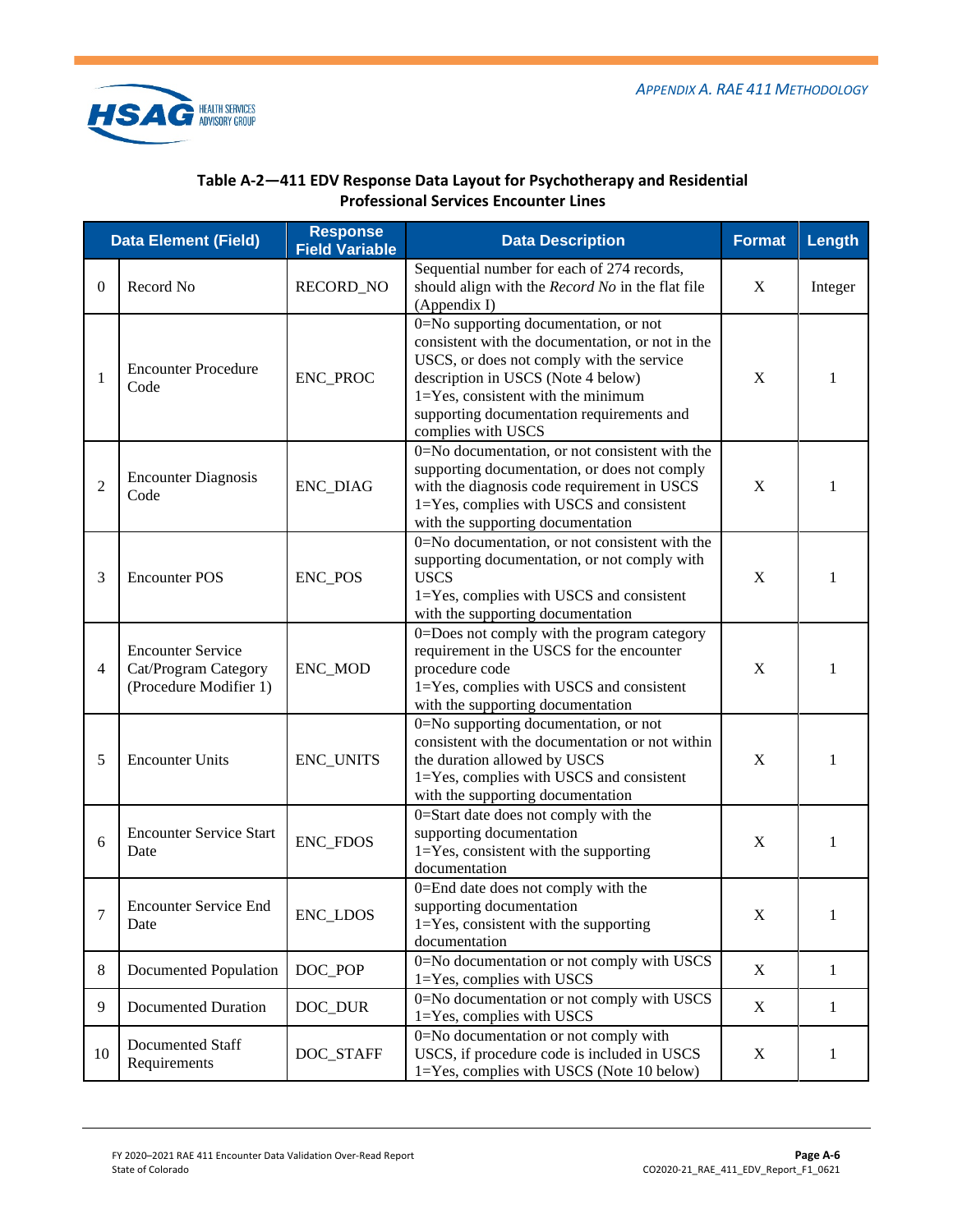

|    | <b>Data Element (Field)</b>             | <b>Response</b><br><b>Field Variable</b> | <b>Data Description</b>                                                                                                                                                                                                                                                                                                                                                                                                                                                                                                                                                                                                                                                                                                                                                                                                                                                                                                                                       | <b>Format</b>         | Length   |
|----|-----------------------------------------|------------------------------------------|---------------------------------------------------------------------------------------------------------------------------------------------------------------------------------------------------------------------------------------------------------------------------------------------------------------------------------------------------------------------------------------------------------------------------------------------------------------------------------------------------------------------------------------------------------------------------------------------------------------------------------------------------------------------------------------------------------------------------------------------------------------------------------------------------------------------------------------------------------------------------------------------------------------------------------------------------------------|-----------------------|----------|
| 11 | Documented Procedure<br>Code            | DOC_PROC                                 | Procedure code in the supporting<br>documentation<br>'No Doc' if there is no document or unable to<br>determine service based on documentation                                                                                                                                                                                                                                                                                                                                                                                                                                                                                                                                                                                                                                                                                                                                                                                                                | X                     | 5        |
| 12 | Documented Diagnosis<br>Code            | DOC_DIAG                                 | Diagnosis code in the supporting<br>documentation<br>'No Doc' if there is no documentation                                                                                                                                                                                                                                                                                                                                                                                                                                                                                                                                                                                                                                                                                                                                                                                                                                                                    | X                     | 7        |
| 13 | Documented Place of<br>Service (POS)    | DOC_POS                                  | Place of Service in the supporting<br>documentation<br>'No Doc' if there is no documentation                                                                                                                                                                                                                                                                                                                                                                                                                                                                                                                                                                                                                                                                                                                                                                                                                                                                  | X                     | 2        |
| 14 | Documented Units                        | DOC_UNITS                                | Maximum of the units complying with USCS,<br>if procedure code is included in USCS<br>'No Doc' if there is no document                                                                                                                                                                                                                                                                                                                                                                                                                                                                                                                                                                                                                                                                                                                                                                                                                                        | $\mathbf X$           | Integer  |
| 15 | Documented Service<br><b>Start Date</b> | DOC_FDOS                                 | Start Date of Service in the documentation<br>'No Doc' if there is no documentation                                                                                                                                                                                                                                                                                                                                                                                                                                                                                                                                                                                                                                                                                                                                                                                                                                                                           | MM/DD/<br><b>YYYY</b> | 10       |
| 16 | Documented Service<br><b>End Date</b>   | DOC_LDOS                                 | End Date of Service in the documentation<br>'No Doc' if there is no documentation                                                                                                                                                                                                                                                                                                                                                                                                                                                                                                                                                                                                                                                                                                                                                                                                                                                                             | MM/DD/<br><b>YYYY</b> | 10       |
| 17 | <b>USCS Version Used</b>                | <b>USCS_VERS</b>                         | 1=January 2019 version with February 2019<br>addendum version, covering dates of service<br>prior to August 1, 2019<br>2=July 2019 version, covering dates of service<br>from July 1 through October 31, 2019<br>3=October 2019 version, covering dates of<br>service from October 1 through November 30,<br>2019<br>4=October 2019 version with November 2019<br>addendum, covering dates of service on or after<br>December 1, 2019                                                                                                                                                                                                                                                                                                                                                                                                                                                                                                                         | X                     | 1        |
| 18 | Comments<br>(conditionally required)    | <b>COMMENTS</b>                          | Reviewer should enter comments supporting<br>the decision made.<br>Comments are required in the following scenarios:<br>If no supporting medical records were<br>$\bullet$<br>provided, enter, "no documentation<br>received from provider"<br>If medical records do not support the date of<br>service and subsequent data elements were<br>scored "0", enter, "DOS not found in MR"<br>If a decision support tool or supplemental<br>$\bullet$<br>documentation was used, enter, "refer to<br>document: <file name="">"<br/>If the case includes supplemental medical<br/><math display="inline">\bullet</math><br/>record pages without a Medicaid ID, enter,<br/>"Supplemental medical record pages<br/>without a Medicaid ID were submitted but<br/>not used for validation"<br/>For psychotherapy cases, state the primary<br/>E&amp;M code associated with the service. For<br/>example, "Corresponding E&amp;M code <math>=</math><br/>'99215"</file> | $\mathbf X$           | Flexible |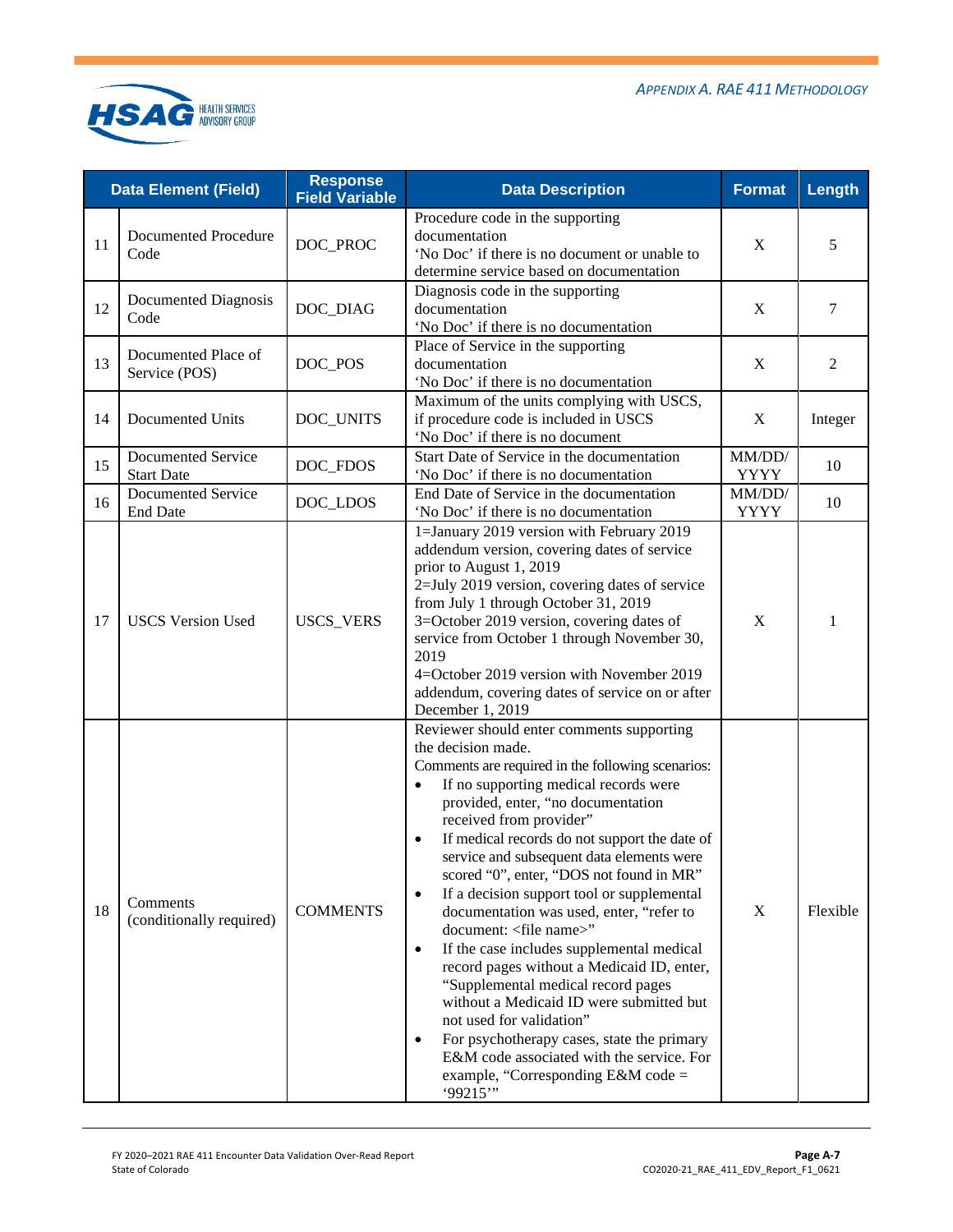

#### **Guidance for Specific Encounter Data Scenarios**

- 1. To assess encounter data quality, data elements are contingent on corresponding medical record documentation. Medical records correspond to the encounter data when the member information (i.e., name, date of birth, and/or Medicaid ID), provider information, and date of service are in agreement. If the medical records match the member and provider information but the date of service is incorrect, the Encounter Service Start Date (ENC\_FDOS) and Encounter Service End Date (ENC\_LDOS) will be scored as "0" and the other data elements will be scored as "0." The Comments field should be used to indicate that data elements were in disagreement due to the invalid date of service.
- 2. The RAE 411 data quality review considers individual encounter lines that are sampled from encounter data submitted to the Department by the RAE. Reviewers should focus on the information found in the encounter line and determine whether the encounter values are supported by medical record documentation, with the consideration that the medical record documentation may support services captured on separate encounter lines outside the scope of this review.
	- a. The EDV intends to validate that the encounter data value is supported by the services documented in the medical record. Direct comparison to a coded value on a billing summary may not be appropriate because the billing summary may have been incorrectly coded prior to the claim submission. A billing document may be used to support the documented encounter data values as long as the medical record shows evidence that the coded values are accurate (i.e., a billing document alone does not support that services were rendered consistent with the pertinent USCS Guidelines or national coding standards).
- 3. In the event medical record documentation is unavailable to support the encounter, all elements will be scored as "0" or "No Doc," as applicable to each response field. The Comments field should be used to indicate that data elements were in disagreement due to the lack of supporting medical records.
	- a. In cases where the medical record does not contain patient identifiers on each page of the record, encounter data elements found on medical record pages without identifier should be scored as "0" or "No Doc," as applicable to each response field.
	- b. If a medical record cannot be found and all fields are scored as "0" or "NA," assign the USCS Version that would have applied to the dates of service in the encounter data. Include the following note in the COMMENTS field: "no documentation received from provider."
- 4. For inpatient records or other records with services occurring over a date range, the encounter date of service is acceptable if it falls within the date range. If the service occurs on a single day, the documentation is adequate if it shows the service start date and a duration.
- 5. In the event that the Inpatient Services encounter line reflects a radiology or laboratory result, supporting medical record documentation must contain a signed order listing the test to be performed and the reason for ordering the test. An interpretation and report of the result must also be included to fully support the encounter data value. Score the applicable EDV response elements with "0" or "No Doc" if signed documentation from a qualified provider is not available to support the radiology or laboratory order.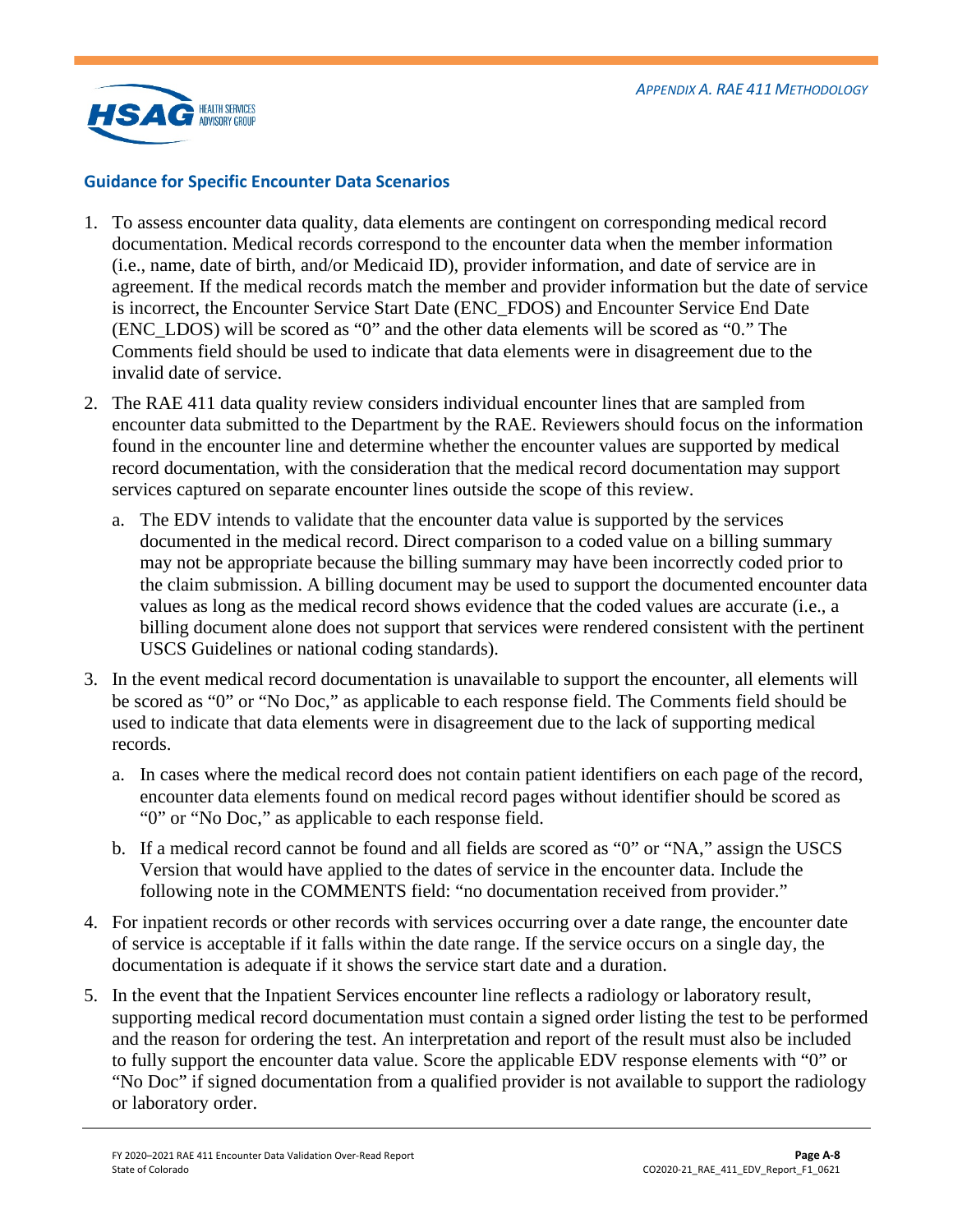

- 6. For psychotherapy or residential services, the Encounter Service Cat/Program Category (ENC\_MOD) should be scored "0" if the Encounter Procedure Code (ENC\_PROC) is scored "0." Please note that a procedure code modifier is not evaluated for cases sampled for inpatient services.
- 7. The 90833, 90836, and 90838 procedure codes reflect psychotherapy services billed in conjunction with an E&M code. List the associated E&M code in the COMMENTS (e.g., "Corresponding E&M code = "99215"). Score a "0" for the Encounter Procedure Code (ENC\_PROC) if the psychotherapy service was not correctly added to an E&M code.
- 8. For the Encounter Procedure Code (ENC\_PROC) field, all of the information under the headings of "procedure code description," "service description," "notes," and "technical documentation requirements" should be taken into account when they are applicable. Review of the procedure code should consider all items noted in the USCS manual as service content.
- 9. When the Encounter Procedure Code (ENC\_PROC) field is scored as "0," the Documented Procedure Code (DOC\_PROC) should list the procedure code best supported by the documentation, even if that code may be different than the procedure code that the provider billed. This allows the RAE to identify instances in which providers may not be assigning an accurate procedure code for services rendered.
	- a. If the procedure code in the encounter data is not supported by medical record documentation (i.e., ENC\_PROC=0) and the service rendered was not billable, score DOC\_PROC as "No Doc" and include a note in COMMENTS to indicate that the procedure reflected in the medical record was not a billable service.
- 10. The Documented Staff Requirements (DOC\_STAFF) field assesses whether or not the service administrator has the appropriate credentials for the procedure.
	- a. Signatures are not a component of complete information for the staff requirement, but are required to meet technical documentation requirements, which are measured in the Encounter Procedure Code (ENC\_PROC) field. The ENC\_PROC field should be scored as "0" if the medical record does not include the provider's electronic or handwritten signature. An electronic signature from an electronic health record is adequate to meeting the USCS technical documentation requirement for a provider signature.
	- b. For procedure codes that allow providers who may have less than a Bachelor's degree, the provider's title should be listed to confirm that the provider meets the staff requirement for the procedure code. As educational requirements for staff members may vary by facility, the RAEs may opt to have facilities confirm the level of education for non-credentialed staff members (e.g., verifying that an individual identified in the medical record as a "milieu counselor" had an appropriate level of education or credential to align with the staff requirements for a specified procedure code).
- 11. Please refer to the following details for encounter lines with the "H0017," "H0018," and "H0019" procedure codes for residential services:
	- a. The procedure code does not need to be included on the shift note(s), as long as the procedure code is present in the medical record for the stay. A billing document may be used to support the documented procedure code as long as the medical record shows evidence that the procedure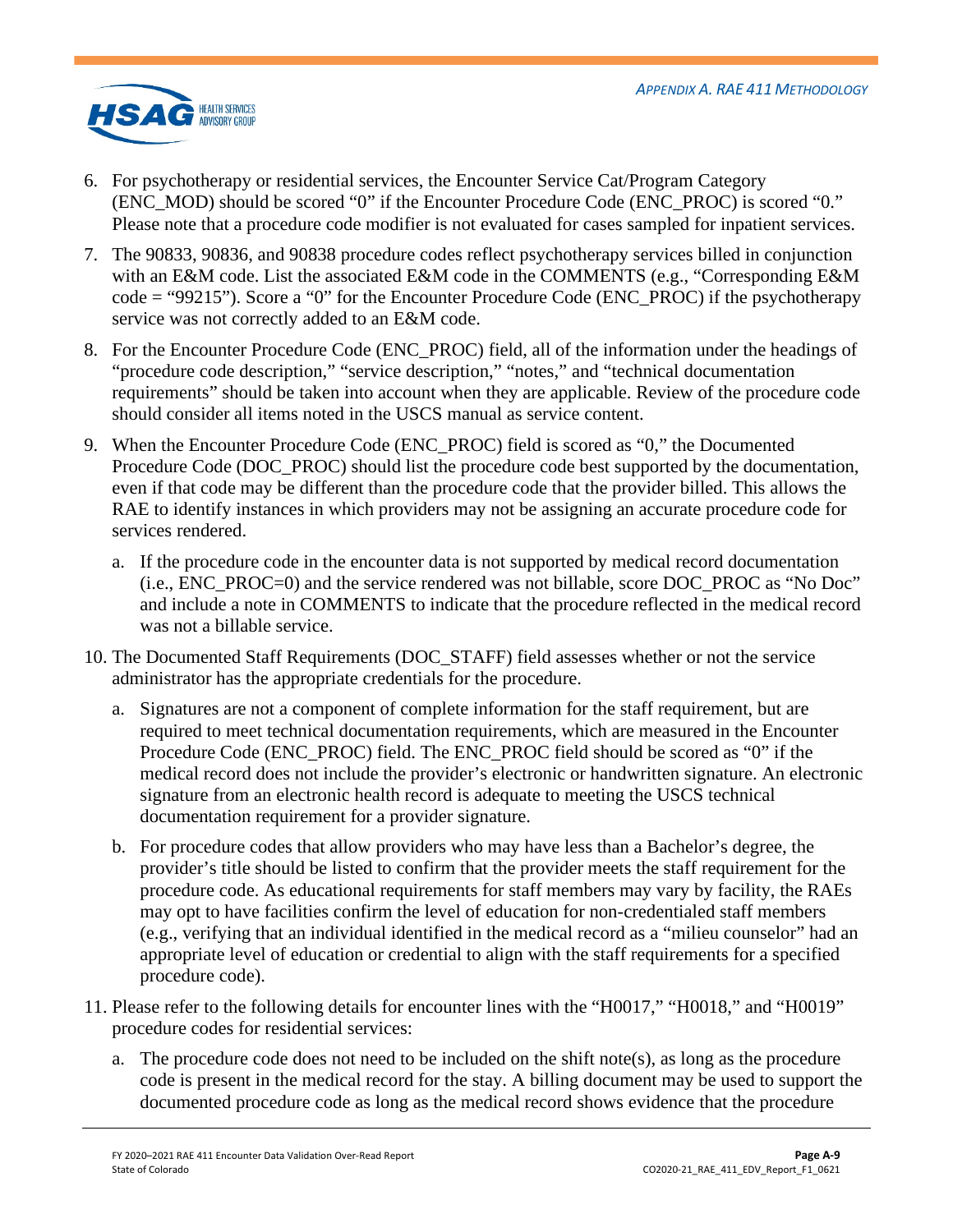

code is accurate (i.e., a billing document alone does not support that services were rendered consistent with the USCS Guidelines).

- b. The diagnosis does not need to be present on the shift note(s) if the diagnosis is present in the medical record for the stay.
- c. Since the USCS Service Contents do not require specific times, documentation of "day" or "evening" is acceptable when considering state time, end time, and duration for a service in a residential facility. A summary of notes is acceptable in instances in which multiple shift notes cover all hours within a 24-hour period for which the client was present if admitted day-of.
	- i. If no programmatic services were rendered to the member on the sampled date of service during a residential stay, the reviewer should verify that the medical record contains documentation indicating that no services were necessary (e.g., a progress note indicating that programmatic services were not rendered because the member or the therapist was unavailable). If needed, the reviewer may use the COMMENTS to explain the decision.
- d. The place of service (POS) does not need to be present on the shift note(s) if the place of service is present in the medical record for the stay.
- e. If the shift note does not meet technical documentation requirements, score the Encounter Procedure Code (ENC\_PROC) as "0" and evaluate other EDV Response fields with respect to the correct procedure code. For example, if ENC\_PROC=0 because technical documentation was missing, use DOC\_PROC="H0017" and use the COMMENTS to indicate that ENC\_PROC was scored negatively because technical documentation requirements were not met.
- f. The residential service procedure code is billed with a maximum of 24 hours and no minimum. Therefore, an admission summary or shift note with the pertinent Service Contents are acceptable documentation for the procedure code for dates of services that are the day of admission.
- g. If the medical record documentation does not align with the USCS Guidelines for the residential service procedure code, all fields should "0" or "No Doc," as applicable. Individual and group services may not reflect the overall residential service procedure code; a shift note or daily note would corroborate the residential service procedure code.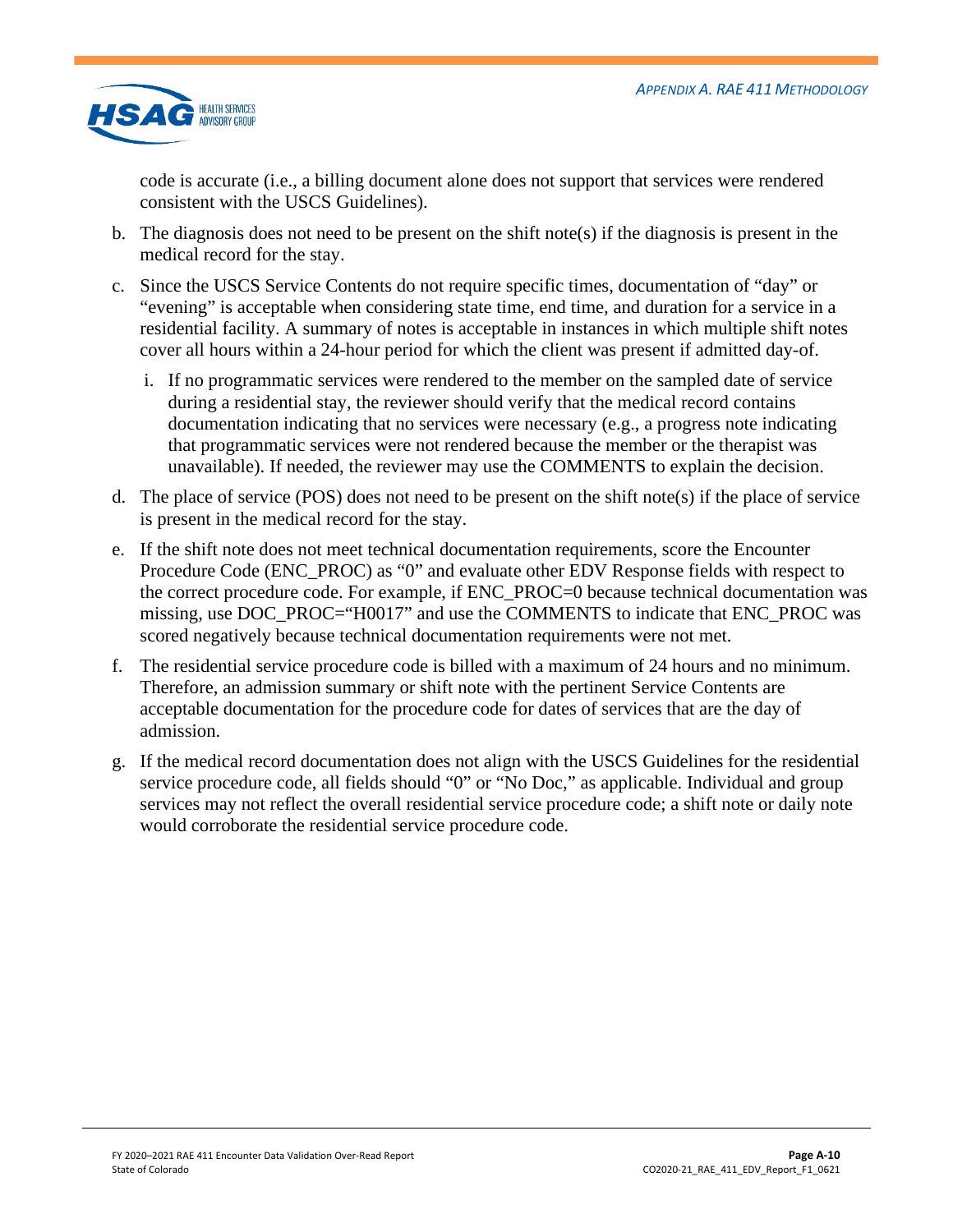<span id="page-34-0"></span>

# **Appendix B. Over-Read Findings for RAE 7— Colorado Community Health Alliance Region 7**

Figures B-1, B-2, and B-3 present aggregate results from HSAG's 30-case over-read of RAE 7's 411 sample. Agreement values range from 0.0 percent to 100.0 percent, where 100.0 percent represents complete agreement between RAE 7's EDV results and HSAG's over-read results for a data element, and 0.0 percent represents complete disagreement.

After distributing the lists of sampled cases to the RAEs, a RAE notified the Department that its Inpatient Services cases reflected services rendered in ambulatory settings, which would not align with the inpatient data fields designated for inclusion in the RAEs' EDV results. The Department instructed HSAG and RAE 7 to consider sampled Inpatient Services cases with Place of Service codes other than "21" and "51" as professional services rendered in ambulatory settings, and to evaluate these cases using the non-inpatient data fields considered for the Psychotherapy Services and Residential Services cases. These cases are identified and reported in the EDV and HSAG's over-read as Ambulatory Inpatient Services cases and did not alter the overall number of RAE 7's sampled cases; RAE 7's over-read included no Inpatient Services cases.

## **Ambulatory Inpatient Services**

[Figure B-1](#page-35-0) shows that HSAG's reviewers agreed with RAE 7's Ambulatory Inpatient Services results for 90.0 percent of the 10 over-read cases for eight of the 10 validated data elements. At 0.0 percent, *Place of Service* had the lowest rate of agreement between RAE 7's EDV results and HSAG's over-read results. Nine of the Ambulatory Inpatient Services cases sampled for RAE 7 over-read had a Place of Service data value of "77" and a Procedure Code data value of "H0031." However, the USCS manual does not define "77" as a valid Place of Service code and this value is not listed as a valid Place of Service code for encounters with the "H0031" procedure code.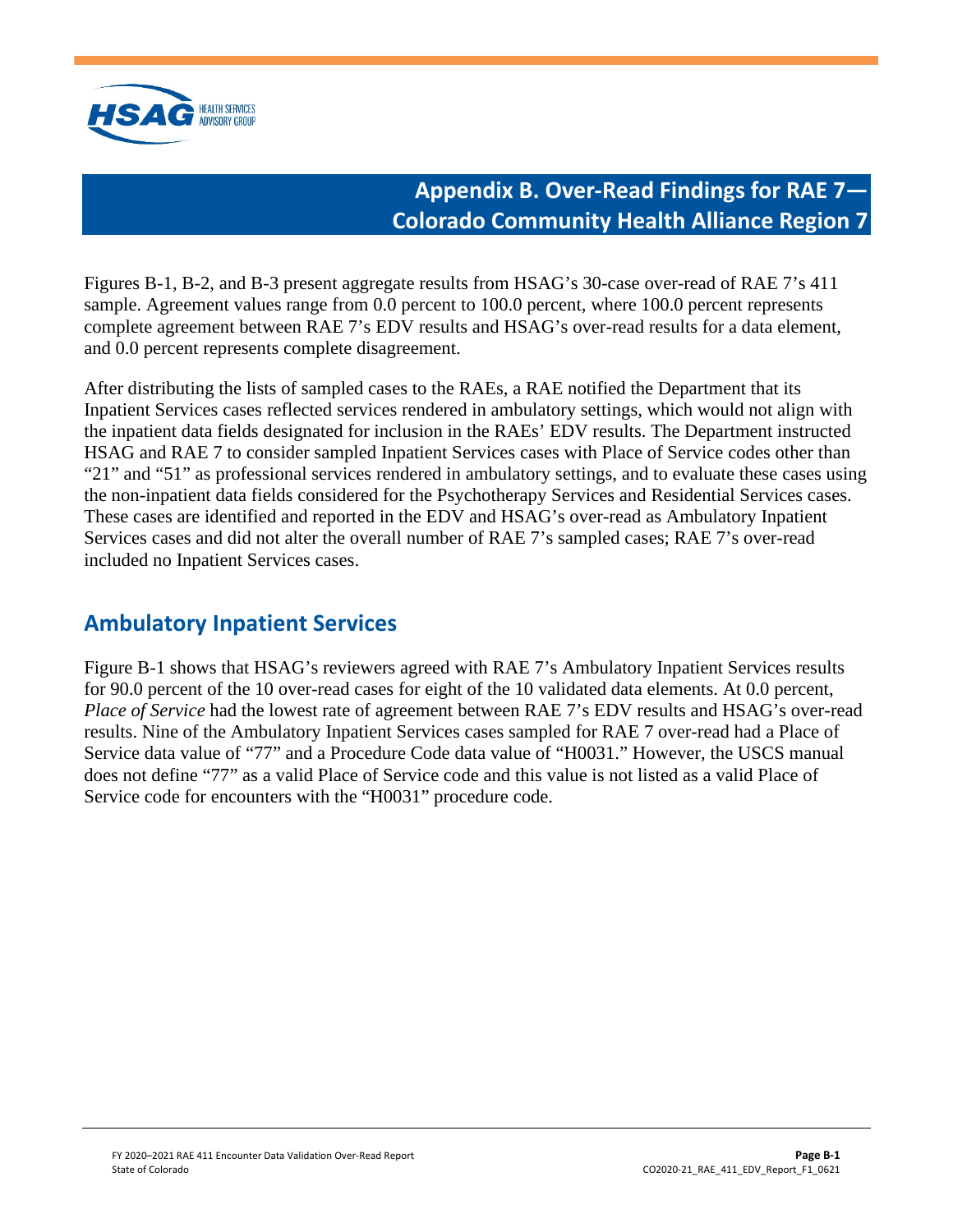



<span id="page-35-0"></span>

**Reviewed Data Element**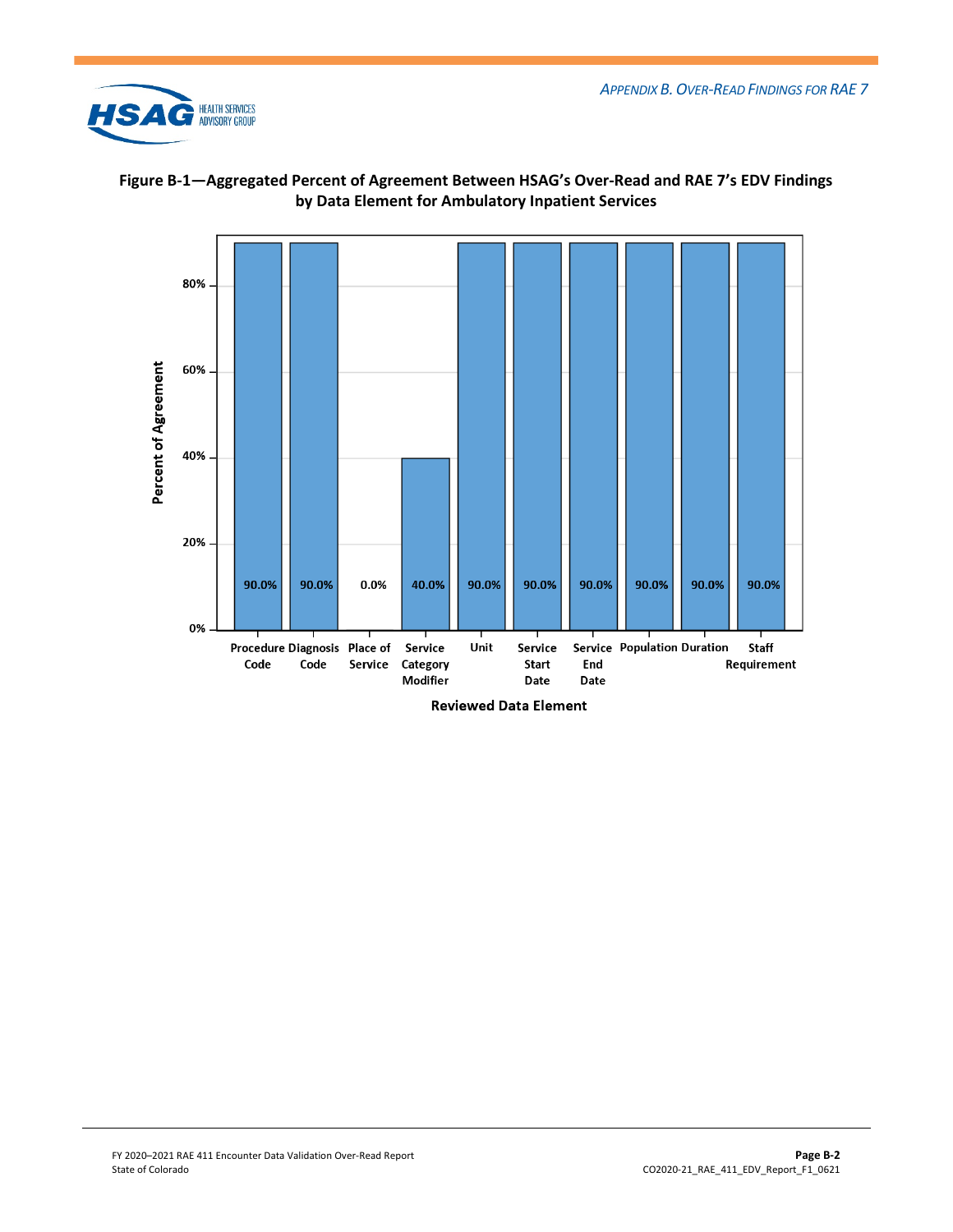

*.*

# **Psychotherapy Services**

[Figure B-2](#page-36-0) shows that HSAG's reviewers agreed with RAE 7's Psychotherapy Services EDV results for 100.0 percent of the 10 over-read cases for all 10 validated data elements.

<span id="page-36-0"></span>



**Reviewed Data Element**